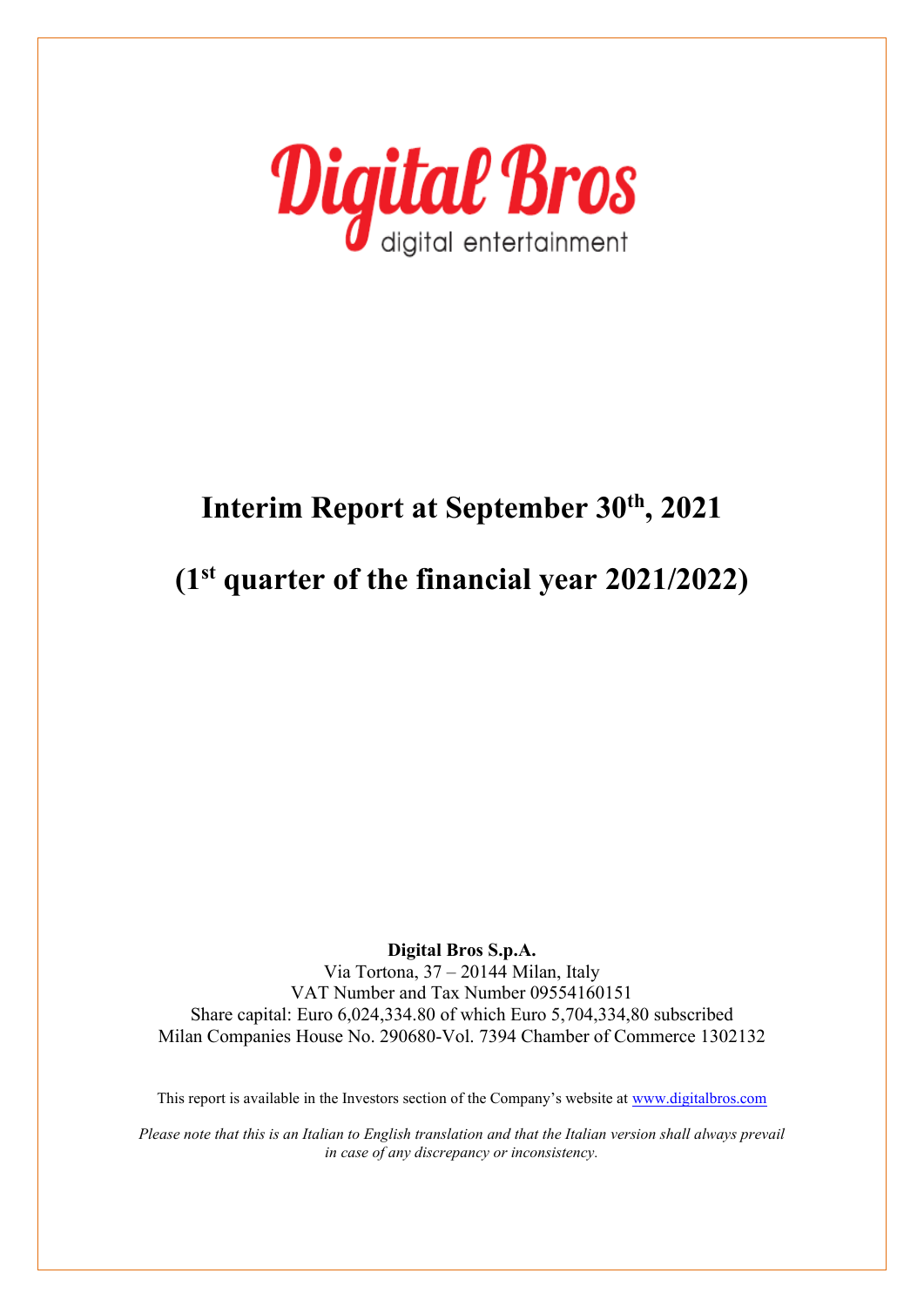(this page intentionally left blank)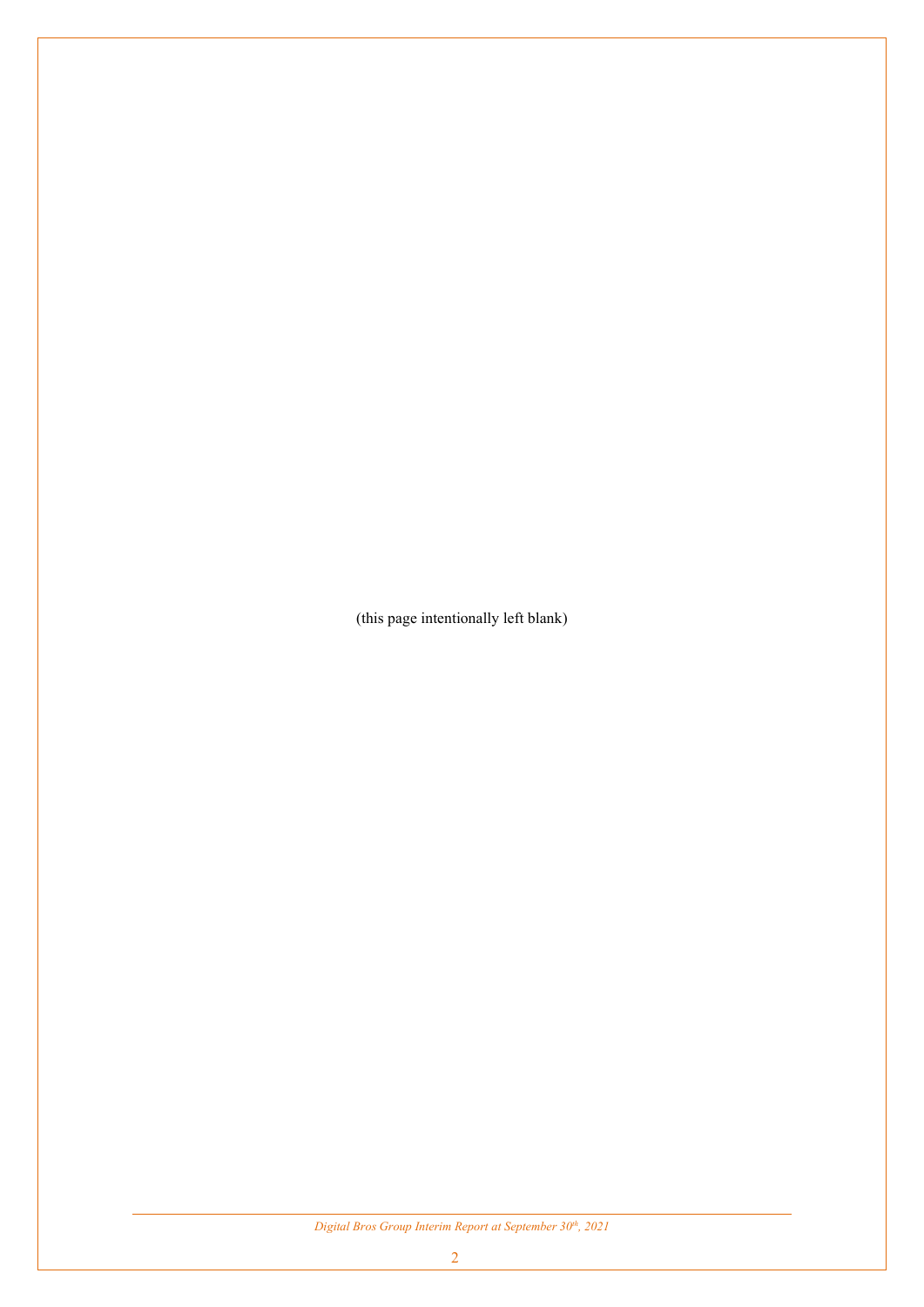# Contents

Board of Directors and Governance Structure

| 1. |                                                                                        |  |
|----|----------------------------------------------------------------------------------------|--|
| 2. |                                                                                        |  |
| 3. |                                                                                        |  |
| 4. |                                                                                        |  |
| 5. |                                                                                        |  |
| 6. | Consolidated Statement of Profit and Loss at September 30 <sup>th</sup> , 2021 15      |  |
| 7. |                                                                                        |  |
| 8. |                                                                                        |  |
| 9. |                                                                                        |  |
|    |                                                                                        |  |
|    |                                                                                        |  |
|    |                                                                                        |  |
|    |                                                                                        |  |
|    |                                                                                        |  |
|    |                                                                                        |  |
|    |                                                                                        |  |
|    | Consolidated statement of comprehensive income at September 30th, 2021 38              |  |
|    |                                                                                        |  |
|    |                                                                                        |  |
|    | Notes to the condensed consolidated financial statements at September $30th$ , 2021 41 |  |
|    |                                                                                        |  |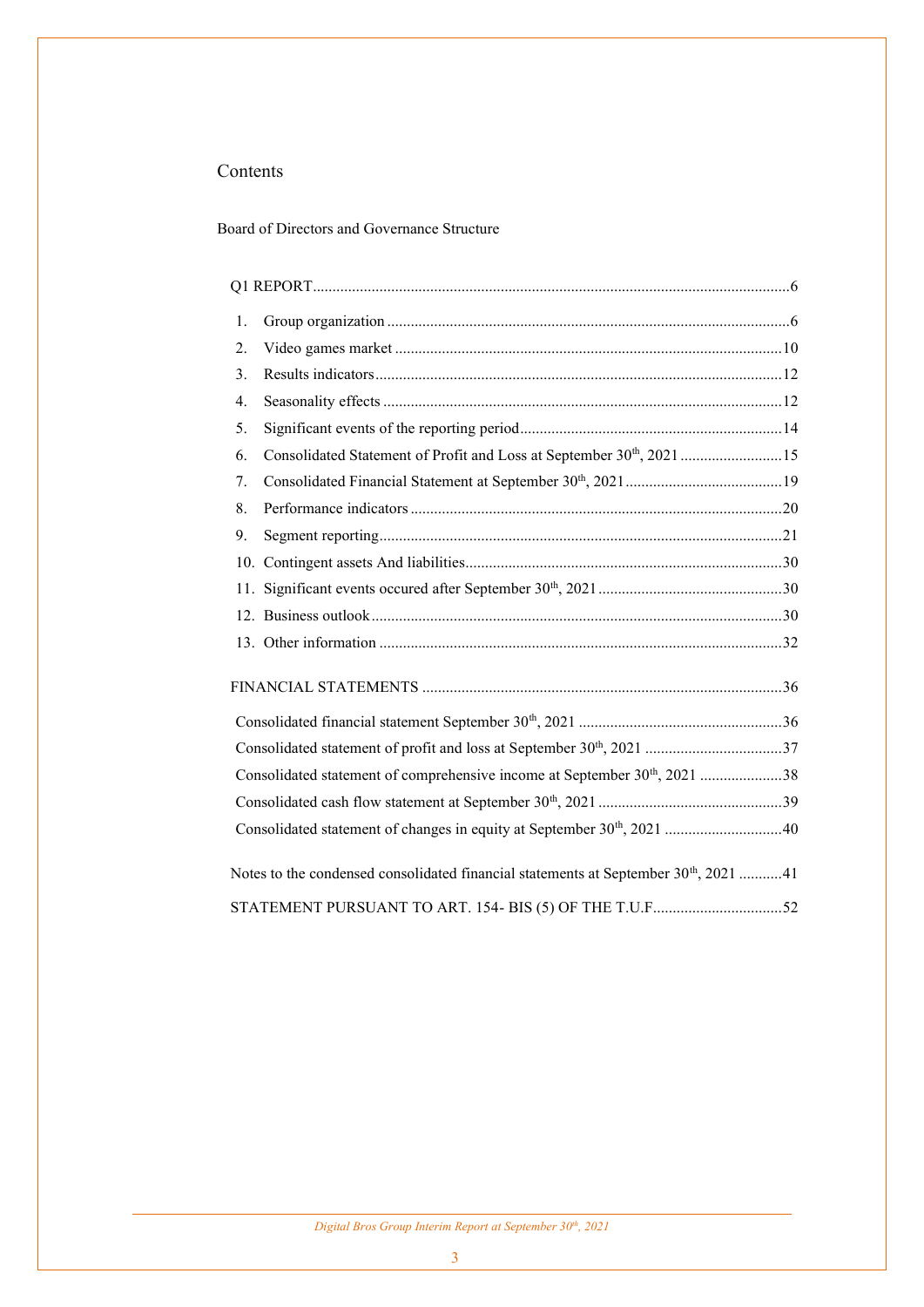#### **Board of Directors**

| Sylvia Anna Bartyan | <b>Independent Director</b>          |
|---------------------|--------------------------------------|
| Lidia Florean       | Non – Executive Director             |
| Abramo Galante      | Chairman and Chief Executive Officer |
| Davide Galante      | Non – Executive Director             |
| Raffaele Galante    | Chief Executive Officer              |
| Susanna Pedretti    | Indipendent Director                 |
| Stefano Salbe       | Executive Director $(1)$             |
| Laura Soifer        | Indipendent Director <sup>(2)</sup>  |
| Dario Treves        | <b>Executive Director</b>            |

(1) Financial reporting manager pursuant to Art. 154 bis of Legislative Decree 58/98 (2) Lead Independent Director

#### **Control and Risk Committee**

Sylvia Anna Bartyan Susanna Pedretti Laura Soifer (Chairman)

# **Remuneration Committee**

Sylvia Anna Bartyan Susanna Pedretti (Chairman) Laura Soifer

#### **Board of Statutory Auditors**

| Gianfranco Corrao | <b>Statutory Auditor</b> |
|-------------------|--------------------------|
| Carlo Hassan      | Chairman                 |
| Maria Pia Maspes  | <b>Statutory Auditor</b> |
|                   |                          |

| Daniela Delfrate  | <b>Substitute Statutory Auditor</b> |
|-------------------|-------------------------------------|
| Stefano Spiniello | <b>Substitute Statutory Auditor</b> |

The Shareholders' Meeting held on October 28<sup>th</sup>, 2020 appointed the Board of Directors and Board of Statutory Auditors. The terms of the Directors and the Statutory Auditors will end within the Shareholders' Meeting which will approve the financial statements as at June 30<sup>th</sup>, 2023.

On October 28th, 2020, the Shareholders' Meeting appointed Abramo Galante as Chairman of the Board of Directors. On the same date, the Board of Directors appointed Abramo Galante and Raffaele Galante as Chief Executive Officers. The CEOs received appropriate powers of attorney.

On August  $7<sup>th</sup>$ , 2007, the Board of Directors appointed Executive Director Stefano Salbe as Financial Reporting Manager pursuant to Art. 154 bis of Legislative Decree 58/98 with appropriate powers.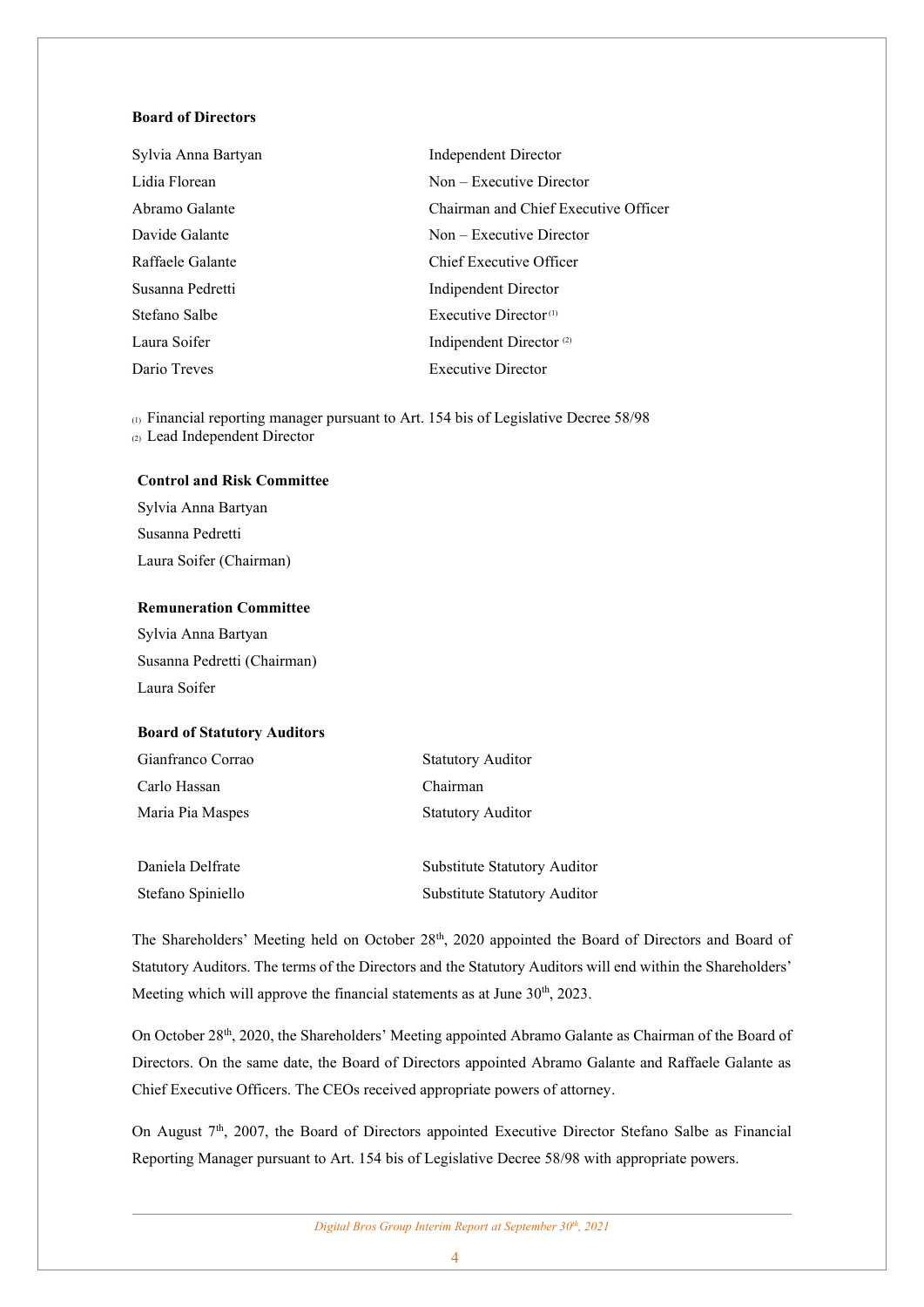# **Auditors**

## **EY S.p.A.**

On October 27<sup>th</sup>, 2021, the Shareholders' Meeting appointed EY S.p.A., Via Meravigli 12, Milan as corporate auditors until the approval of the financial statements as at June 30<sup>th</sup>, 2030.

# **Other information**

The publication of Digital Bros Group's Interim Report at September 30<sup>th</sup>, 2021 was authorized by a resolution of the Board of Directors on November 11th, 2021.

Digital Bros S.p.A. is incorporated and operating in Italy. It is listed on the STAR segment of the Euronext Milan market operated by Borsa Italiana S.p.A..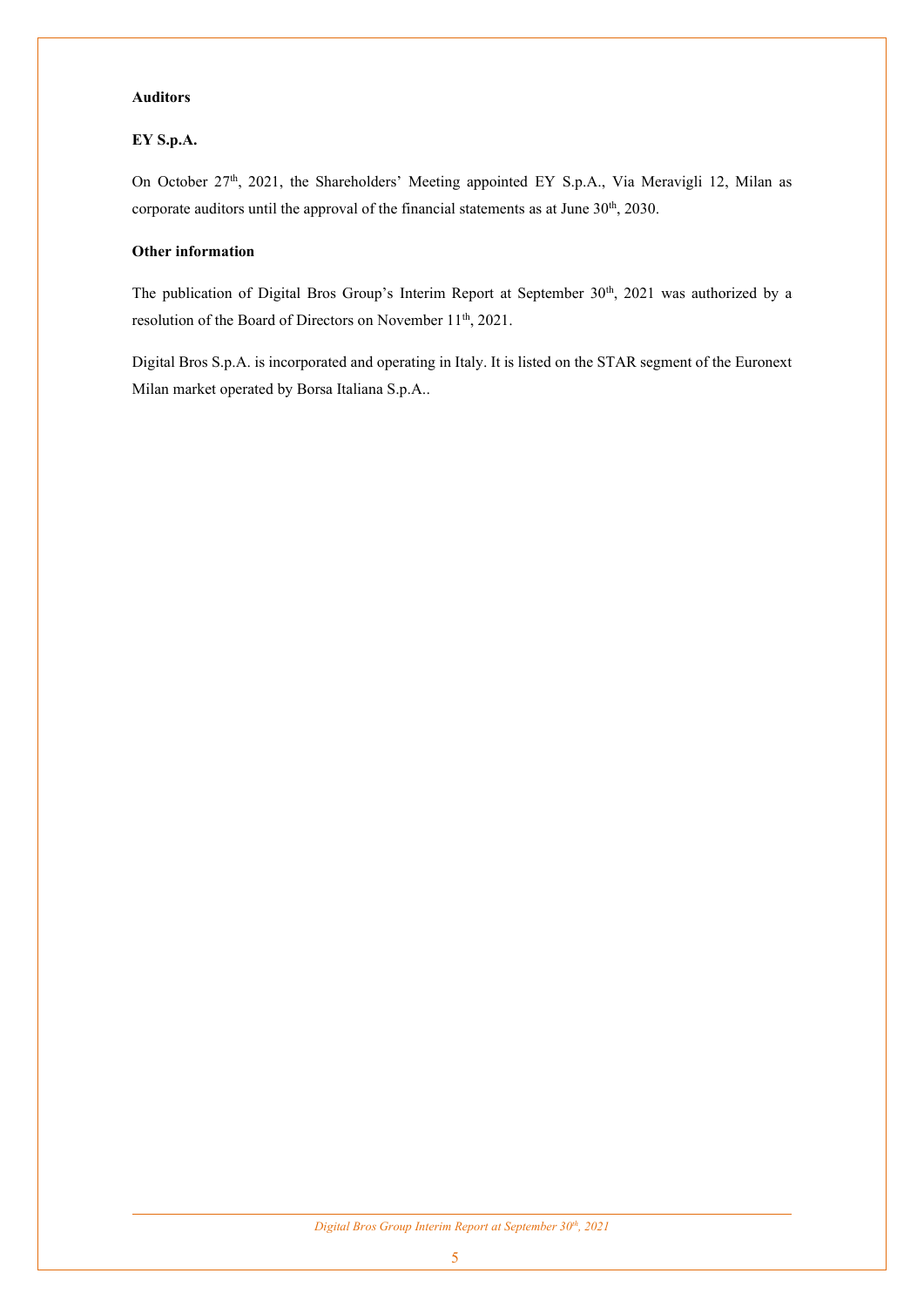# <span id="page-5-0"></span>**Q1 REPORT**

# <span id="page-5-1"></span>**1. GROUP ORGANIZATION**

Digital Bros Group develops, publishes and distributes video games on international markets.

The Group is organized into five operational business segments:

*Premium Games*: the operations consist in the acquisition of video games intellectual property from developers and the distribution of the games through a traditional international retail sales network and digital marketplaces such as Steam, Sony PlayStation Network, Microsoft Xbox Live, Epic Game Store, etc..

Video games developed by external studios are usually either acquired with an exclusive license or assigned to the Group with long-term worldwide rights. The franchise used for worldwide publishing is 505 Games.

During the period, Premium Games operations were run by the subsidiary 505 Games S.p.A. – sub holding company – which controls 505 Games France S.a.s., 505 Games Ltd., 505 Games (US) Inc., 505 Games Spain Slu and 505 Games GmbH which operate respectively on the French, UK, U.S., Spanish and German markets. 505 Games Interactive (US) Inc. provides consulting services on behalf of 505 Games S.p.A. The French, German and Spanish subsidiaries have limited their operations to local marketing and PR activities following the progressive digitalization of the market and the consequent centralization of sales.

The Italian company Kunos Simulazioni S.r.l., which develops and publishes the Assetto Corsa video game, is also consolidated in this operating segment.

The Group holds a 60% stake in the Dutch company Rasplata B.V. that owns an intellectual propriety currently under development. In July 2021, the Group acquired 60% of the Czech company Ingame Studios a.s., the Brno-based studio developing the video game based on the intellectual propriety owned by Rasplata B.V..

The Group also owns 100% of AvantGarden S.r.l., an Italian development studio with a team of around eleven people, while Hook S.r.l. and Supernova Games Studio S.r.l. were incorporated during the previous fiscal year. Hook S.r.l. is the Group's publisher dealing with Premium video games with limited development budgets, faster development time but with a potential for success due to the innovative nature of the idea (so-called Indie Games). Supernova Games Studio S.r.l. is a new video game production studio based in Milan.

In the previous year, MSE & DB S.L., a joint venture under the Spanish law, was set up with the development studio Mercury Steam Entertainment in order to jointly create a new intellectual property.

The Canadian Chrysalide Jeux et Divertissement Inc. was incorporated in June 2021. The company (75% of which is held by the Group) will develop a brand-new video game currently in pre-production.

*Free to Play:* the operations consist of the development and publishing of video games and/or applications that will be available for free on digital marketplaces with in-app purchases features. Free to Play games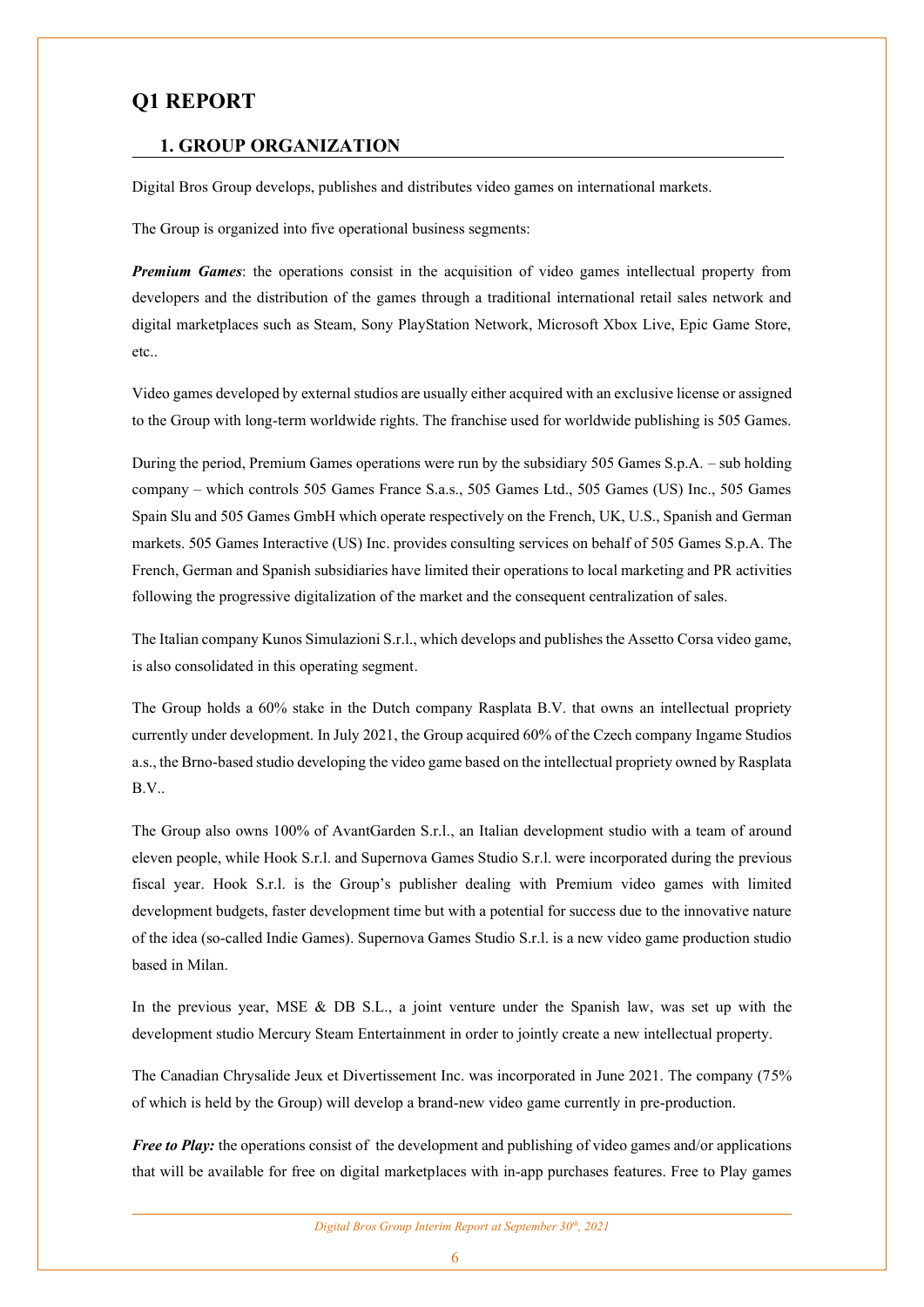usually presents less technical complexity than Premium Games but, in case of success, will have a longer life cycle. Free to Play video games are continuously upgraded after the launch in order to retain players and enhance the game's life cycle.

Worldwide Free to Play publishing is operated by 505 Mobile S.r.l., together with the U.S. company 505 Mobile (US) Inc. (which provides consulting services to Group companies) the UK company DR Studios Ltd. which is a developer of Free to Play video games and Hawken Entertainment Inc..

The Australian 505 Games Pty Ltd. was incorporated during the previous fiscal year. In January 2021 it acquired 100% of Infinite Interactive Pty. and Infinity Plus Two Pty.. The Australian companies own the intellectual property of the Puzzle Quest and Gems of War video games and provide continuous development to the games.

The brand used for publishing on a worldwide scale is 505 Games Mobile.

*Italian Distribution*: consists of the distribution in Italy of video games purchased from international publishers.

The operations are run by the parent company, Digital Bros S.p.A., under the Halifax brand, and by the subsidiary Game Entertainment S.r.l..

*Other Activities***:** the operating segment considers all the Group's remaining activities that are consolidated together for reporting purposes. It includes the operations of the subsidiary Digital Bros Game Academy S.r.l. which organizes video game training and professional courses. It also includes the activities of the subsidiary Game Network S.r.l., whose activities were interrupted in June 2018, and which is in voluntary entered liquidation since October 2018. The Group also holds a 60% stake in the UK company Seekhana Ltd..

*Holding***:** this includes all the corporate functions carried out by Digital Bros S.p.A. as in example, finance, management control and business development activities. The holding company has also been supported by Digital Bros China Ltd., Digital Bros Asia Pacific (HK) Ltd and 505 Games Japan K.K. which have operated as business developers for the Asian markets. 133 W Broadway Inc. and Digital Bros Holdings Ltd. have been inactive during the period.

All the companies mentioned above are 100% owned, except for Rasplata B.V., Ingame Studios a.s. and Seekhana Ltd. which are controlled with a 60% stake, and Chrysalide Jeux et Divertissement Inc. with a 75% stake.

The organization chart at September  $30<sup>th</sup>$ ,  $2021$  was as follows: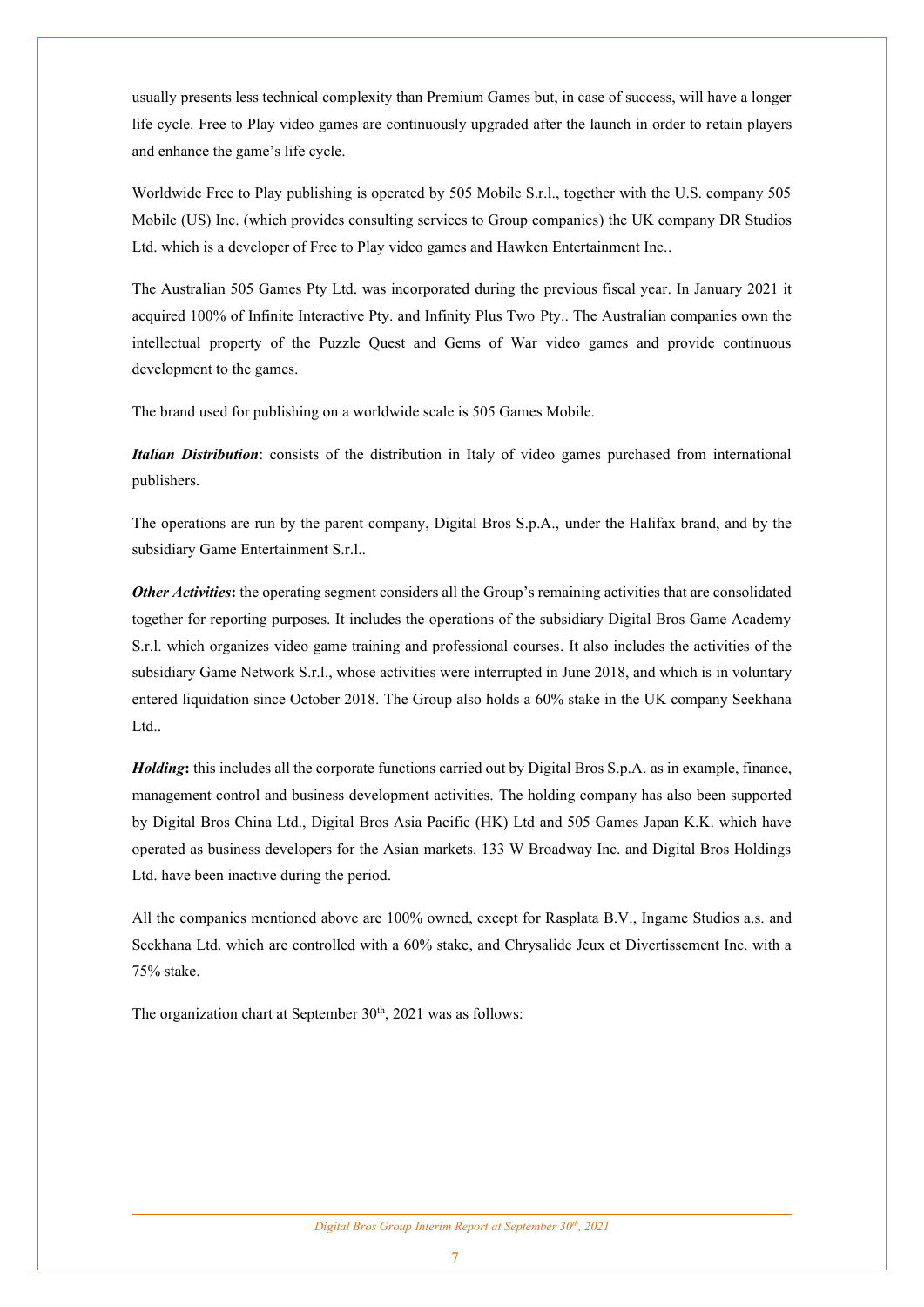# **GROUP STRUCTURE AT SEPTEMBER 30TH, 2021**

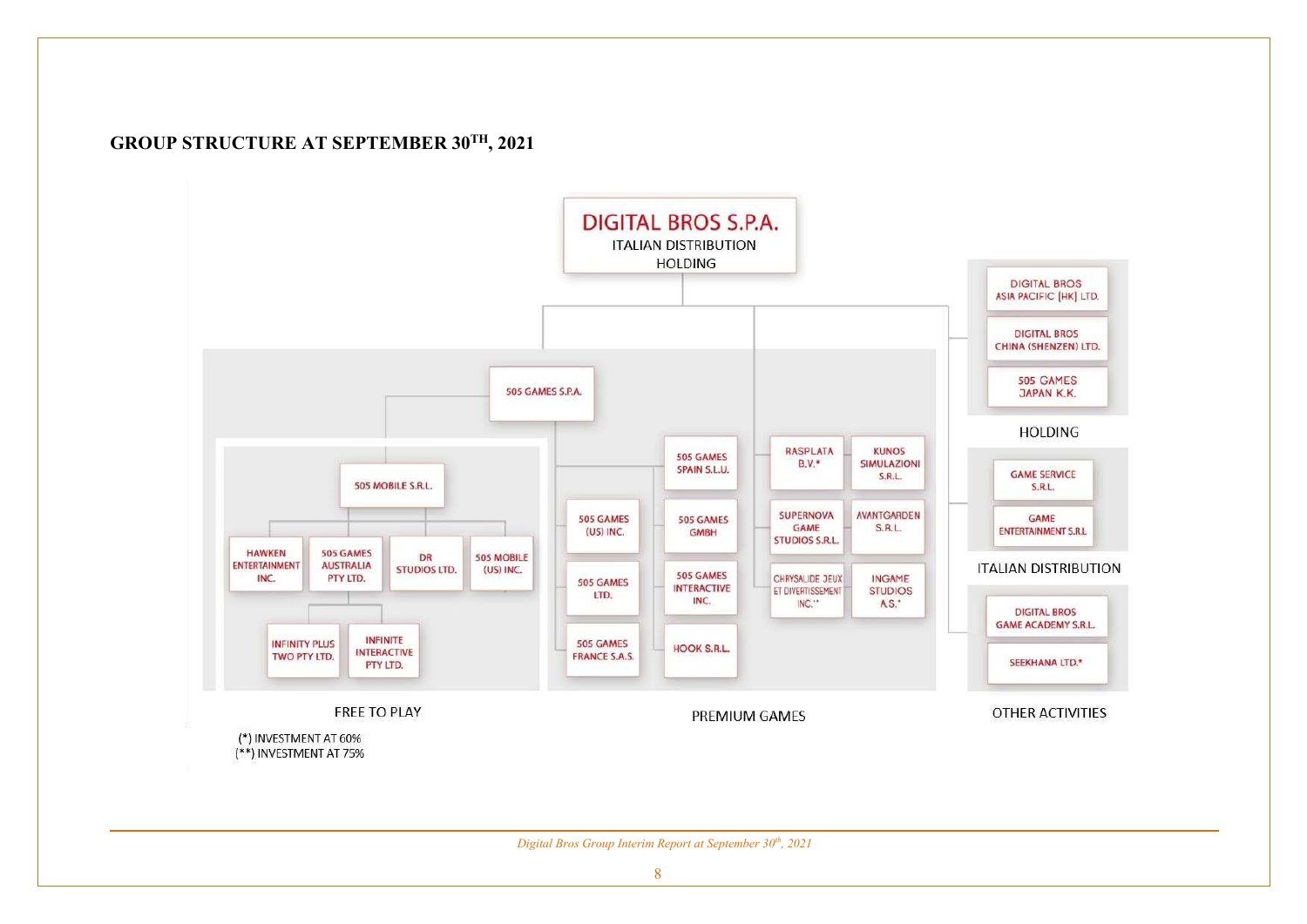During the reporting period, the Group operated in the following locations:

| Company                             | <b>Address</b>                                                                                      | <b>Activities</b> |
|-------------------------------------|-----------------------------------------------------------------------------------------------------|-------------------|
| AvantGarden S.r.l.                  | Via Tortona, 37 Milan                                                                               | Offices           |
|                                     | Chrysalide Jeux et Divertissement Inc. <sup>(2)</sup> 252 Rue Christophe Colomb Est, Québec, Canada | Offices           |
| Digital Bros S.p.A.                 | Via Tortona, 37 Milan                                                                               | Offices           |
| Digital Bros S.p.A.                 | Via Boccaccio 95, Trezzano sul Naviglio (MI)                                                        | Logistics         |
| Digital Bros Asia Pacific (HK) Ltd. | 33-35 Hillier Street, Sheung Wan, Hong Kong                                                         | Offices           |
| Digital Bros China (Shenzhen) Ltd.  | Wang Hai Road, Nanshan district, Shenzhen 518062, ChinaOffices                                      |                   |
| Digital Bros Game Academy S.r.l.    | Via Labus, 15 Milan                                                                                 | Offices           |
| DR Studios Ltd.                     | 4 Linford Forum, Rockingham Drive, Milton Keynes, U.K.                                              | Offices           |
| Game Entertainment S.r.l.           | Via Tortona, 37 Milan                                                                               | Offices           |
| 505 Games S.p.A.                    | Via Tortona, 37 Milan                                                                               | Offices           |
| 505 Games Australia Pty Ltd.        | 202 153 Park Street, South Melbourne Vic 3205                                                       | Offices           |
| 505 Games France S.a.s.             | 2, Chemin de la Chauderaie, Francheville, France                                                    | Offices           |
| 505 Games Japan K.K.                | WeWork Jimbocho, 11-15, Kanda Jimbocho 2-chome<br>Chiyoda-ku, Tokyo, Japan                          | Offices           |
| 505 Games Spain Slu                 | Calle Cabo Rufino Lazaro 15, Las Rozas de Madrid, Spain                                             | Offices           |
| 505 Games Ltd.                      | 402 Silbury Court, Silbury Boulevard, Milton Keynes, U.K. Offices                                   |                   |
| 505 Games (US) Inc.                 | 5145 Douglas Fir Road, Calabasas, California, U.S.A.                                                | Offices           |
| 505 Games GmbH                      | Brunnfeld 2-6, Burglengenfeld, Germany                                                              | Offices           |
| 505 Games Interactive (US) Inc.     | 5145 Douglas Fir Road, Calabasas, California, U.S.A.                                                | Offices           |
| Game Network S.r.l. in liquidation  | Via Tortona, 37 Milan                                                                               | Offices           |
| Game Service S.r.l.                 | Via Tortona, 37 Milan                                                                               | Offices           |
| Hawken Entertainment Inc.           | 5145 Douglas Fir Road, Calabasas, California, U.S.A.                                                | Offices           |
| Hook S.r.l.                         | Via Tortona, 37 Milan                                                                               | Offices           |
| Ingame Studios a.s. (1)             | Moravské namésti' 8, Brno, Czech Republic                                                           | Offices           |
| Kunos Simulazioni S.r.l.            | Via degli Olmetti 39, Formello (Rome)                                                               | Offices           |
| Infinity Plus Two Pty Ltd.          | 202 153 Park Street, South Melbourne Vic 3205                                                       | Offices           |
| Infinite Interactive Pty Ltd.       | 202 153 Park Street, South Melbourne Vic 3205                                                       | Offices           |
| 505 Mobile S.r.l.                   | Via Tortona, 37 Milan                                                                               | Offices           |
| 505 Mobile (US) Inc.                | 5145 Douglas Fir Road, Calabasas, California, U.S.A.                                                | Offices           |
| Rasplata B.V. <sup>(1)</sup>        | Churchill-laan 131 2, Amsterdam, Netherlands                                                        | Offices           |
| Seekhana Ltd. <sup>(1)</sup>        | 4 Linford Forum, Rockingham Drive, Milton Keynes, U.K.                                              | Offices           |
| Supernova Games Studios S.r.l.      | Via Tortona, 37 Milan                                                                               | Offices           |

(1) 60% consolidated.

(2) 75% consolidated.

Rasplata B.V., Seekhana Ltd. and Ingame Studios a.s. (60% investments) as well as Chrysalide Jeux et Divertissement Inc. (75% investment) have been consolidated line-by-line with a separate recognition of the non-controlling interests.

During the previous fiscal year, MSE & DB S.L., a share joint venture under the Spanish law was set up with the development studio MercurySteam Entertainment in order to jointly create a new intellectual property.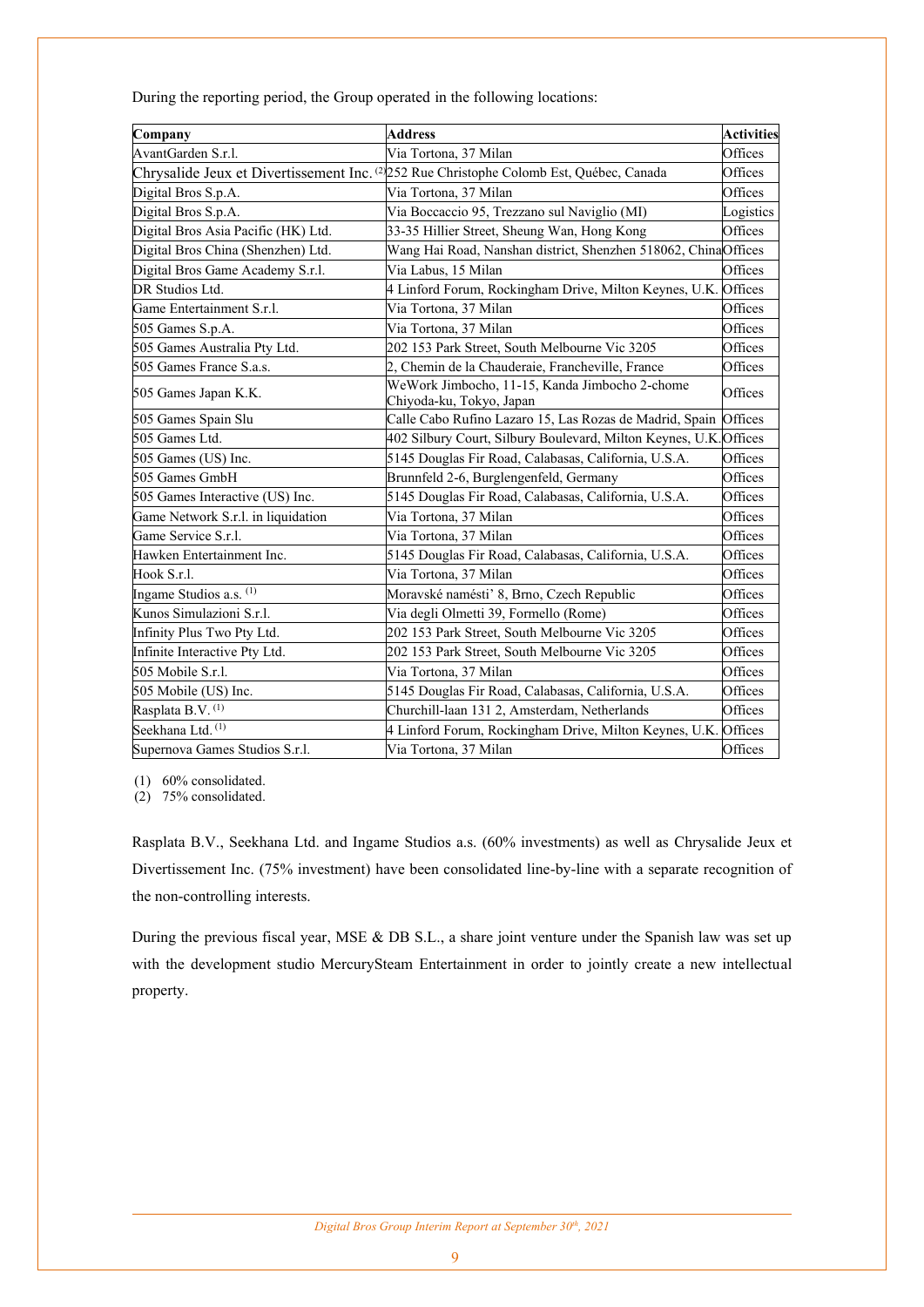# <span id="page-9-0"></span>**2. VIDEO GAMES MARKET**

The video games market is one of the most important segments of the entertainment industry. Movies, books and magazines, video games and toys are part of the industry and share the same characteristics, brands, features and intellectual properties.

The market is constantly evolving and growing, driven by the continuous technological upgrades. Gaming is no longer limited to personal computers and traditional consoles (Sony, Microsoft and Nintendo), but has expanded to mobile phones and tablet devices. Low-cost fiber connectivity availability, fiber optic networks and technologically advanced mobile phones have made video games increasingly diversified, sophisticated and interactive and have expanded the gaming population to adults and women. Cloud gaming is also becoming increasingly popular.

The video games market follows the continuous technological evolution of consoles. At the launch of the console, the prices of the hardware and its related video games are high and relatively low quantities are sold. Across their lifecycle, console and video game prices gradually decline, while the quantities sold and the video games quality increase.

Video games are sold through digital marketplaces, however highly popular top-quality video games are also distributed through the traditional sales channel. In this case, the value chain is as follows:



The COVID-19 pandemic further accelerated the decline of the video games retail distribution that was already being replaced by digital distribution.

#### *Developers*

Developers are the creators and programmers of a video game, usually based on an original idea, a successful brand, a movie, sports simulations etc.. It is becoming increasingly common for a highly popular video game to be made into a movie, tv series etc..

Even if developers sometimes retain the intellectual property, they often assign the rights to an international video game publisher for a limited period of time that is defined contractually. Therefore, publishers play a key role in the value chain: they are essential to the completion of the video game, the creation of a community around it and its international distribution through their direct or indirect commercial network.

In case of an exclusively digital distribution, the developer can directly publish and market the video game. In such scenario, the financial and operational risks for the developer increase significantly.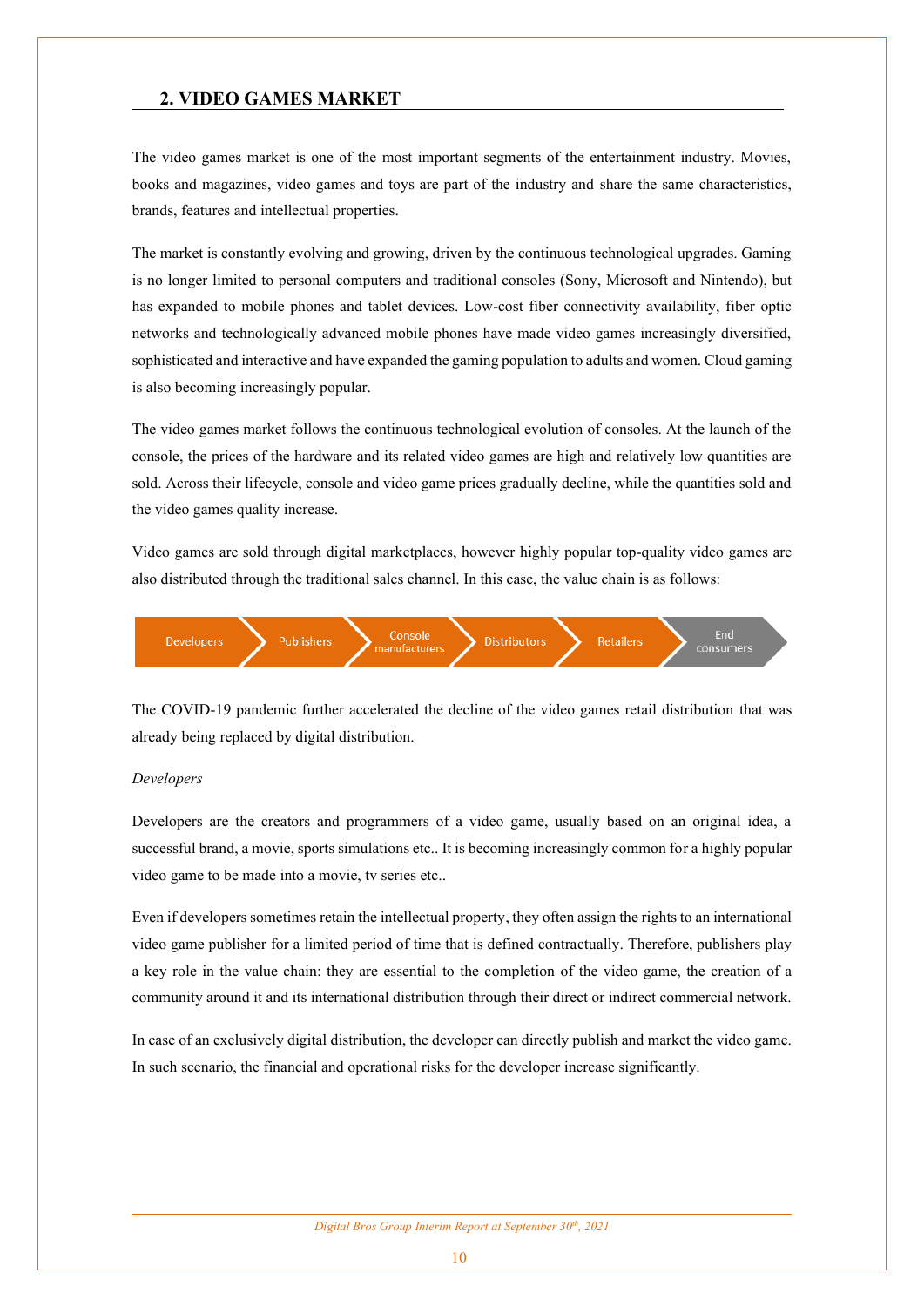#### *Publishers*

The publisher is responsible for the launch of the video game, determines its global pricing and commercial and marketing policy, designs the packaging and accepts all the risks related. Publishers usually finance the video game development process and often acquire the game rights on a permanent basis.

#### *Console manufacturers*

The console manufacturer designs and manufactures the hardware or the platform on which the video game is played. Sony produces the Sony PlayStation, Microsoft the Microsoft Xbox and Nintendo the Nintendo Switch. In case of physical distribution, the console manufacturer shall reproduce the physical media on behalf of the publishers. The console manufacturer also operates as a video game publisher.

#### *Distributors*

The role of distributors is different from market to market. The more a market is fragmented e.g. the Italian market, the more the distributor and the publisher roles are integrated, while on certain markets, such as the UK and the U.S., publishers usually have a direct presence due to a higher concentration of retailers. The increasing digitalization of the market has enabled newly established video games publishers to remain digital only and appoint the retail distribution services to a competitor publisher.

The role of the distributor is destined to lose its importance as a result of e decrease in sales of physical products. In the future, retail distribution will be concentrated on an increasingly limited number of operators.

#### *Retailers*

The retailer is the shop where the consumer buys the video game. Retailers may be international retail chains specialized in the sale of video games, independent shops or web sites that sell directly to the public.

Console manufacturers have created marketplaces where video games can be directly purchased in a digital format without involving a distributor or retailer. In this case, as for smartphone and tablet games, the value chain is shorter, as illustrated below:



The main marketplaces on which console video games are sold are Sony's PlayStation Store, Microsoft's Xbox Live and Nintendo's eShop. Steam is the global leader in the digital distribution of video games for personal computers. The US company Epic launched Epic Games Store, a new marketplace for PC games, after the success of Fortnite (owned by the same Epic).

The gradual digitalization of the market has led both Microsoft (with Microsoft Xbox Game Pass and Microsoft Xbox Games with Gold) and Sony (with Sony PlayStation Now) to create digital platforms on which gamers can access the full library of games by paying a subscription fee. Revenues are recognized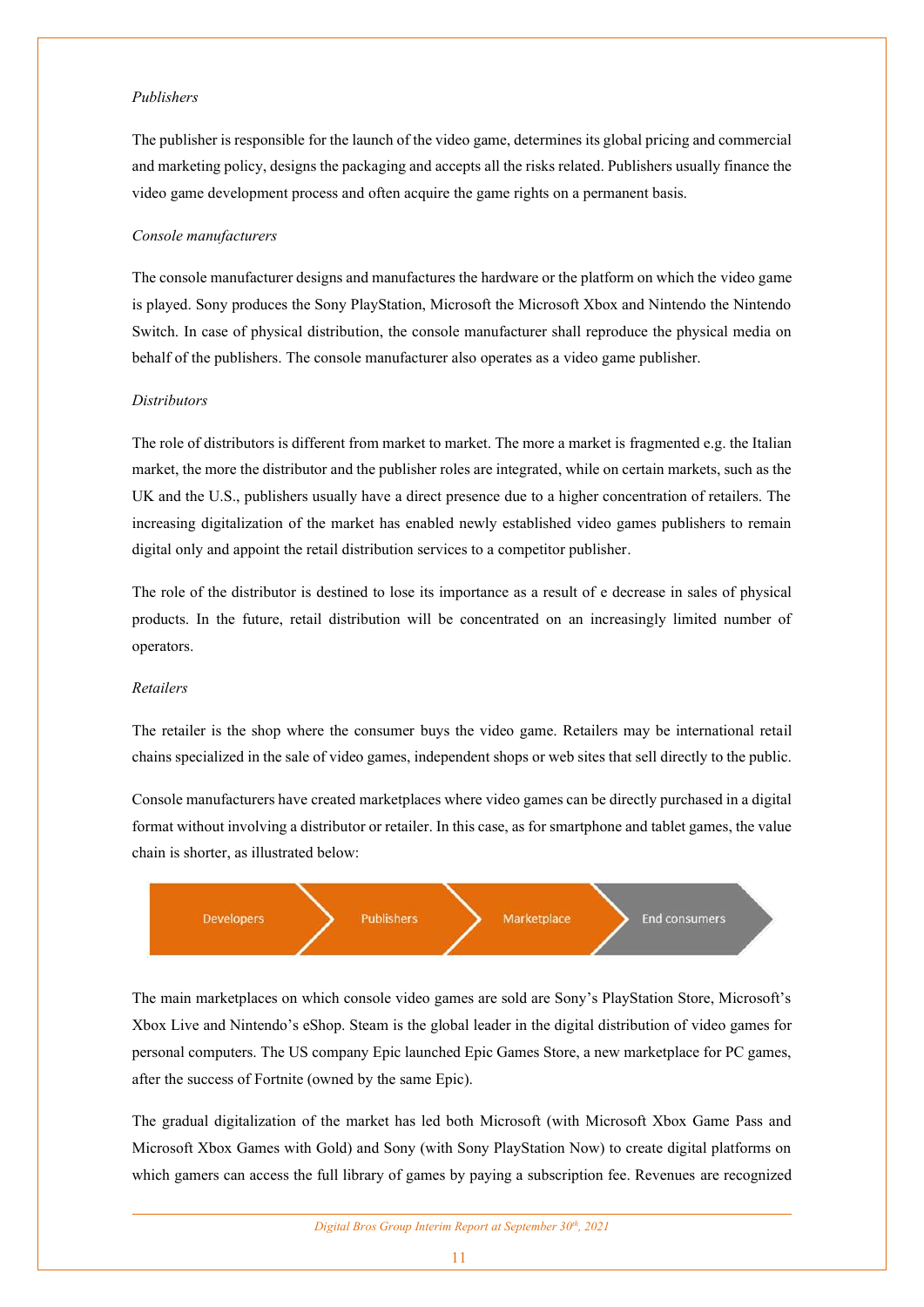to publishers based on the utilization of their video games. More recently, Google and Amazon have set up similar platforms, Stadia and Luna respectively, while Apple has launched Apple Arcade, a platform dedicated to mobile video games. Netflix has also recently announced its entry on the market.

Free to Play video games are available to the public in digital format only. The marketplaces used are the App Store for iPhone and iPad, the PlayStore for Android for Western markets and a large number of different marketplaces for Eastern markets. Some Free to Play video games are also available on PlayStation Store, Microsoft's Xbox Live, Steam and Epic Store.

Digital distribution has significantly extended the lifecycle of individual video games. The availability of a game is no longer limited to its launch period as happens in the retail channel. The product remains available on the different marketplaces for a longer period, generating a continuous flow of sales significantly influenced by the promotional campaigns implemented. A video game life cycle can also be extended through the release of additional episodes and functions (the so-called DLC, or Downloadable Contents).

# <span id="page-11-0"></span>**3. RESULTS INDICATORS**

In order to facilitate the comprehension of the consolidated profit and loss and balance sheet, the Group uses some indicators, with continuity and uniformity of representation since different fiscal years.

The following indicators are directly reported in the profit and loss statement: Gross profit, EBITDA and EBIT, calculated as the algebraic sum of the items above them.

Similar considerations apply to the balance sheet with the net financial position, which is detailed in the specific section of the notes.

The definitions of the indicators used by the Group, as they do not derive directly from the accounting standards used, may not be homogeneous with those adopted by other companies and therefore comparable with them. Reconciliations between the results indicators illustrated in the Q1 Report and the yearly financial statements are not necessary as the Group uses the same indicators used in the consolidated financial statements.

# <span id="page-11-1"></span>**4. SEASONALITY EFFECTS**

Market seasonality is influenced by the launch of highly anticipated and popular products. The launch of a successful video game in a certain period can lead to significant revenue increases between quarters. In fact, the sale of these products is concentrated in the first few days from the release.

The publishing of video games on digital marketplaces has partially reduced the volatility of the publisher's results between quarters. Digital distribution revenues are recognized when the consumer purchases a video game on the marketplace. This occurs gradually and it is not concentrated in the days immediately after the launch, differently from the traditional retail distribution whose revenues are recognized upon consignment of the product to the distributor/retailer, regardless when the final sales to end consumer occur.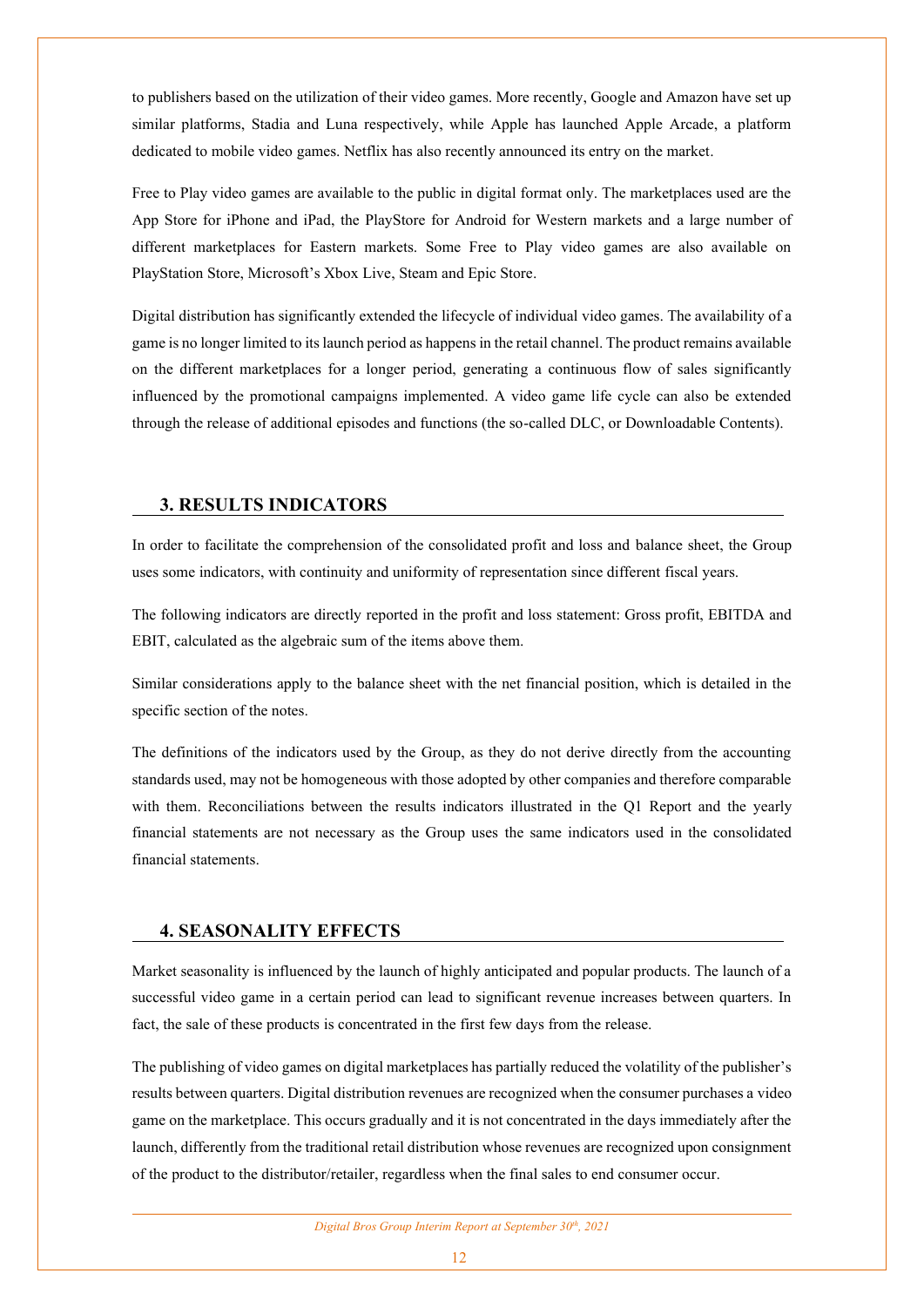Digital promotional campaigns are effective and concentrate revenue during these periods. Publishers tend to plan their promotional campaigns when the consumer spending is higher i.e. the Christmas season for European markets or the Black Friday for the American market.

Free to Play video games revenues are less influenced by seasonality than Premium video games. Free to Play video games show constant revenue growth over time with some exception for the most anticipated Free to Play titles. Unlike Premium video games, Free to Play promotions are more weekly-based and therefore, do not create volatility across quarters.

The financial position is closely related to the revenue trend. The physical distribution of a product in a quarter increases net working capital investment. This is temporarily reflected by the level of net cash/debt until the time as the related sales revenue will be collected. The significant reduction in physical distribution revenues as a percentage of total consolidated revenues resulted in lower volatility of the financial position.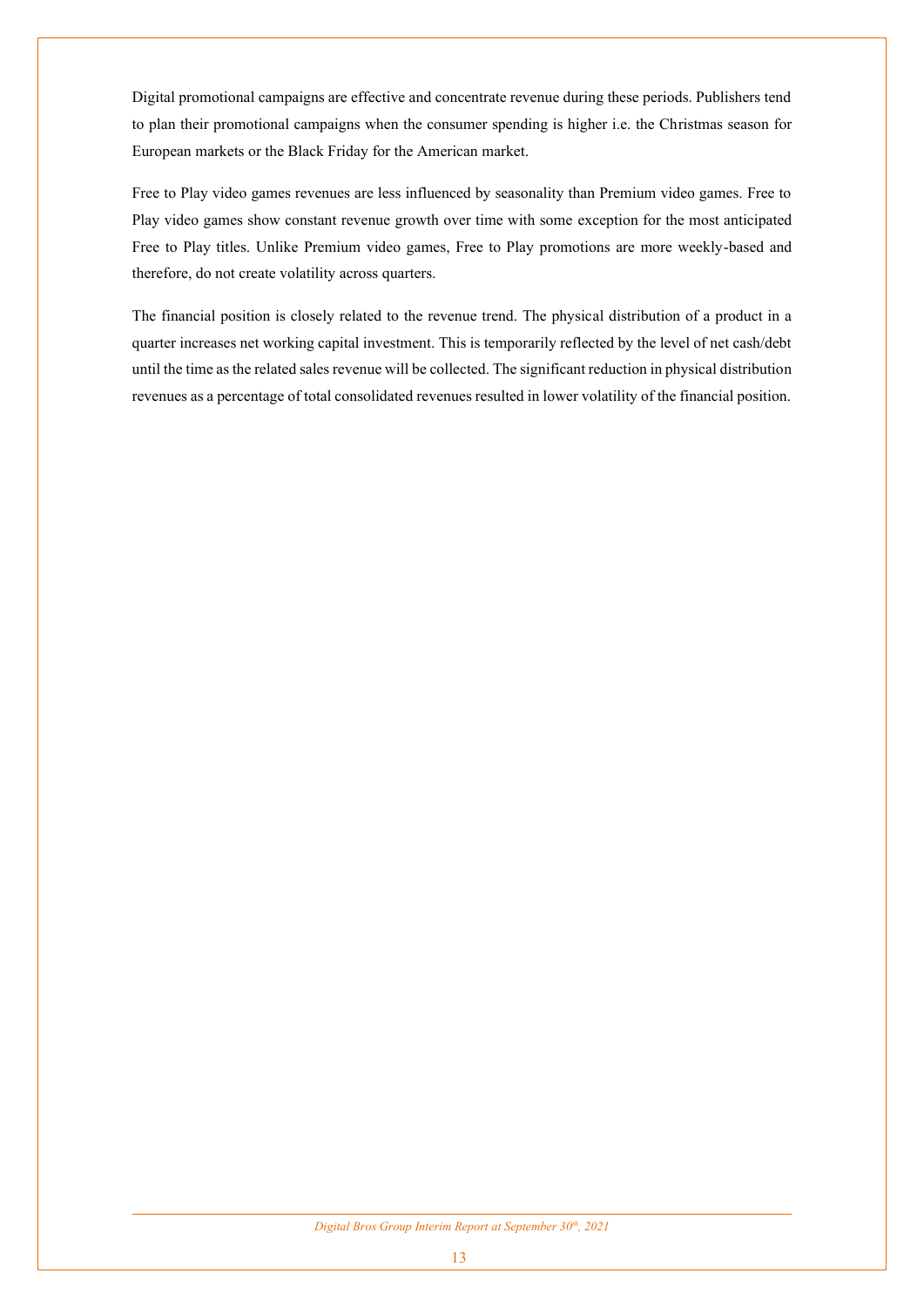# <span id="page-13-0"></span>**5. SIGNIFICANT EVENTS OF THE REPORTING PERIOD**

There were no significant events during the period.

# **COVID-19**

The Group adopted remote working arrangements, following the outbreak of the COVID-19 pandemic and the Ministerial guidelines issued from March 2020, later modified several times, in order to guarantee the health and safety of its employees and collaborators. The majority of its employees and collaborators in Italy and abroad may efficiently work from home. These arrangements were in place until the end of October 2021. Since November, a partial return to the office, limited to certain functions, has begun. From an operational perspective, the homeworking arrangements did not have a significant impact on the main areas of operations of the Group.

The most significant effects of the pandemic on the video games market may be summarized as follows:

- increased use of video games during the lockdown period, especially of mass market products, by casual gamers and for products subject to particular promotions;
- general growth in digital revenues;
- inconsistent revenues from traditional distribution channels, except for the small share generated by e-commerce sales.

In terms of video game development, carried out by development teams situated all around the world, the homeworking arrangements have inevitably led to production delays. These delays have been most evident on large development teams and in the last few months prior to the product's launch when teams are normally required to cooperate to a greater extent. The Group did not encounter any particular problems in relation to their development processes. In most cases, such activities are carried out by teams whose size makes it possible to achieve a remarkable level of efficiency even when working remotely.

The gradual digitalization of the market was further accelerated because consumers were physically unable to access retail stores. Consequently, the Group's revenues were largely generated on digital marketplaces. This led to a significant increase in the operating margins caused by a drastic decline of the physical distribution, and significant savings in terms of manufacturing and logistics costs.

The higher incidence of digital revenues means greater concentration of revenues on a small number of customers. They have higher credit scores than customers involved in the traditional retail distribution and better payment terms. Accordingly, the Group did not have to record any significant incremental reserve for losses on trade receivables (IFRS 9).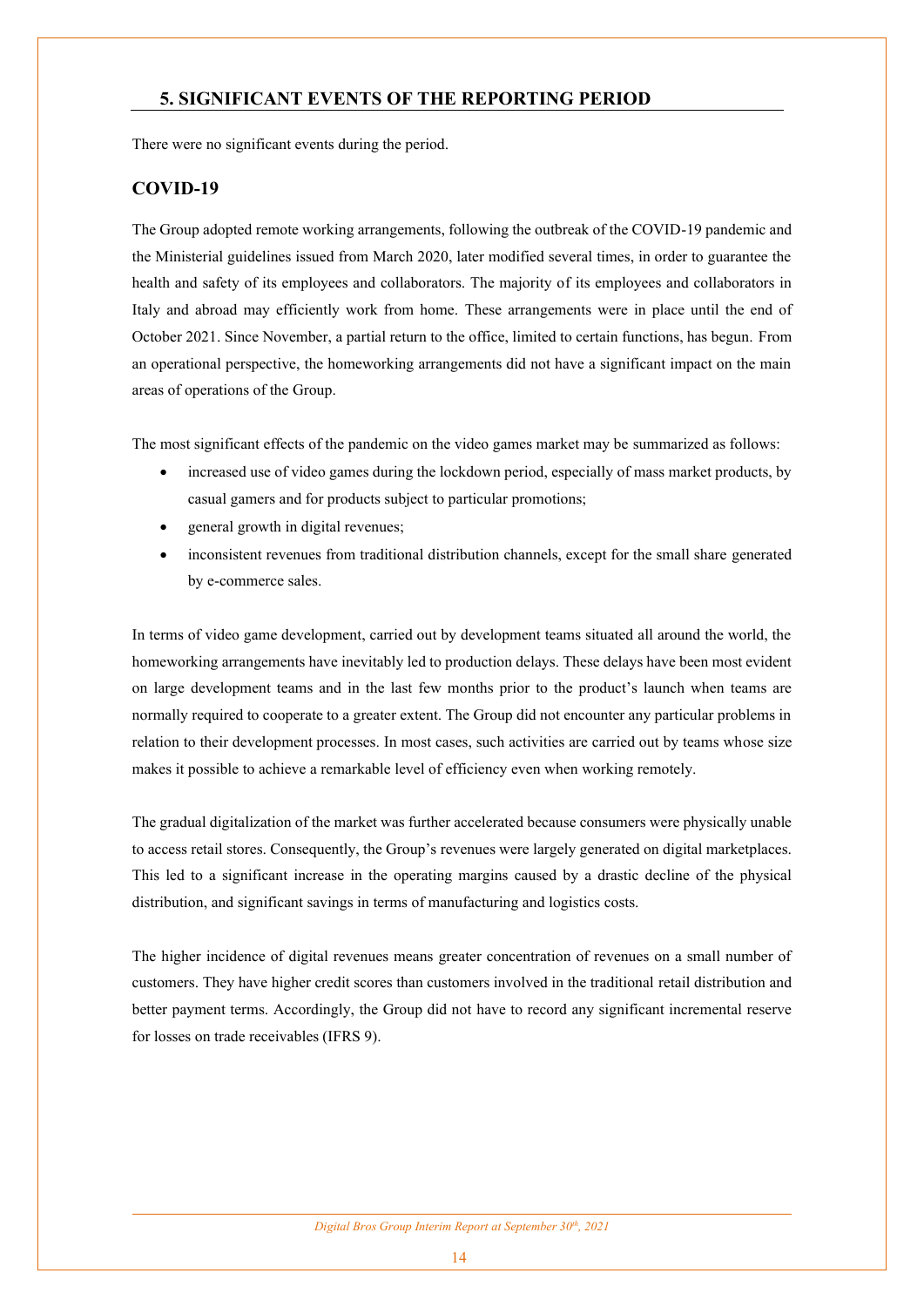|                  | Euro thousand                                         |          | September 30 <sup>th</sup> ,<br>2021 |              | September $30^{\text{th}}$ ,<br>2020 | Change           |           |
|------------------|-------------------------------------------------------|----------|--------------------------------------|--------------|--------------------------------------|------------------|-----------|
| $\mathbf{1}$     | Gross revenue                                         | 25,016   | 100.5%                               | 38,950       | $100.8\%$                            | (13, 934)        | $-35.8%$  |
| $\overline{c}$   | Revenue adjustments                                   | (126)    | $-0.5%$                              | (301)        | $-0.8%$                              | 175              | $-58.2%$  |
| 3                | Net revenue                                           | 24,890   | $100.0\%$                            | 38,649       | $100.0\%$                            | (13,759)         | $-35.6%$  |
|                  |                                                       |          |                                      |              |                                      |                  |           |
| $\overline{4}$   | Purchase of products for resale                       | (981)    | $-3.9%$                              | (1,210)      | $-3.1%$                              | 229              | $-18.9\%$ |
| 5                | Purchase of services for resale                       | (1,507)  | $-6.1%$                              | (2,200)      | $-5.7%$                              | 693              | $-31.5%$  |
| 6                | Royalties                                             | (7,078)  | $-28.4%$                             | (8, 882)     | $-23.0\%$                            | 1,804            | $-20.3%$  |
| 7                | Changes in inventories of finished products           | (280)    | $-1.1%$                              | (303)        | $-0.8\%$                             | 23               | $-7.6%$   |
| 8                | <b>Total cost of sales</b>                            | (9, 846) | $-39.6%$                             | (12, 595)    | $-32.6%$                             | 2,749            | $-21.8%$  |
|                  |                                                       |          |                                      |              |                                      |                  |           |
| 9                | Gross profit $(3+8)$                                  | 15,044   | 60.4%                                | 26,054       | 67.4%                                | (11, 010)        | $-42.3%$  |
|                  |                                                       |          |                                      |              |                                      |                  |           |
| 10               | Other income                                          | 1,736    | 7.0%                                 | 1,127        | 2.9%                                 | 609              | 54.0%     |
|                  |                                                       |          |                                      |              |                                      |                  |           |
| 11               | Costs for services                                    | (1, 813) | $-7.3%$                              | (3,239)      | $-8.4%$                              | 1,426            | $-44.0%$  |
| 12               | Rent and leasing                                      | (104)    | $-0.4%$                              | (74)         | $-0.2%$                              | (30)             | 40.7%     |
| 13               | Payroll costs                                         | (6, 719) | $-27.0%$                             | (5,170)      | $-13.4%$                             | (1, 549)         | 29.9%     |
| 14               | Other operating costs                                 | (319)    | $-1.3%$                              | (269)        | $-0.7%$                              | (50)             | 18.5%     |
| 15 <sup>15</sup> | <b>Total operating costs</b>                          | (8,955)  | $-36.0%$                             | (8,752)      | $-22.6%$                             | (203)            | 2.3%      |
|                  |                                                       |          |                                      |              |                                      |                  |           |
| 16               | <b>Gross operating margin (EBITDA)</b><br>$(9+10+15)$ | 7,825    | 31.4%                                | 18,429       | 47.7%                                | (10,604)         | $-57.5%$  |
|                  |                                                       |          |                                      |              |                                      |                  |           |
| 17               | Depreciation and amortization                         | (3,316)  | $-13.3%$                             | (7,986)      | $-20.7%$                             | 4,670            | $-58.5%$  |
| 18               | Provisions                                            | $\theta$ | $0.0\%$                              | $\mathbf{0}$ | $0.0\%$                              | $\theta$         | $0.0\%$   |
| 19               | Asset impairment charge                               | (12)     | $0.0\%$                              | (63)         | $-0.2%$                              | 51               | $-81.1%$  |
| 20               | Impairment reversal                                   | $\Omega$ | $0.0\%$                              | $\theta$     | $0.0\%$                              | $\boldsymbol{0}$ | n.m.      |
|                  | Total depreciation, amortization and                  |          |                                      |              |                                      |                  |           |
| 21               | impairment                                            | (3,328)  | $-13.4%$                             | (8,049)      | $-20.8%$                             | 4,721            | $-58.7\%$ |
|                  |                                                       |          |                                      |              |                                      |                  |           |
| 22               | Operating margin (EBIT) (16+21)                       | 4,497    | 18.1%                                | 10,380       | 26.9%                                | (5,883)          | $-56.7\%$ |
|                  |                                                       |          |                                      |              |                                      |                  |           |
| 23               | Interest and finance income                           | 1,606    | 6.5%                                 | 1,751        | 4.5%                                 | (145)            | $-8.3\%$  |
| 24               | Interest expense and finance costs                    | (264)    | $-1.1%$                              | (1, 159)     | $-3.0\%$                             | 895              | $-77.3%$  |
| 25               | Net interest income/(expense)                         | 1,342    | 5.4%                                 | 592          | 1.5%                                 | 750              | n.m.      |
|                  |                                                       |          |                                      |              |                                      |                  |           |
| 26               | Profit/ (loss) before tax $(22+25)$                   | 5,839    | 23.5%                                | 10,972       | 28.4%                                | (5, 133)         | $-46.8%$  |
|                  |                                                       |          |                                      |              |                                      |                  |           |
| 27               | Current tax                                           | (1,920)  | $-7.7%$                              | (3, 356)     | $-8.7\%$                             | 1,436            | $-42.8%$  |
| 28               | Deferred tax                                          | 95       | 0.4%                                 | 261          | 0.7%                                 | (166)            | $-63.4%$  |
| 29               | <b>Total taxes</b>                                    | (1, 825) | $-7.3\%$                             | (3,095)      | $-8.0\%$                             | 1,270            | $-41.0\%$ |
|                  |                                                       |          |                                      |              |                                      |                  |           |
|                  | 30 Net profit/loss                                    | 4,014    | 16.1%                                | 7,877        | 20.4%                                | (3, 863)         | $-49.0\%$ |
|                  | attributable to the shareholders<br>of the Group      | 4,092    | 16.4%                                | 7,886        | 20.4%                                | (3,794)          | $-48.1%$  |
|                  | attributable to minority shareholders                 | (78)     | $-0.3\%$                             | (9)          | $0.0\%$                              | (69)             | n.m.      |
|                  |                                                       |          |                                      |              |                                      |                  |           |
|                  | Earnings per share                                    |          |                                      |              |                                      |                  |           |
| 33 <sup>3</sup>  | Total basic earnings per share (in Euro)              | 0.29     |                                      | 0.55         |                                      | (0.26)           | $-48.1\%$ |
|                  | 34 Diluted earnings per share (in Euro)               | 0.28     |                                      | 0.54         |                                      | (0.26)           | $-49.0\%$ |

# <span id="page-14-0"></span>**6. CONSOLIDATED STATEMENT OF PROFIT AND LOSS AT SEPTEMBER 30TH, 2021**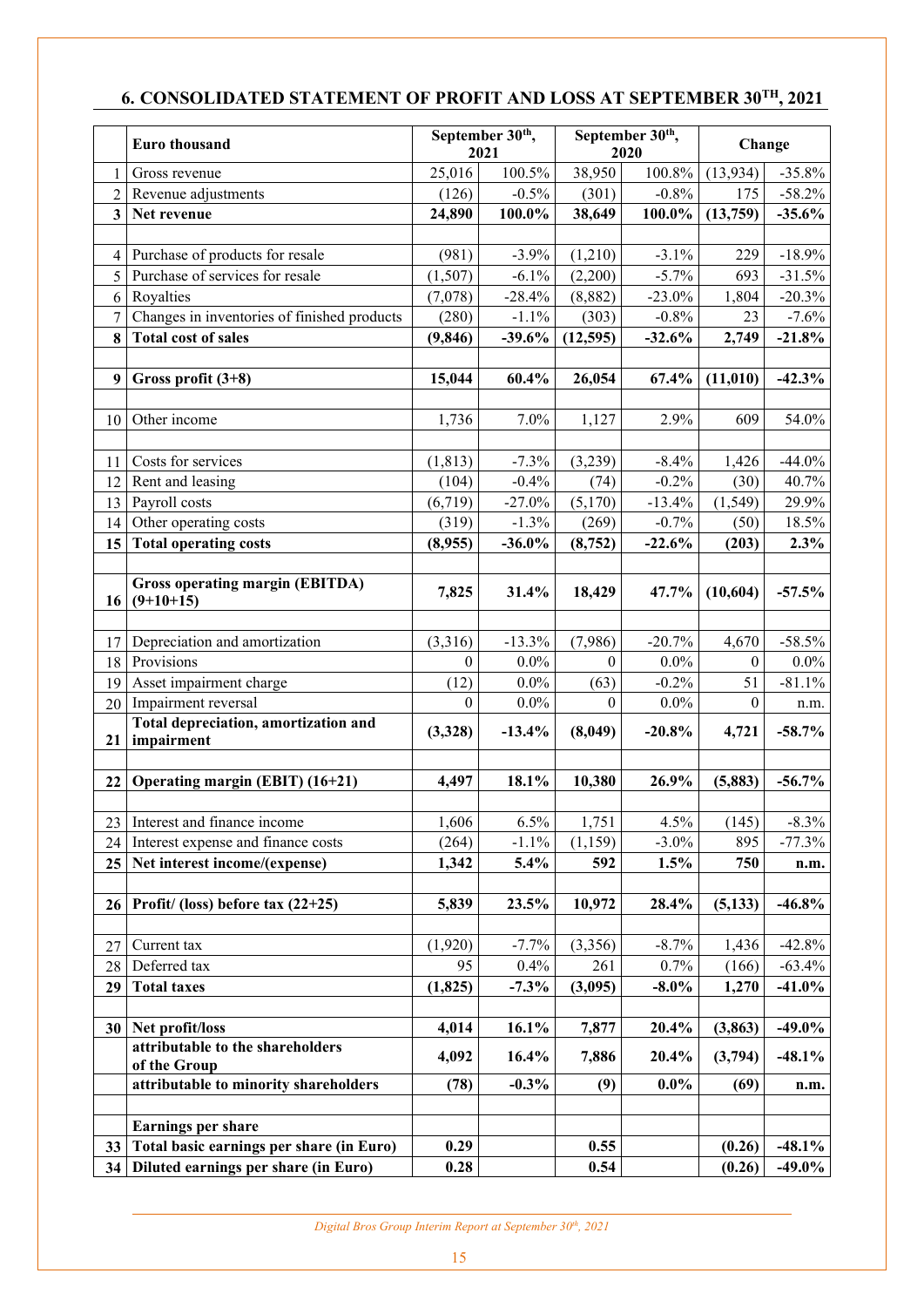New video games releases are planned for the second half of the fiscal year, to that extent, the revenues of the first quarter were entirely derived from the sale of back catalogue. Revenues for the quarter amounted to Euro 25,016 thousand, decreasing by 35.8% compared to the previous fiscal year, when the best-selling video game Death Stranding and the Steam version of Control were initially launched. Good performance was realized by back catalogue sales that grew by 35%, increasing by Euro 6,098 million compared to the last fiscal year quarter.

The quarterly revenues were a mix of different but existing products, being the revenues made exclusively by back catalogue revenues. The quarterly best-selling video game has been the evergreen Assetto Corsa, IP owned by the Group, which realized Euro 4 million during the period.

International markets revenues were 95% of the total consolidated revenues in the quarter.

Digital revenues in the quarter were 86% of the total consolidated, in sync with the results of the second half of the previous year.

A breakdown by operating segment for the period ended September 30<sup>th</sup>, 2021 compared to the period ended September 30<sup>th</sup>, 2020 is provided below:

| <b>Euro thousand</b><br>Gross revenue |        |        |          |           | Net revenue |        |          |           |
|---------------------------------------|--------|--------|----------|-----------|-------------|--------|----------|-----------|
|                                       | 2022   | 2021   | Change   |           | 2022        | 2021   |          | Change    |
| Premium Games                         | 22.525 | 34.995 | (12.471) | $-35.6\%$ | 22,439      | 34.826 | 12,387   | $-35.6\%$ |
| Free to Play                          | 1.773  | 2.191  | (418)    | $-19.1\%$ | 1,773       | 2,191  | (418)    | $-19.1\%$ |
| Italian Distribution                  | 599    | 1,709  | (1,110)  | $-64.9\%$ | 559         | 1,577  | (1,019)  | $-64.6%$  |
| Other projects                        | 119    | 55     | 63       | n.m.      | 119         | 55     | 63       | n.m.      |
| <b>Total gross revenues</b>           | 25,015 | 38,950 | (13.936) | $-35.8%$  | 24,889      | 38,649 | (13,760) | $-35.6%$  |

The Premium Games operating segment represented 90% of the consolidated gross revenues. Video games developed by the internal studios and intellectual properties owned by the Group accounted for 32% of the consolidated revenues in the period. 52% of revenues came from the sale of co-owned IPs and long-term agreements (more than ten years). A breakdown of Premium Games revenues by type of rights held by the Group at September 30th, 2021 is provided below with comparative figures at September  $30<sup>th</sup>$ , 2020:

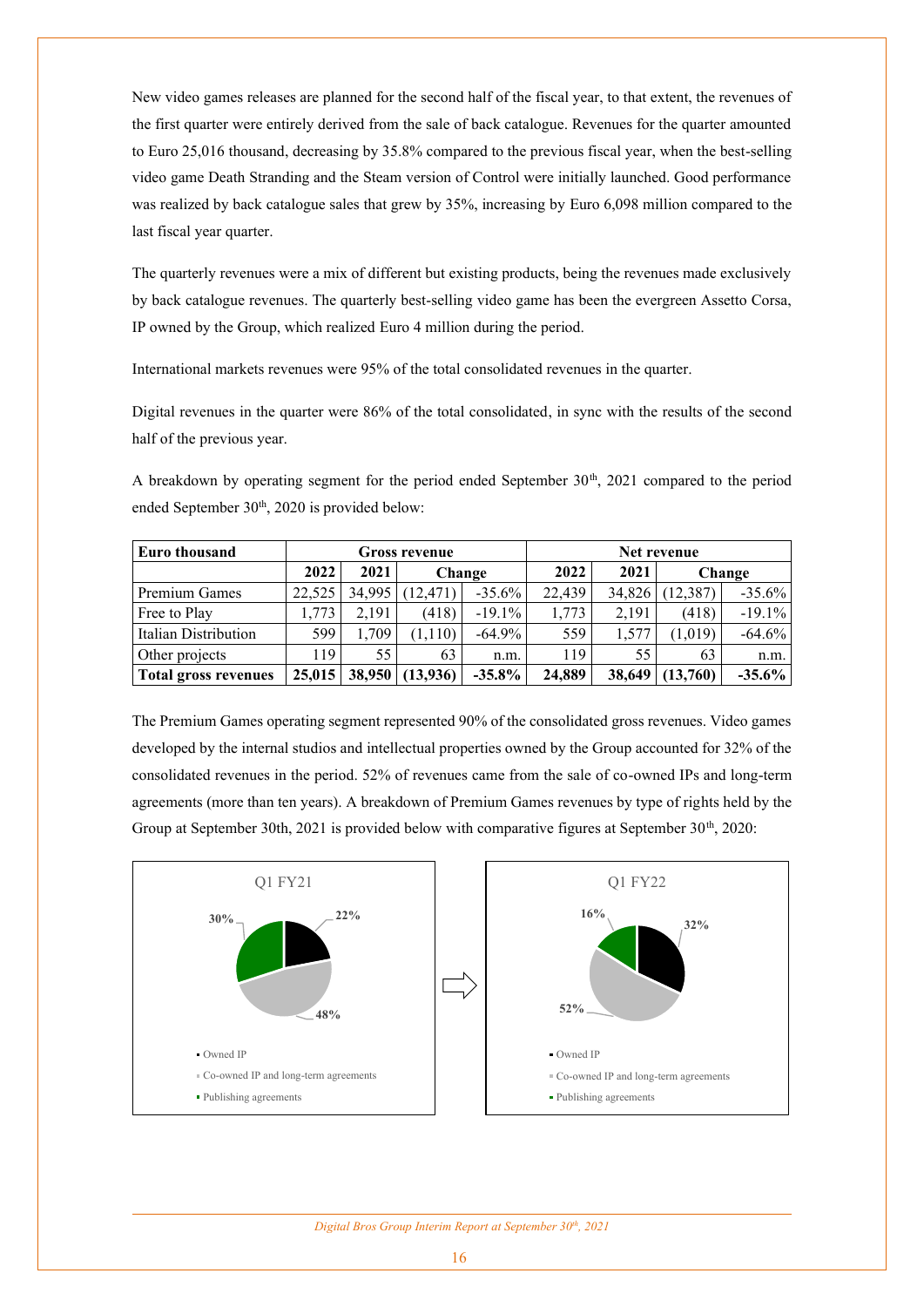The Free to Play operating segment showed a 19.1% decrease, from Euro 2,191 thousand at September 30th, 2020 to Euro 1,773 thousand. The main Free to Play product launch of the current year, Puzzle Quest 3, will be globally available in the second half of the fiscal.

The Italian Distribution operating sector revenues decreased by 64.9% (from Euro 1,709 thousand down to Euro 599 thousand) in sync with the continuous decline of retail distribution and accelerated by the effects of the COVID-19 pandemic.

Cost of sales decreased by Euro 2,749 thousand, a 21.8% decrease.

Gross profit decreased from Euro 26,054 thousand at September  $30<sup>th</sup>$ , 2020 to Euro 15,044 thousand (-42.3%).

Other income amounted to Euro 1,736 thousand, increased by Euro 609 thousand due to a greater impact of video games productions. It mostly consisted of the capitalization of internal studios development of video games to be launched. During the reporting period, these activities included the development of the new Free to Play version of Hawken by the subsidiary DR Studios Ltd. and of the new version of Assetto Corsa by the subsidiary Kunos Simulazioni.

Operating costs amounted to Euro 8,955 thousand, increased by Euro 203 thousand compared to the previous year. This is due to a Euro 1,549 thousand increase in payroll costs following the acquisition and the incorporation of several new internal development studios that have significantly increased the Group's workforce. Cost of services decreased by Euro 1,426 thousand in sync with the revenues trend.

Gross operating margin / EBITDA for the quarter has been Euro 7,825 thousand corresponding to 31,4% of the net consolidated revenues, decreasing from the Euro 18,429 thousand realized in the previous year.

Depreciation and amortization decreased by Euro 4,670 thousand compared to September  $30<sup>th</sup>$ , 2020.

The quarterly EBIT amounted to Euro 4,497 thousand decreasing by Euro 5,883 thousand compared to Euro 10,380 thousand at September 30<sup>th</sup>, 2020. The EBIT stood at 18.1% of the consolidated net revenues for the quarter  $(-26.9\%)$ .

The net financial income was positive for Euro 1,342 thousand, against the positive Euro 592 thousand achieved in the previous year.

Profit before tax for the period ended September  $30<sup>th</sup>$ , 2021 amounted to Euro 5,839 thousand, a Euro 5,133 thousand decreased compared to profit before tax of Euro  $10,972$  thousand as at September  $30<sup>th</sup>$ ,  $2020$ .

Net profit for the period amounted to Euro 4,014 thousand compared to Euro 7,877 thousand as at September 30<sup>th</sup>, 2020.

Net profit attributable to the Shareholders of the Group was Euro 4,092 thousand.

Basic profit per share and diluted profit per share were respectively Euro 0.29 and Euro 0.28 compared to the Euro  $0.55$  and Euro  $0.54$  profit per share as at September  $30<sup>th</sup>$ ,  $2020$ .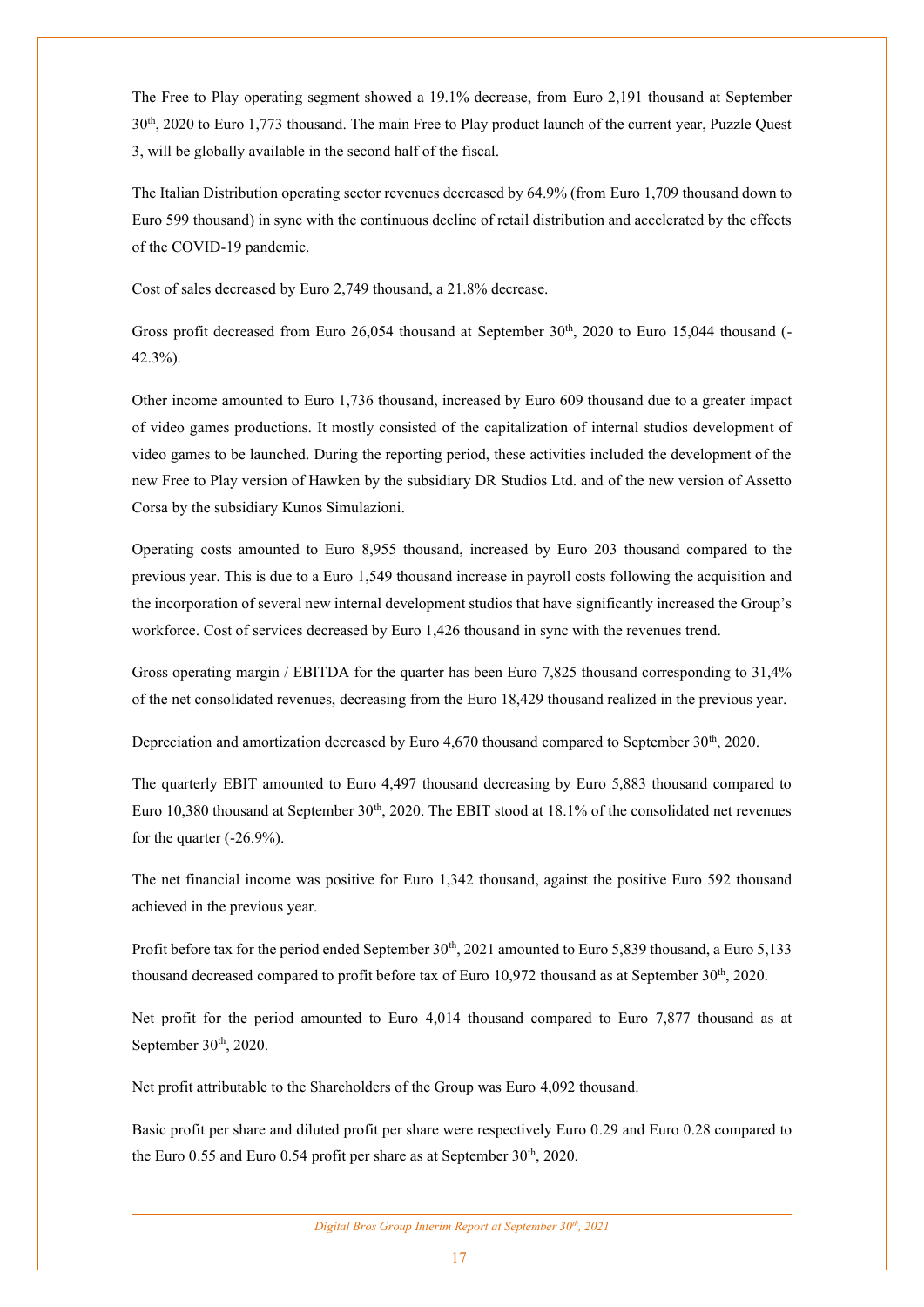The share of the results attributable to minority shareholders relates to the 40% held by the other shareholders of the Dutch company Rasplata B.V., the 40% of the English company Seekhana Ltd., the Czech studio Ingame Studios a.s. and the 25% of the Canadian company Chrysalide Jeux et Divertissement Inc. It amounted to negative Euro 78 thousand.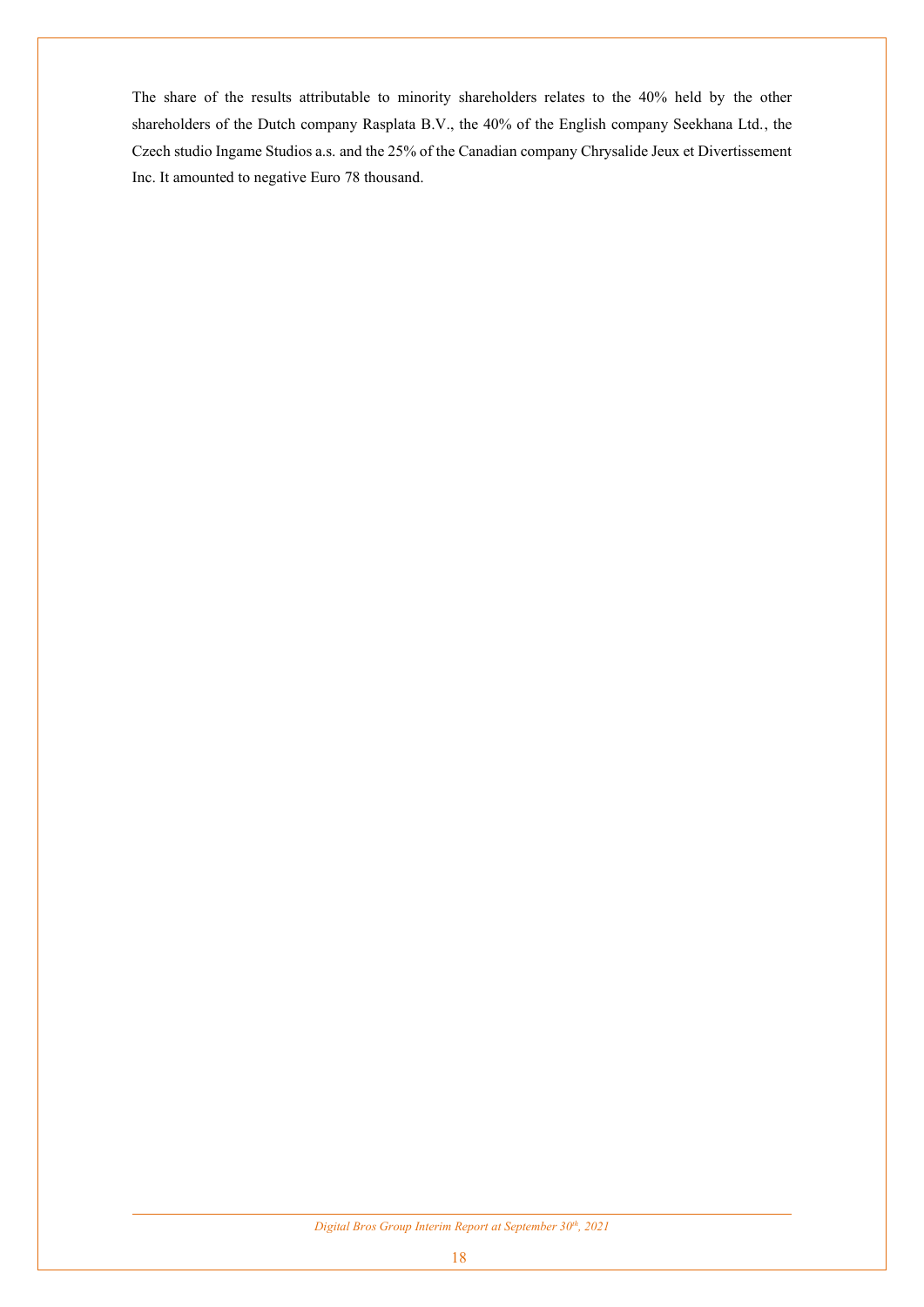|                                       | Euro thousand                                        | September 30th, 2021 | June 30th, 2021 | Change           |                    |
|---------------------------------------|------------------------------------------------------|----------------------|-----------------|------------------|--------------------|
|                                       |                                                      |                      |                 |                  |                    |
|                                       | Non-current assets                                   |                      |                 |                  |                    |
| $\mathbf{1}$                          | Property, plant and equipment<br>Investment property | 8,166<br>$\Omega$    | 8,198<br>0      | (32)<br>$\theta$ | $-0.4%$<br>$0.0\%$ |
| $\sqrt{2}$<br>$\overline{\mathbf{3}}$ | Intangible assets                                    | 73,712               | 66,776          | 6,936            | 10.4%              |
| $\overline{4}$                        | Equity investments                                   | 11,059               | 11,190          | (131)            | $-1.2%$            |
| 5                                     | Non-current receivables and other assets             | 5,969                | 5,089           | 880              | 17.3%              |
| 6                                     | Deferred tax assets                                  | 12,012               | 11,644          | 368              | 3.2%               |
| $\overline{7}$                        | Non-current financial activities                     | 18,946               | 18,840          | 106              | 0.6%               |
|                                       | <b>Total non-current assets</b>                      | 129,864              | 121,737         | 8,127            | 6.7%               |
|                                       |                                                      |                      |                 |                  |                    |
|                                       | <b>Current assets</b>                                |                      |                 |                  |                    |
| $\,8\,$                               | Inventories                                          | 5,428                | 5,708           | (280)            | $-4.9%$            |
| 9                                     | Trade receivables                                    | 15,568               | 18,283          | (2,715)          | $-14.9%$           |
| 10                                    | Tax receivables                                      | 2,027                | 1,500           | 527              | 35.1%              |
| 11                                    | Other current assets                                 | 20,260               | 19,279          | 981              | 5.1%               |
| 12                                    | Cash and cash equivalent                             | 43,612               | 35,509          | 8,103            | 22.8%              |
| 13                                    | Other financial assets                               | $\theta$             | $\theta$        | $\theta$         | $0.0\%$            |
|                                       | <b>Total current assets</b>                          | 86,895               | 80,279          | 6,616            | $8.2\%$            |
|                                       |                                                      |                      |                 |                  |                    |
|                                       | <b>TOTAL ASSETS</b>                                  | 216,759              | 202,016         | 14,743           | 7.3%               |
|                                       |                                                      |                      |                 |                  |                    |
|                                       | <b>Capital and reserves</b>                          |                      |                 |                  |                    |
| 14                                    | Share capital                                        | (5,704)              | (5,704)         | (0)              | $0.0\%$            |
| 15                                    | Reserves                                             | (23, 232)            | (23,016)        | (216)            | 0.9%               |
| 16                                    | Treasury shares                                      | $\theta$             | $\theta$        | $\theta$         | $0.0\%$            |
| 17                                    | Retained earnings                                    | (86, 273)            | (82, 181)       | (4,092)          | 5.0%               |
|                                       | <b>Equity attributable to Parent Company</b>         | (115,209)            | (110,901)       | (4,308)          | $3.9\%$            |
|                                       | Equity attributable to minority                      | (812)                | (890)           | 78               | $-8.8\%$           |
|                                       | shareholders                                         |                      |                 |                  |                    |
|                                       | <b>Total net equity</b>                              | (116, 021)           | (111,791)       | (4,230)          | 3.8%               |
|                                       | <b>Non-current liabilities</b>                       |                      |                 |                  |                    |
| 18                                    | Employee benefits                                    | (791)                | (719)           | (72)             | 9.9%               |
| 19                                    | Non-current provisions                               | (81)                 | (81)            | $\theta$         | $0.0\%$            |
| 20                                    | Other non-current payables and liabilities           | (5,512)              | (5, 415)        | (97)             | $0.0\%$            |
| 21                                    | Non-current financial liabilities                    | (20, 530)            | (11, 694)       | (8, 836)         | 75.6%              |
|                                       | <b>Total non-current liabilities</b>                 | (26, 914)            | (17,909)        | (9,005)          | 50.3%              |
|                                       |                                                      |                      |                 |                  |                    |
|                                       | <b>Current liabilities</b>                           |                      |                 |                  |                    |
| 22                                    | Trade payables                                       | (41, 543)            | (47, 193)       | 5,650            | $-12.0\%$          |
| 23                                    | Taxes payables                                       | (12, 561)            | (10, 782)       | (1,779)          | 16.5%              |
| 24                                    | Short term provisions                                | (0)                  | (0)             | $\mathbf{0}$     | $0.0\%$            |
| 25                                    | Other current liabilities                            | (10,097)             | (9,932)         | (165)            | 1.7%               |
| 26                                    | Current financial liabilities                        | (9,623)              | (4, 409)        | (5,214)          | n.m.               |
|                                       | <b>Total net working capital</b>                     | (73, 824)            | (72, 316)       | (1,508)          | 2.1%               |
|                                       | <b>TOTAL LIABILITIES</b>                             | (100, 738)           | (90, 225)       | (10, 513)        | 11.7%              |
|                                       |                                                      |                      |                 |                  |                    |
|                                       | TOTAL NET EQUITY AND<br><b>LIABILITIES</b>           | (216, 759)           | (202, 016)      | (14, 743)        | 7.3%               |

# <span id="page-18-0"></span>**7. CONSOLIDATED FINANCIAL STATEMENT AT SEPTEMBER 30TH, 2021**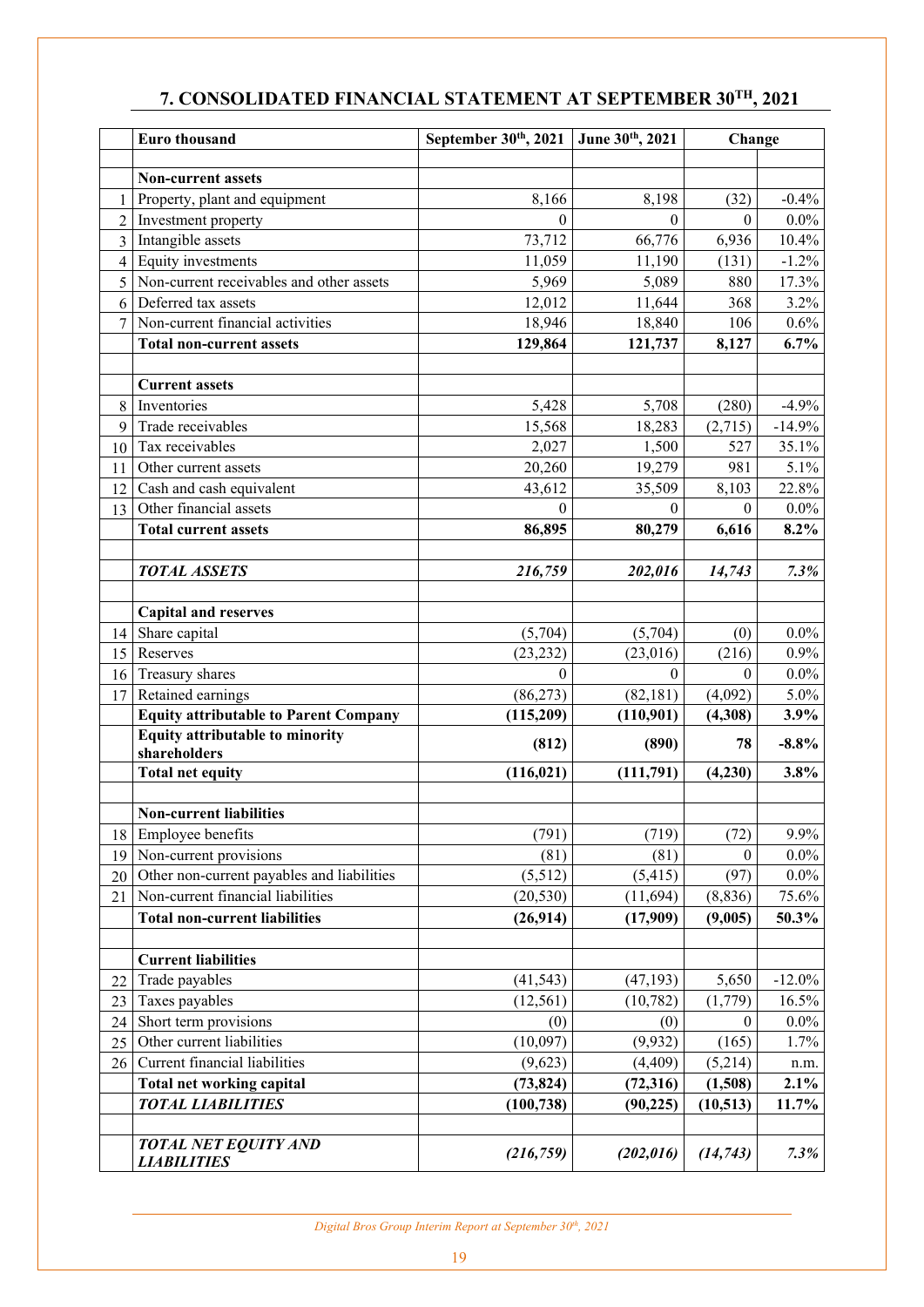Total non-current assets increased by Euro 8,127 thousand. Intangible assets increased by Euro 6,936 thousand, net of the amortization for the period, due to the significant investment plan implemented by the Group in order to achieve its growth objectives.

Total current assets increased by Euro 6,616 thousand compared to June 30<sup>th</sup>, 2021 due to higher cash and cash equivalent for Euro 8,103 thousand.

Total non-current liabilities increased by Euro 9,005 thousand due to higher non-current financial liabilities, while total net working capital increased by Euro 1,508 thousand.

The following table contains details of the Group's net financial position at September 30<sup>th</sup>, 2021 together with comparative figures at June 30<sup>th</sup>, 2021:

|    | Euro thousand                         | September 30 <sup>th</sup> ,<br>2021 | June 30th, 2021 |          | Change    |
|----|---------------------------------------|--------------------------------------|-----------------|----------|-----------|
| 12 | Cash and cash equivalents             | 43,612                               | 35,509          | 8,103    | 22.8%     |
| 13 | Other current financial assets        |                                      | 0               |          | n.m.      |
| 26 | Current financial liabilities         | (9,623)                              | (4, 409)        | (5,214)  | n.m.      |
|    | <b>Current net financial position</b> | 33,989                               | 31,100          | 2,889    | $9.3\%$   |
|    |                                       |                                      |                 |          |           |
|    | Non-current financial assets          | 18,946                               | 18,840          | 106      | $0.6\%$   |
| 21 | Non-current financial liabilities     | (20, 530)                            | (11, 694)       | (8, 836) | 75.6%     |
|    | Non-current net financial position    | (1, 584)                             | 7,146           | (8, 729) | n.m.      |
|    |                                       |                                      |                 |          |           |
|    | <b>Total net financial position</b>   | 32,405                               | 38.246          | (5, 841) | $-15.3\%$ |

The net financial position amounted to Euro 32,405 thousand, compared to Euro 38,246 thousand as at June 30th, 2021, decreasing, as expected, by Euro 5,841 thousand. Excluding the IFRS 16 effect, the net financial position amounted to Euro 37 million.

# <span id="page-19-0"></span>**8. PERFORMANCE INDICATORS**

Below a few performance indicators to facilitate the comprehension of the profit and loss statement and balance sheet:

| <b>Profitability indicators:</b>       | September 30 <sup>th</sup> ,<br>2021 | September 30 <sup>th</sup> ,<br>2020 |
|----------------------------------------|--------------------------------------|--------------------------------------|
| ROE (Net profit / Net equity)          | $3.6\%$                              | $7,1\%$                              |
| ROI (Operating margin / Total assets)  | $2.1\%$                              | $5,1\%$                              |
| ROS (Operating margin / Gross revenue) | 18,0%                                | 26,7%                                |

| Structure indicators:                                                                              | September $30th$ ,<br>2021 | September $30th$ ,<br>2020 |
|----------------------------------------------------------------------------------------------------|----------------------------|----------------------------|
| Investment flexibility (Current assets / Total assets)                                             | $40.1\%$                   | 39,7%                      |
| Current ratio (Total current assets / Current liabilities)                                         | 117,7%                     | $111,0\%$                  |
| Quick ratio (Cash and cash equivalent and other current<br>financial assets / current liabilities) | 59,1%                      | $49.1\%$                   |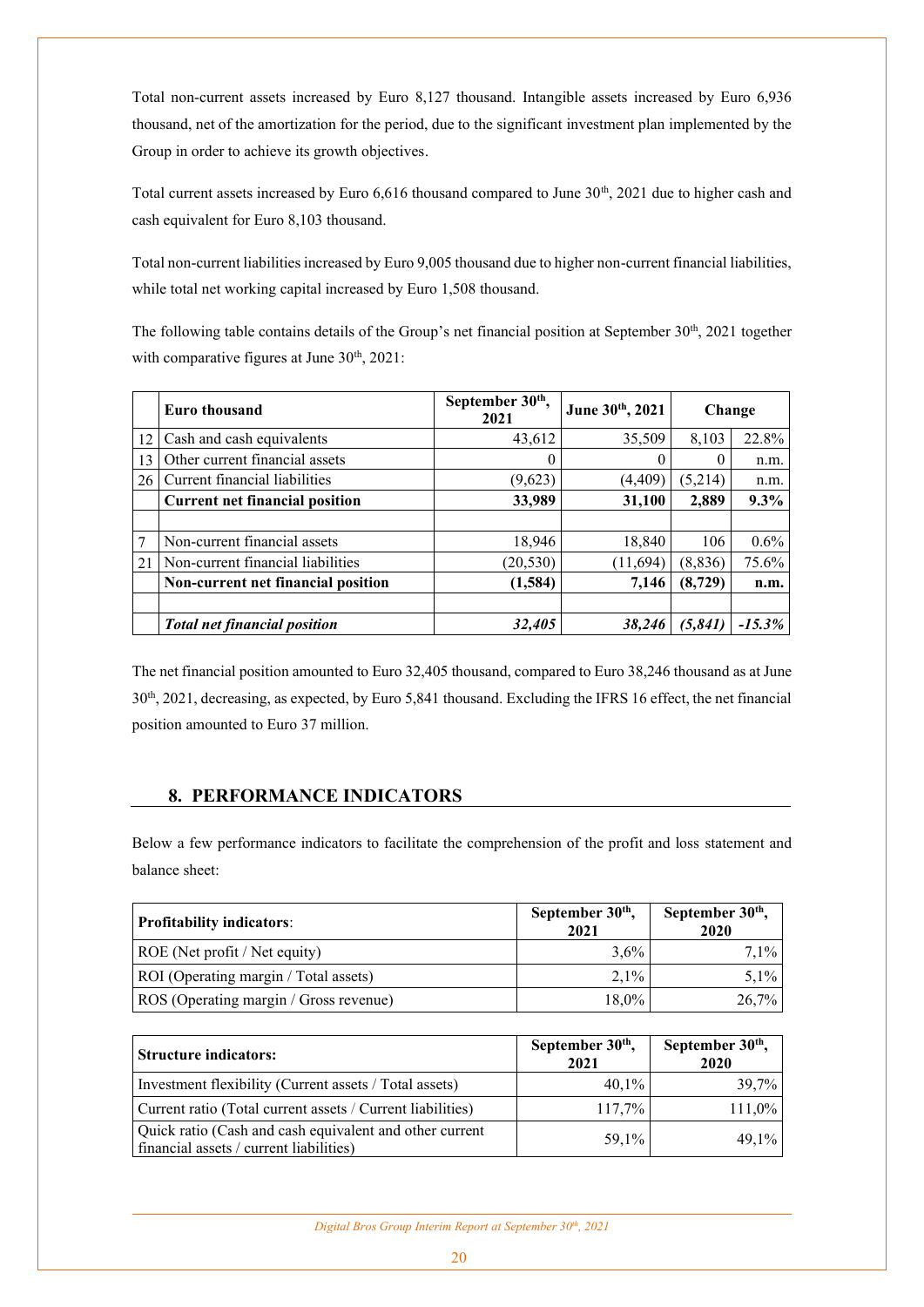# <span id="page-20-0"></span>**9. SEGMENT REPORTING**

#### *Premium Games*

*Reclassified P&L highlights* 

|                         | <b>Euro thousand</b>                                          | <b>Premium Games</b>                 |          |                                      |          |                  |           |
|-------------------------|---------------------------------------------------------------|--------------------------------------|----------|--------------------------------------|----------|------------------|-----------|
|                         |                                                               | September 30 <sup>th</sup> ,<br>2021 |          | September 30 <sup>th</sup> ,<br>2020 |          | Change           |           |
| 1                       | Gross revenue                                                 | 22,525                               | 100.4%   | 34,995                               | 100.5%   | (12, 470)        | $-35.6%$  |
| $\overline{2}$          | Revenue adjustments                                           | (86)                                 | $-0.4%$  | (169)                                | $-0.5%$  | 83               | $-49.0\%$ |
| $\overline{\mathbf{3}}$ | Net revenue                                                   | 22,439                               | 100.0%   | 34,826                               | 100.0%   | (12, 387)        | $-35.6\%$ |
|                         |                                                               |                                      |          |                                      |          |                  |           |
| $\overline{4}$          | Purchase of products for resale                               | (680)                                | $-3.0\%$ | (263)                                | $-0.8%$  | (417)            | n.m.      |
| 5                       | Purchase of services for resale                               | (1, 341)                             | $-6.0\%$ | (1,700)                              | $-4.9%$  | 359              | $-21.1%$  |
| 6                       | Royalties                                                     | (7,060)                              | $-31.5%$ | (8, 817)                             | $-25.3%$ | 1,757            | $-19.9\%$ |
| 7                       | Changes in inventories of finished<br>products                | (252)                                | $-1.1\%$ | (355)                                | $-1.0\%$ | 103              | $-28.9%$  |
| 8                       | <b>Total cost of sales</b>                                    | (9, 333)                             | $-41.6%$ | (11, 135)                            | $-32.0%$ | 1,802            | $-16.2%$  |
|                         |                                                               |                                      |          |                                      |          |                  |           |
| 9                       | Gross profit $(3+8)$                                          | 13,106                               | 58.4%    | 23,691                               | 68.0%    | (10, 585)        | $-44.7\%$ |
|                         |                                                               |                                      |          |                                      |          |                  |           |
| 10                      | Other income                                                  | 733                                  | 3.3%     | 575                                  | 1.7%     | 158              | 27.6%     |
|                         |                                                               |                                      |          |                                      |          |                  |           |
| 11                      | Cost of services                                              | (1, 124)                             | $-5.0\%$ | (2, 552)                             | $-7.3%$  | 1,428            | $-56.0\%$ |
| 12                      | Lease and rental charges                                      | (33)                                 | $-0.1%$  | (26)                                 | $-0.1%$  | (7)              | 26.1%     |
| 13                      | Payroll costs                                                 | (3, 397)                             | $-15.1%$ | (2,766)                              | $-7.9%$  | (631)            | 22.8%     |
| 14                      | Other operating costs                                         | (96)                                 | $-0.4%$  | (67)                                 | $-0.2%$  | (29)             | 44.3%     |
| 15                      | <b>Total operating costs</b>                                  | (4,650)                              | $-20.7%$ | (5, 411)                             | $-15.5%$ | 761              | $-14.1\%$ |
|                         |                                                               |                                      |          |                                      |          |                  |           |
| 16                      | <b>Gross operating margin (EBITDA)</b><br>$(9+10+15)$         | 9,189                                | 41.0%    | 18,855                               | 54.1%    | (9,666)          | $-51.3%$  |
|                         |                                                               |                                      |          |                                      |          |                  |           |
| 17                      | Depreciation and amortization                                 | (2,602)                              | $-11.6%$ | (7,662)                              | $-22.0%$ | 5,060            | $-66.0\%$ |
| 18                      | Allocations to provisions                                     | $\boldsymbol{0}$                     | $0.0\%$  | $\boldsymbol{0}$                     | $0.0\%$  | $\boldsymbol{0}$ | $0.0\%$   |
| 19                      | Impairment adjustments to assets                              | (12)                                 | $-0.1%$  | $\boldsymbol{0}$                     | $0.0\%$  | (12)             | n.m.      |
| 20                      | Reversal of impairment adjustments<br>and non-monetary income | $\boldsymbol{0}$                     | $0.0\%$  | $\boldsymbol{0}$                     | $0.0\%$  | $\boldsymbol{0}$ | $0.0\%$   |
| 21                      | <b>Total non-monetary income and</b><br>operating costs       | (2,614)                              | $-11.6%$ | (7,662)                              | $-22.0%$ | 5,048            | $-65.9%$  |
|                         |                                                               |                                      |          |                                      |          |                  |           |
|                         | 22 Operating margin (EBIT) $(16+21)$                          | 6,575                                | 29.3%    | 11,193                               | 32.1%    | (4,618)          | $-41.3%$  |

New video games releases are planned for the second half of the fiscal year, to that extent, the revenues of the first quarter were entirely derived from the sale of back catalogue. Revenues for the quarter amounted to Euro 25,016 thousand, decreasing by 35.8% compared to the previous fiscal year, when the best-selling video game Death Stranding and the Steam version of Control were initially launched.

The quarterly revenues were a mix of different but existing products, being the revenues made exclusively by back catalogue revenues. The quarterly best-selling video game has been the evergreen Assetto Corsa, IP owned by the Group, which realized Euro 4 million during the period.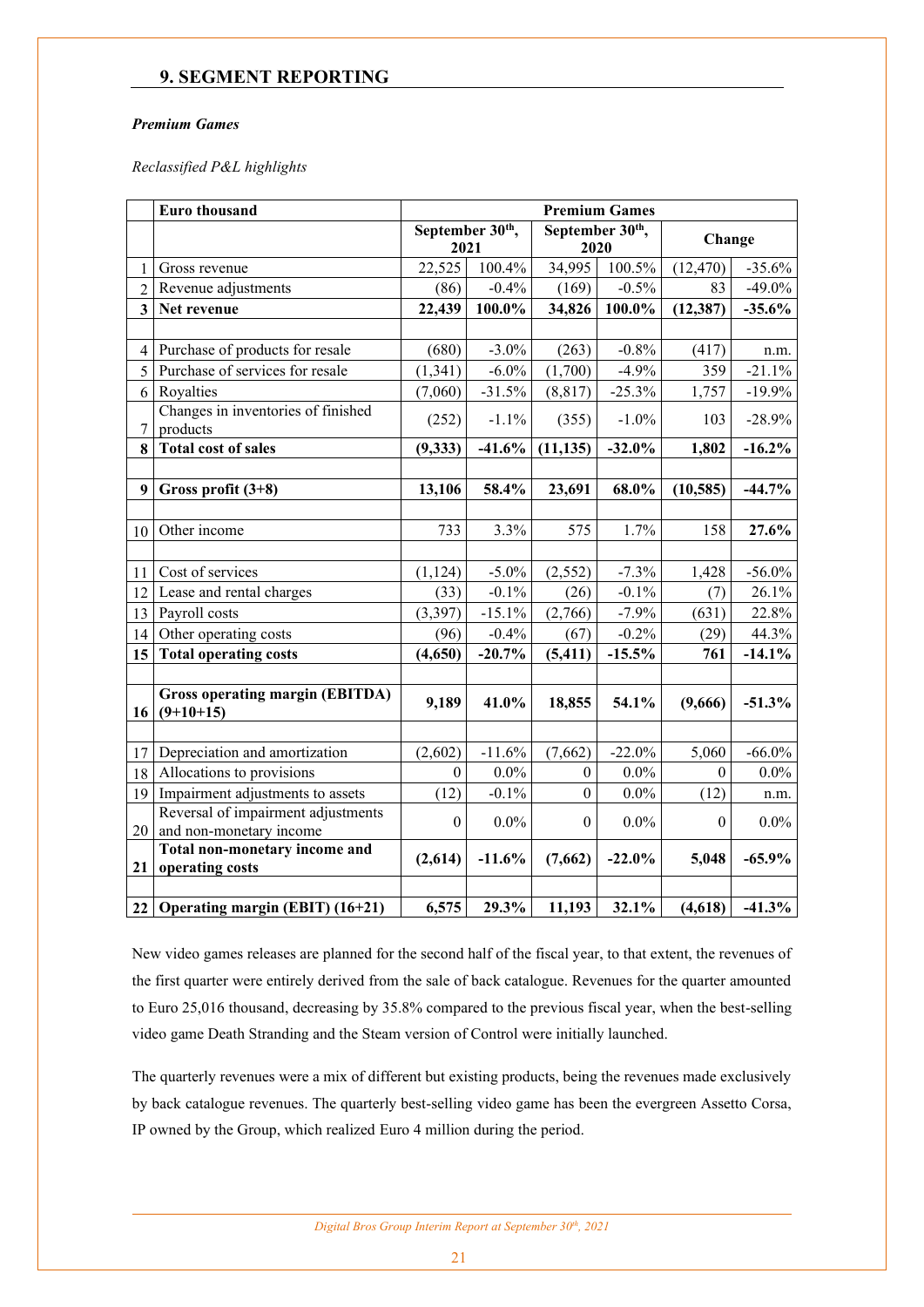The Premium Games operating segment represented 90% of the consolidated gross revenues. Video games developed by the internal studios and intellectual properties owned by the Group accounted for 32% of the consolidated revenues in the period. 52% of revenues came from the sale of co-owned IPs and long-term agreements (more than ten years). A breakdown of Premium Games revenues by type of rights held by the Group at September 30th, 2021 is provided below with comparative figures at September  $30<sup>th</sup>$ , 2020:



A breakdown of revenue by type is provided below:

| <b>Euro Thousand</b>               | September $30th$ ,<br>2021 | September 30 <sup>th</sup> ,<br>2020 | Change    |           |
|------------------------------------|----------------------------|--------------------------------------|-----------|-----------|
| Retail distribution revenue        | 2,151                      | 2.200                                | (49)      | $-2.2\%$  |
| Digital distribution revenue       | 19,782                     | 30,833                               | (11,051)  | $-35.8\%$ |
| Sub-licensing revenue              | 592                        | 1,960                                | (1,368)   | $-69.8\%$ |
| Revenue from services              |                            |                                      | (2)       | n.m.      |
| <b>Total Premium Games revenue</b> | 22,525                     | 34,995                               | (12, 470) | $-35.6\%$ |

Digital distribution revenues amounted to 88% of the operating segment gross revenues, in sync with last year first quarter.

Sub-licensing revenue arises from the sub-licensing of game rights to publishers on markets where the Group does not operate directly, especially on Far East markets.

Digital distribution revenue at September  $30<sup>th</sup>$ , 2021 may be broken down by console type as follows:

| <b>Euro Thousand</b>               | September $30th$ ,<br>2021 | September 30 <sup>th</sup> ,<br>2020 | Change    |          |
|------------------------------------|----------------------------|--------------------------------------|-----------|----------|
| Sony PlayStation                   | 4,505                      | 4,362                                | 143       | 3.3%     |
| Microsoft Xbox                     | 2,230                      | 2,538                                | (308)     | $-12.1%$ |
| Nintendo Switch                    | 1,049                      | 1,033                                | 16        | 1.5%     |
| <b>Total digital console</b>       | 7,784                      | 7,933                                | (149)     | $-1.9%$  |
| Personal Computer                  | 10,456                     | 22,194                               | (11, 738) | $-52.9%$ |
| Mobile                             | 1.542                      | 706                                  | 836       | n.s.     |
| Total digital distribution revenue | 19,782                     | 30,833                               | (11.051)  | $-35.8%$ |

Net revenues amounted to Euro 22,439 thousand, in sync with the quarterly gross revenues. The significant decrease in Personal Computer revenues is due to the fact that the two significant video games of last year were launched exclusively on this platform.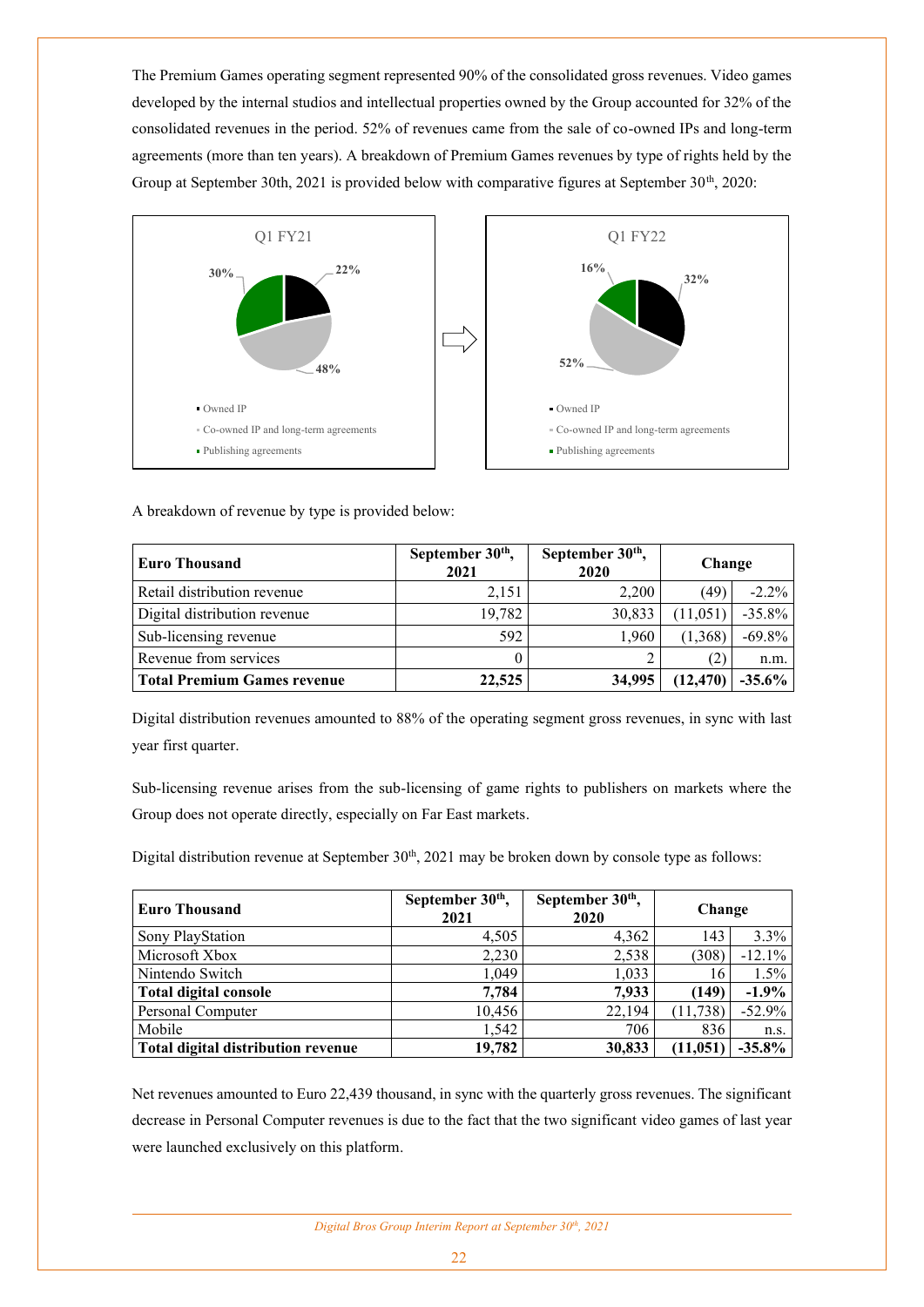The total cost of sales of the Premium Games operating segment has decreased by Euro 1,802 thousand (- 16.2%), due to higher royalties for Euro 1,757 thousand and lower purchase of services for resale for Euro 359 thousand, partially offset by Euro 417 thousand higher purchase of products for resale. Inventories decreased by Euro 252 thousand.

Gross profit decreased by 44,7%, from Euro 23.691 thousand to Euro 13.106 thousand at September 30<sup>th</sup>, 2021.

Other income amounted to Euro 733 thousand, increased by Euro 158 thousand due to a greater impact of video games productions. It mostly consisted of the capitalization of internal studios development of video games to be launched. In particular, during the reporting period, these activities included the development of the new version of Assetto Corsa by the subsidiary Kunos Simulazioni S.r.l..

Operating costs amounted to Euro 4,650 thousand, increased by Euro 1,428 thousand compared to the previous year and due to lower cost of services/advertisement expenditure. Payroll costs increased by Euro 631 thousand following the acquisition and the incorporation of several new internal development studios that have significantly increased the Group's workforce.

Gross operating margin / EBITDA decreased by Euro 9,666 thousand, from Euro 18,855 thousand to Euro 9,189 thousand. It represented 41% of net revenues.

Depreciation and amortization decreased by Euro  $5,060$  thousand compared to September  $30<sup>th</sup>$ , 2020.

Operating margin / EBIT amounted to Euro 6,575 thousand, decreasing by Euro 4,618 thousand compared to Euro 11,193 thousand at September  $30<sup>th</sup>$ , 2020, and represents 29.3% of net revenues compared to the 32.1% realized in the previous year.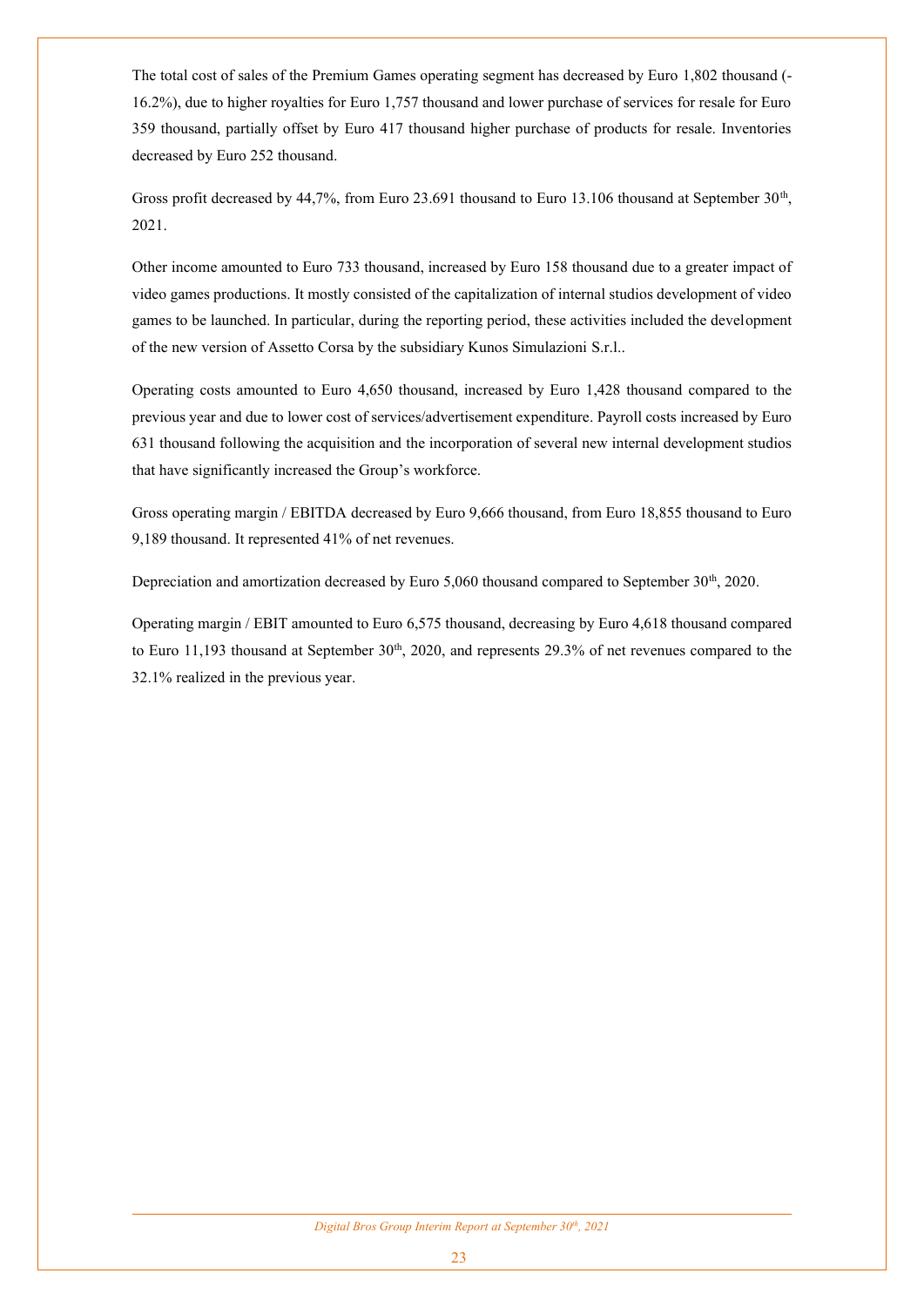# *Free to Play*

# *Reclassified P&L highlights*

|                         | Euro thousand                                                 | <b>Free to Play</b> |                                      |                         |           |                  |           |
|-------------------------|---------------------------------------------------------------|---------------------|--------------------------------------|-------------------------|-----------|------------------|-----------|
|                         |                                                               |                     | September 30 <sup>th</sup> ,<br>2021 | September 30th,<br>2020 |           | Change           |           |
| $\mathbf{1}$            | Gross revenue                                                 | 1,773               | 100.0%                               | 2,191                   | 100.0%    | (418)            | $-19.1%$  |
| $\overline{2}$          | Revenue adjustments                                           | $\Omega$            | $0.0\%$                              | $\Omega$                | $0.0\%$   | $\Omega$         | $0.0\%$   |
| $\overline{\mathbf{3}}$ | Net revenue                                                   | 1,773               | 100.0%                               | 2,191                   | 100.0%    | (418)            | $-19.1%$  |
|                         |                                                               |                     |                                      |                         |           |                  |           |
| $\overline{4}$          | Purchases of products for resale                              | $\mathbf{0}$        | $0.0\%$                              | $\theta$                | $0.0\%$   | $\boldsymbol{0}$ | $0.0\%$   |
| $\overline{5}$          | Purchases of services for resale                              | (166)               | $-9.4%$                              | (497)                   | $-22.7%$  | 331              | $-66.5%$  |
| 6                       | Royalties                                                     | (18)                | $-1.0\%$                             | (62)                    | $-2.8%$   | 44               | $-71.9%$  |
| 7                       | Changes in inventories of finished<br>products                | $\theta$            | $0.0\%$                              | $\theta$                | $0.0\%$   | $\theta$         | $0.0\%$   |
| 8                       | <b>Total cost of sales</b>                                    | (184)               | $-10.4%$                             | (559)                   | $-25.5%$  | 375              | $-67.0\%$ |
|                         |                                                               |                     |                                      |                         |           |                  |           |
| 9                       | Gross profit $(3+8)$                                          | 1,589               | 89.6%                                | 1,632                   | 74.5%     | (43)             | $-2.6%$   |
|                         |                                                               |                     |                                      |                         |           |                  |           |
| 10                      | Other income                                                  | 1,000               | 56.4%                                | 529                     | 24.1%     | 471              | 89.3%     |
|                         |                                                               |                     |                                      |                         |           |                  |           |
| 11                      | Costs for services                                            | (171)               | $-9.6%$                              | (33)                    | $-1.5%$   | (138)            | n.s.      |
| 12                      | Lease and rental costs                                        | (21)                | $-1.2%$                              | (6)                     | $-0.3%$   | (15)             | n.s.      |
| 13                      | Payroll costs                                                 | (1, 821)            | $-102.7%$                            | (1, 128)                | $-51.5%$  | (693)            | 61.4%     |
| 14                      | Other operating costs                                         | (39)                | $-2.2%$                              | (21)                    | $-1.0\%$  | (18)             | 81.9%     |
| 15                      | <b>Total operating costs</b>                                  | (2,052)             | $-115.7\%$                           | (1, 188)                | $-54.2\%$ | (864)            | 72.7%     |
|                         |                                                               |                     |                                      |                         |           |                  |           |
| 16                      | <b>Gross operating margin</b><br>(EBITDA) (9+10+15)           | 537                 | 30.3%                                | 973                     | 44.4%     | (436)            | $-44.8%$  |
|                         |                                                               |                     |                                      |                         |           |                  |           |
| 17                      | Depreciation and amortization                                 | (449)               | $-25.3%$                             | (43)                    | $-2.0%$   | (406)            | n.s.      |
| 18                      | Allocations to provisions                                     | $\theta$            | $0.0\%$                              | $\theta$                | $0.0\%$   | $\theta$         | $0.0\%$   |
| 19                      | Impairment adjustments to assets                              | $\boldsymbol{0}$    | $0.0\%$                              | $\boldsymbol{0}$        | $0.0\%$   | $\boldsymbol{0}$ | $0.0\%$   |
| 20                      | Reversal of impairment adjustments<br>and non-monetary income | $\mathbf{0}$        | $0.0\%$                              | $\mathbf{0}$            | $0.0\%$   | $\boldsymbol{0}$ | $0.0\%$   |
| 21                      | <b>Total non-monetary operating</b><br>income and costs       | (449)               | $-25.3%$                             | (43)                    | $-2.0%$   | (406)            | n.s.      |
|                         |                                                               |                     |                                      |                         |           |                  |           |
|                         | 22   Operating margin (EBIT) $(16+21)$                        | 88                  | 5.0%                                 | 930                     | 42.4%     | (842)            | $-90.5%$  |

The Free to Play operating segment showed a 19.1% decrease, from Euro 2,191 thousand at September 30<sup>th</sup>, 2020 to Euro 1,773 thousand. The main Free to Play product launch of the current year, Puzzle Quest 3, will be globally available in the second half of the fiscal.

| Euro thousand                      | September 30 <sup>th</sup> , 2021 September 30 <sup>th</sup> , 2020 |       |       | Change    |
|------------------------------------|---------------------------------------------------------------------|-------|-------|-----------|
| Gems of War                        | .389                                                                |       | 326   | $-19.0\%$ |
| Battle Islands                     | 210                                                                 | 246   | (36)  | $-14.6%$  |
| Other products                     | 74                                                                  | 230   | (56)  | $-24.3%$  |
| <b>Free to Play total revenues</b> | 1.773                                                               | 2,191 | (418) | $-19.1\%$ |

Gems of War realized Euro 1,389 thousand revenues. This game became part of the Group's IP portfolio as a result of the acquisition of the Australian studio Infinity Plus Two in January 2021.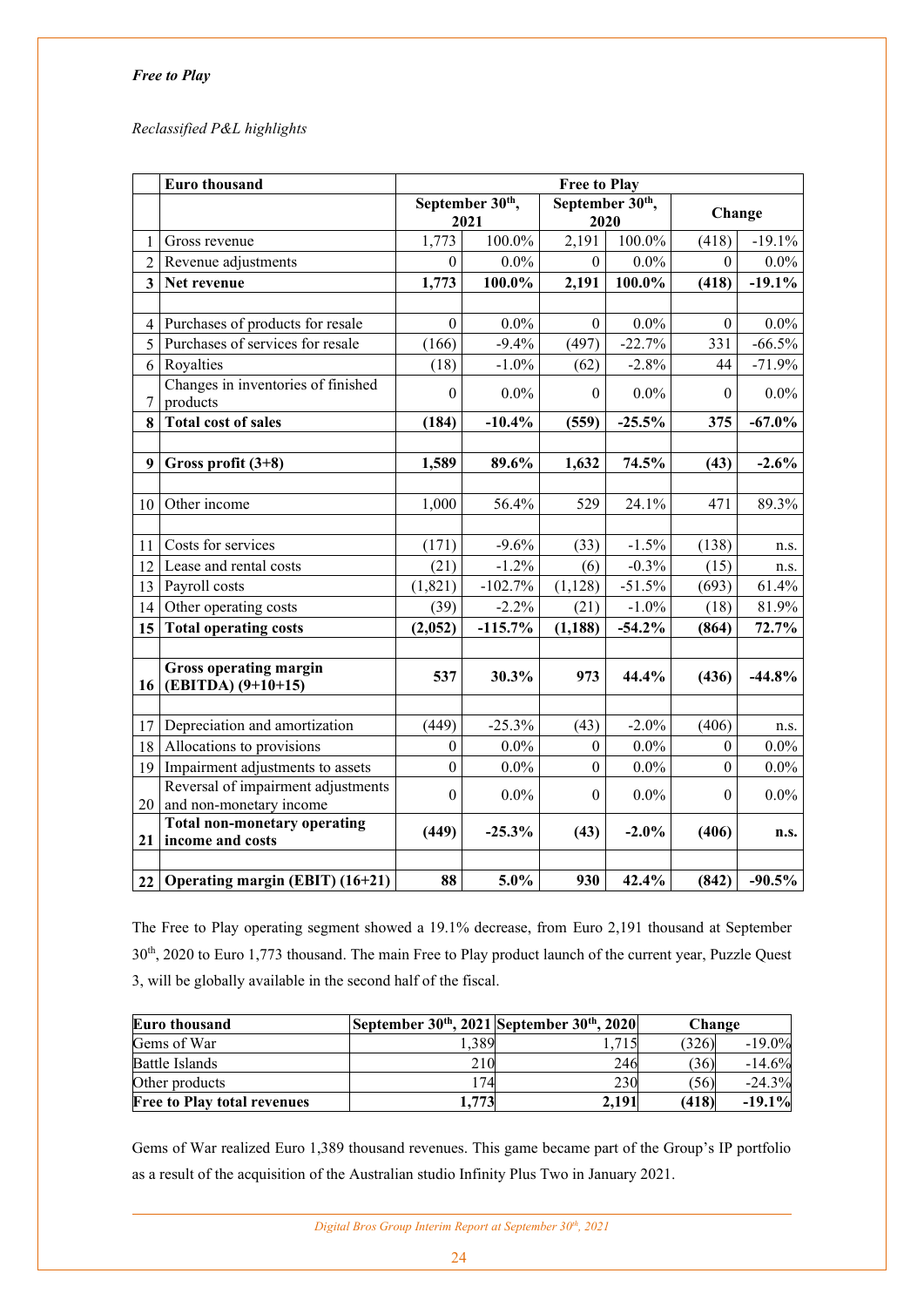Purchases of services for resale decreased by Euro 331 thousand because of lower expenditure on live support activities, following the acquisition and consequent consolidation process of Infinity Plus Two Pty Ltd. that took place in the previous fiscal year. Since that moment, live support costs were accounted as payroll costs. Details are provided below:

| <b>Euro thousand</b>                  |     | September $30th$ , 2021 September $30th$ , 2020 | Change |
|---------------------------------------|-----|-------------------------------------------------|--------|
| Live support                          |     | 316                                             | (316)  |
| Quality assurance                     |     |                                                 |        |
| Hosting                               |     | 38                                              | (26)   |
| Other                                 |     | 36                                              |        |
| Total purchase of services for resale | 166 | 497                                             | (331)  |

Other income increased by Euro 471 thousand compared to September  $30<sup>th</sup>$ , 2020 due to an increased number of video games developed by the Group's internal studios, mainly the future Free to Play version of Hawken developed by the subsidiary DR Studios.

Operating costs amounted to Euro 2,052 thousand, increased by Euro 864 thousand compared to the previous year. This is due to a Euro 693 thousand increase in payroll costs following the acquisition of the Australian companies that have significantly increased the Group's workforce. Cost of services also increased by Euro 138 thousand due to higher advertising expenditure.

Gross operating margin/EBITDA amounted to Euro 537 thousand (30,3% of net revenues) decreasing by Euro 436 thousand compared to Euro 973 thousand at September 30<sup>th</sup>, 2020.

Depreciation and amortization amounted to Euro 449 thousand and included the amortization of the difference between the purchase price of the Australian companies and the related shareholder's equity for Euro 428 thousand.

The operating margin/EBIT amounted to Euro 88 thousand, compared to Euro 930 thousand at September 30th, 2020.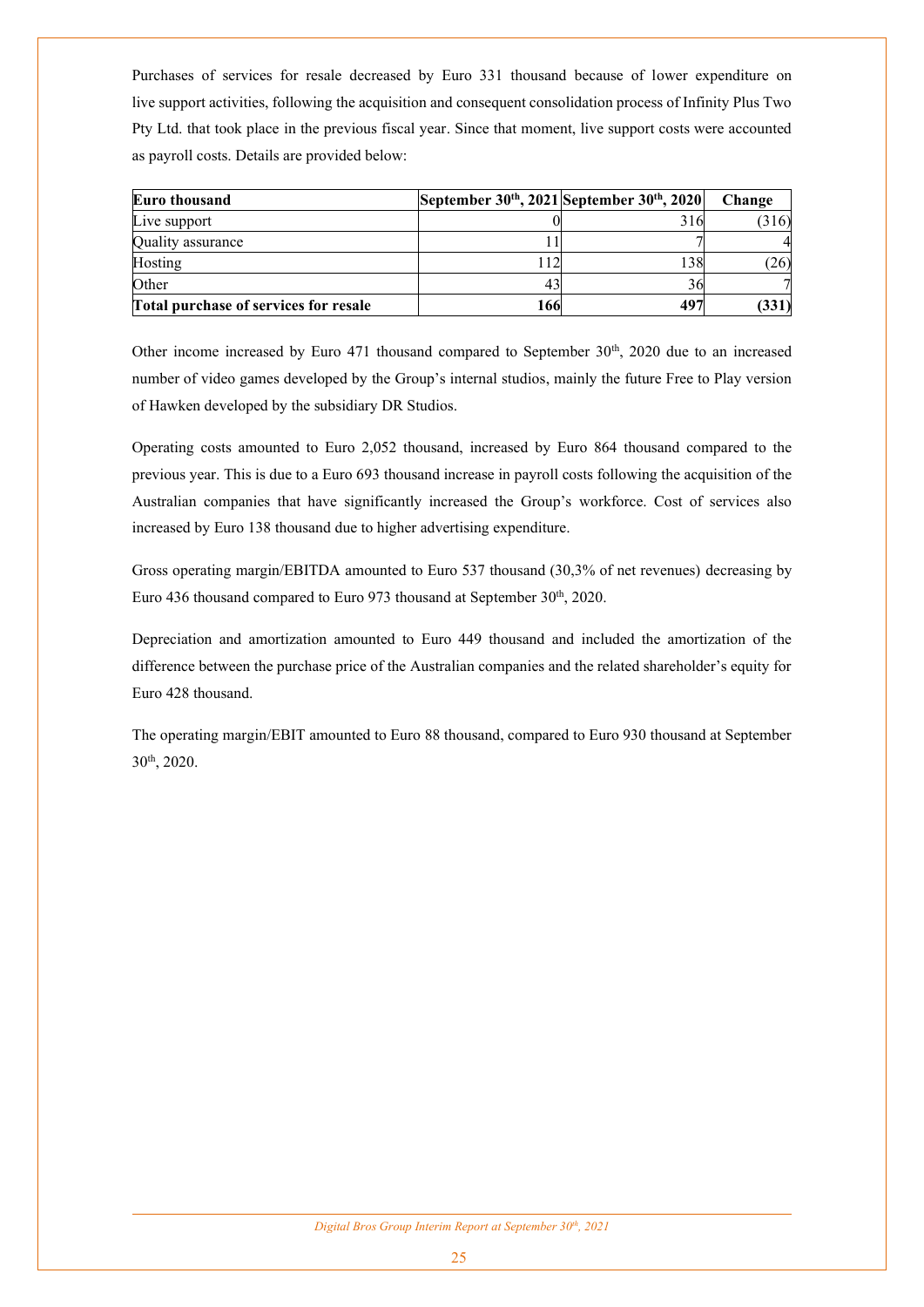# *Italian Distribution*

# *Reclassified P&L highlights*

|                | <b>Euro thousand</b>                                          | <b>Italian Distribution</b> |                                                |                         |           |                |           |
|----------------|---------------------------------------------------------------|-----------------------------|------------------------------------------------|-------------------------|-----------|----------------|-----------|
|                |                                                               |                             | September $30^{\overline{\text{th}}},$<br>2021 | September 30th,<br>2020 |           | Change         |           |
| 1              | Gross revenue                                                 | 599                         | 107.1%                                         | 1,709                   | 108.4%    | (1,110)        | $-65.0\%$ |
| $\overline{2}$ | Revenue adjustments                                           | (40)                        | $-7.1%$                                        | (132)                   | $-8.4%$   | 92             | $-69.8%$  |
| 3 <sup>1</sup> | Net revenue                                                   | 559                         | 100.0%                                         | 1,577                   | 100.0%    | (1,018)        | $-64.5%$  |
|                |                                                               |                             |                                                |                         |           |                |           |
| $\overline{4}$ | Purchases of products for resale                              | (301)                       | $-53.8%$                                       | (947)                   | $-60.0\%$ | 646            | $-68.2%$  |
| 5              | Purchases of services for resale                              | $\mathbf{0}$                | $0.0\%$                                        | $\mathbf{0}$            | $0.0\%$   | $\theta$       | $0.0\%$   |
| 6              | Royalties                                                     | $\boldsymbol{0}$            | $0.0\%$                                        | $\theta$                | $0.0\%$   | $\theta$       | $0.0\%$   |
| 7              | Changes in inventories of finished<br>products                | (28)                        | $-5.0\%$                                       | 52                      | 3.3%      | (80)           | n.s.      |
| 8              | <b>Total cost of sales</b>                                    | (329)                       | $-58.8%$                                       | (895)                   | $-56.8%$  | 566            | $-63.3%$  |
|                |                                                               |                             |                                                |                         |           |                |           |
| 9              | Gross profit $(3+8)$                                          | 230                         | 41.2%                                          | 682                     | 43.2%     | (452)          | $-66.2\%$ |
|                |                                                               |                             |                                                |                         |           |                |           |
| 10             | Other income                                                  | $\mathbf{0}$                | $0.0\%$                                        | $\Omega$                | $0.0\%$   | $\mathbf{0}$   | $0.0\%$   |
|                |                                                               |                             |                                                |                         |           |                |           |
| 11             | Costs for services                                            | (143)                       | $-25.6%$                                       | (211)                   | $-13.4%$  | 68             | $-32.3%$  |
| 12             | Lease and rental costs                                        | (7)                         | $-1.3%$                                        | (7)                     | $-0.4%$   | $\theta$       | 1.2%      |
| 13             | Payroll costs                                                 | (249)                       | $-44.5%$                                       | (269)                   | $-17.1%$  | 20             | $-7.5%$   |
| 14             | Other operating costs                                         | (34)                        | $-6.1%$                                        | (43)                    | $-2.7%$   | 9              | $-20.8%$  |
| 15             | <b>Total operating costs</b>                                  | (433)                       | $-77.4%$                                       | (530)                   | $-33.6%$  | 97             | $-18.2\%$ |
|                |                                                               |                             |                                                |                         |           |                |           |
| 16             | <b>Gross operating margin (EBITDA)</b><br>$(9+10+15)$         | (203)                       | $-36.3%$                                       | 152                     | 9.6%      | (355)          | n.s.      |
|                |                                                               |                             |                                                |                         |           |                |           |
| 17             | Depreciation and amortization                                 | (38)                        | $-6.9%$                                        | (41)                    | $-2.6%$   | 3              | $-5.4%$   |
| 18             | Allocations to provisions                                     | $\theta$                    | $0.0\%$                                        | $\theta$                | $0.0\%$   | $\overline{0}$ | $0.0\%$   |
| 19             | Impairment adjustments to assets                              | $\boldsymbol{0}$            | $0.0\%$                                        | $\Omega$                | $0.0\%$   | $\Omega$       | $0.0\%$   |
| 20             | Reversal of impairment adjustments<br>and non-monetary income | $\boldsymbol{0}$            | $0.0\%$                                        | $\boldsymbol{0}$        | $0.0\%$   | $\mathbf{0}$   | $0.0\%$   |
| 21             | <b>Total non-monetary operating</b><br>income and costs       | (38)                        | $-6.9\%$                                       | (41)                    | $-2.6%$   | 3              | $-5.4%$   |
|                | 22 Operating margin (EBIT) $(16+21)$                          | (241)                       | $-43.1%$                                       | 111                     | 7.0%      | (352)          | n.s.      |

The Italian Distribution operating sector revenues decreased by 65% (from Euro 1,709 thousand down to Euro 599 thousand), impacted by the continuing decline of retail distribution and accelerated by the effects of the COVID-19 pandemic.

Gross revenue is analyzed by type as follows:

| Euro thousand                               |     | September $30th$ , 2021   September $30th$ , 2020 |         | Change    |
|---------------------------------------------|-----|---------------------------------------------------|---------|-----------|
| Distribution of video games for consoles    | 205 | .041                                              | (836)   | $-80.3\%$ |
| Distribution of trading cards               | 394 | 644                                               | (250)   | $-38.8\%$ |
| Distribution of other products and services |     | 24                                                | (24)    | n.m.      |
| Italian Distribution total gross revenue    | 599 | 1.709                                             | (1,110) | $-65.0\%$ |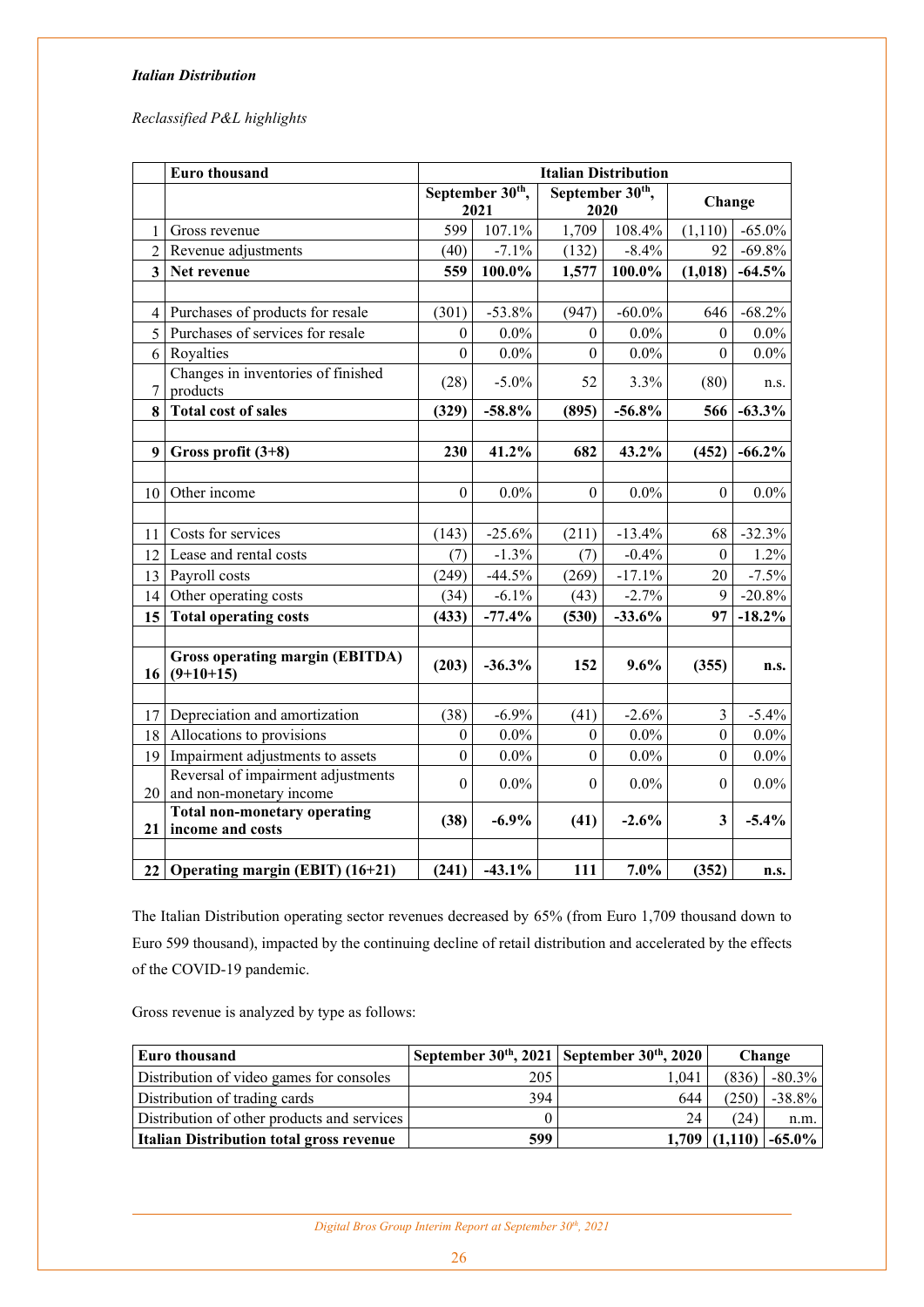The distribution of video games for consoles and of trading cards respectively decreased by 80.3% and 38.8%.

Total cost of sales amounted to Euro 329 thousand, down by Euro 566 thousand compared to September 30<sup>th</sup>, 2020 due to the decrease in purchase of products for resale in line with the decrease in sales of the operating sector.

Total operating costs amounted to Euro 433 thousand, a 18.2% decrease compared to Euro 530 thousand registered at September 30<sup>th</sup>, 2020. As a result, the gross operating margin/EBITDA is negative for Euro 203 thousand while the operating margin/EBIT is negative for Euro 241 thousand.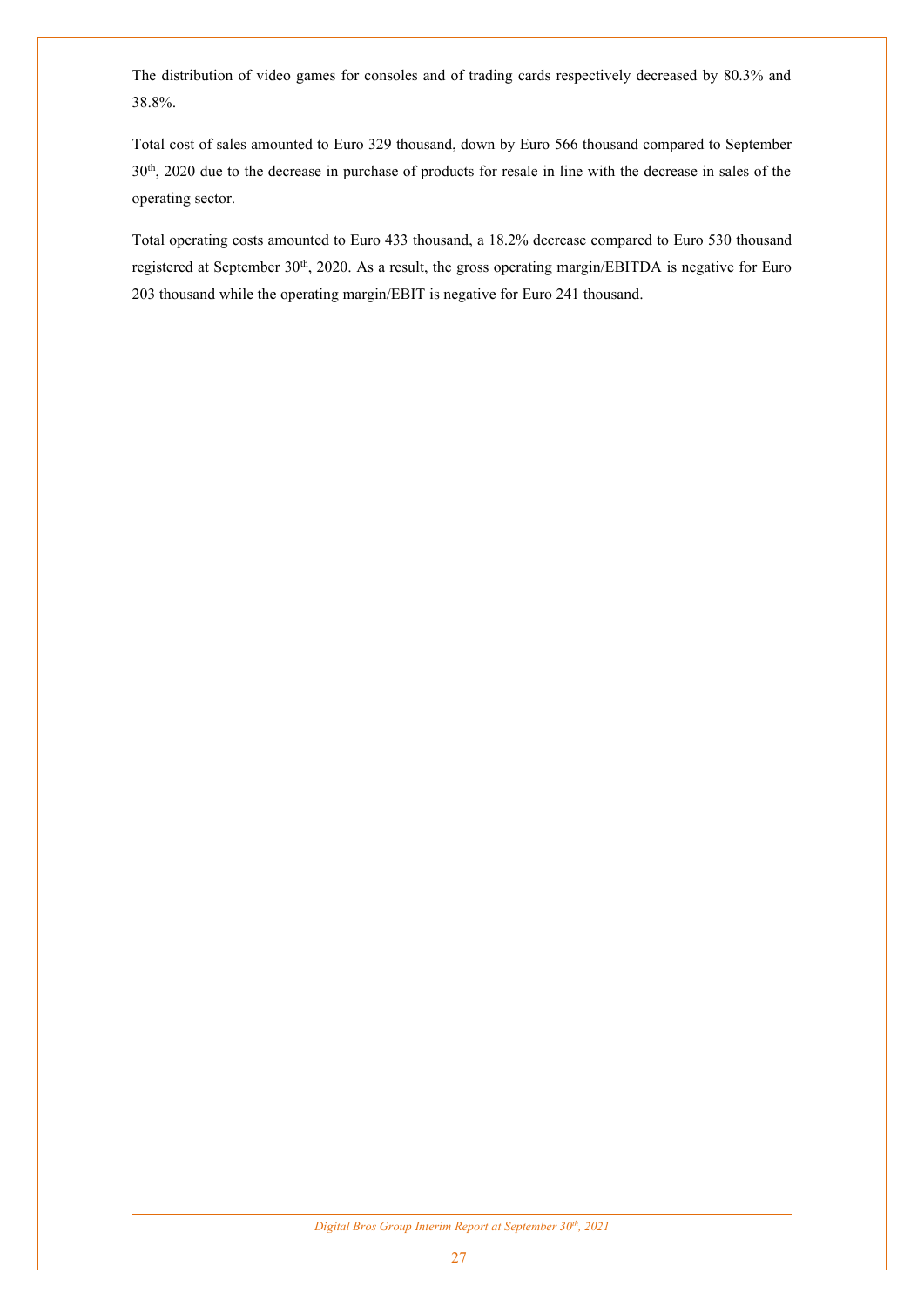#### *Other Activities*

# *Reclassified P&L highlights*

|                 | Euro thousand                                         | <b>Other Activities</b>                            |           |                  |           |                  |          |
|-----------------|-------------------------------------------------------|----------------------------------------------------|-----------|------------------|-----------|------------------|----------|
|                 |                                                       | September 30th,<br>September 30th,<br>2021<br>2020 |           |                  | Change    |                  |          |
| 1               | Gross revenue                                         | 119                                                | 100.0%    | 55               | 100.0%    | 64               | n.s.     |
| $\overline{2}$  | Revenue adjustments                                   | $\theta$                                           | $0.0\%$   | $\mathbf{0}$     | $0.0\%$   | $\boldsymbol{0}$ | $0.0\%$  |
| 3               | Net revenue                                           | 119                                                | 100.0%    | 55               | 100.0%    | 64               | n.s.     |
|                 |                                                       |                                                    |           |                  |           |                  |          |
| 4               | Purchases of products for resale                      | $\boldsymbol{0}$                                   | $0.0\%$   | $\mathbf{0}$     | 0.7%      | $\boldsymbol{0}$ | $0.0\%$  |
| 5               | Purchases of services for resale                      | $\boldsymbol{0}$                                   | $0.0\%$   | (3)              | $-4.8%$   | $\overline{3}$   | n.s.     |
| 6               | Royalties                                             | $\mathbf{0}$                                       | $0.0\%$   | (3)              | $-4.9%$   | $\overline{3}$   | n.s.     |
| 7               | Changes in inventories of finished products           | $\boldsymbol{0}$                                   | $0.0\%$   | $\boldsymbol{0}$ | $0.0\%$   | $\boldsymbol{0}$ | $0.0\%$  |
| 8               | <b>Total cost of sales</b>                            | $\bf{0}$                                           | $0.0\%$   | (6)              | $-10.8\%$ | 6                | n.s.     |
|                 |                                                       |                                                    |           |                  |           |                  |          |
| 9               | Gross profit $(3+8)$                                  | 119                                                | 100.0%    | 49               | 89.2%     | 70               | n.s.     |
|                 |                                                       |                                                    |           |                  |           |                  |          |
| 10              | Other income                                          | $\boldsymbol{0}$                                   | $0.0\%$   | $\boldsymbol{0}$ | $0.0\%$   | $\boldsymbol{0}$ | $0.0\%$  |
|                 |                                                       |                                                    |           |                  |           |                  |          |
| 11              | Costs for services                                    | (70)                                               | $-58.7%$  | (26)             | $-47.0%$  | (44)             | n.s.     |
| 12              | Lease and rental costs                                | (2)                                                | $-1.4%$   | (0)              | $-0.4%$   | (1)              | $-66.6%$ |
| 13              | Payroll costs                                         | (122)                                              | $-102.2%$ | (71)             | $-129.5%$ | (51)             | 70.4%    |
| 14              | Other operating costs                                 | (8)                                                | $-6.8%$   | (9)              | $-17.0%$  | $\mathbf{1}$     | $-13.2%$ |
| 15              | <b>Total operating costs</b>                          | (202)                                              | $-169.9%$ | (106)            | $-191.9%$ | (96)             | 91.2%    |
|                 |                                                       |                                                    |           |                  |           |                  |          |
| 16 <sup>1</sup> | <b>Gross operating margin (EBITDA)</b><br>$(9+10+15)$ | (83)                                               | $-69.9%$  | (57)             | $-102.8%$ | (26)             | 46.9%    |
| 17              | Depreciation and amortization                         | (9)                                                | $-7.2%$   | (26)             | $-47.6%$  | 17               | $-67.4%$ |
| 18              | Allocation to provisions                              | $\mathbf{0}$                                       | $0.0\%$   | $\mathbf{0}$     | $0.0\%$   | $\boldsymbol{0}$ | $0.0\%$  |
| 19              | Impairment adjustments to assets                      | $\overline{0}$                                     | $0.0\%$   | $\mathbf{0}$     | $0.0\%$   | $\boldsymbol{0}$ | $0.0\%$  |
|                 | Reversal of impairment adjustments and                |                                                    |           |                  |           |                  |          |
| 20              | non-monetary income                                   | $\boldsymbol{0}$                                   | $0.0\%$   | $\boldsymbol{0}$ | $0.0\%$   | $\boldsymbol{0}$ | 0.0%     |
| 21              | Total non-monetary operating income<br>and costs      | (9)                                                | $-7.2%$   | (26)             | $-47.6%$  | 17               | $-67.4%$ |
|                 | 22 Operating margin (EBIT) (16+21)                    | (92)                                               | $-77.1%$  | (83)             | $-150.3%$ | (9)              | $10.7\%$ |
|                 |                                                       |                                                    |           |                  |           |                  |          |

Other Activities revenues increased by Euro 64 thousand, from Euro 55 thousand at September 30<sup>th</sup>, 2020 to Euro 119 thousand in the reporting period.

Total operating costs amounted to Euro 202 thousand, increasing by Euro 96 thousand compared to Euro 106 thousand at September 30<sup>th</sup>, 2020. Depreciation and amortization decreased by Euro 17 thousand.

There is an operating loss of Euro 92 thousand, slightly increased compared to the negative EBIT of Euro 83 thousand registered at September 30<sup>th</sup>, 2020.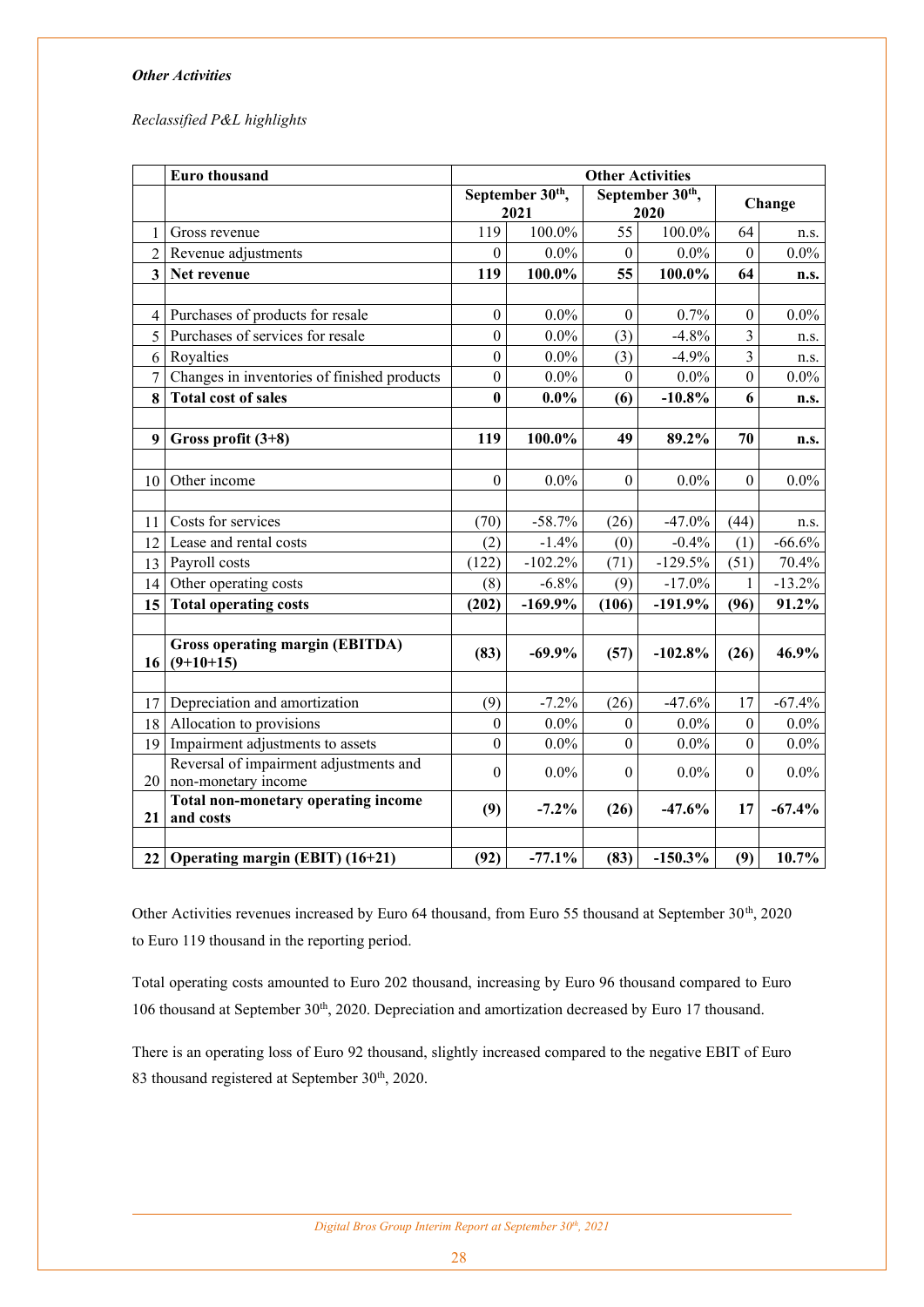## *Holding*

# *Reclassified P&L highlights*

|                | Euro thousand                                         | Holding                 |         |                                      |         |                  |           |
|----------------|-------------------------------------------------------|-------------------------|---------|--------------------------------------|---------|------------------|-----------|
|                |                                                       | September 30th,<br>2021 |         | September 30 <sup>th</sup> ,<br>2020 |         |                  | Change    |
| $\mathbf{1}$   | Gross revenue                                         | $\boldsymbol{0}$        | $0.0\%$ | $\boldsymbol{0}$                     | $0.0\%$ | $\theta$         | $0.0\%$   |
| $\overline{2}$ | Revenue adjustments                                   | $\overline{0}$          | $0.0\%$ | $\mathbf{0}$                         | $0.0\%$ | $\overline{0}$   | $0.0\%$   |
| 3              | Net revenue                                           | $\bf{0}$                | $0.0\%$ | $\bf{0}$                             | $0.0\%$ | $\bf{0}$         | $0.0\%$   |
|                |                                                       |                         |         |                                      |         |                  |           |
| $\overline{4}$ | Purchases of products for resale                      | $\boldsymbol{0}$        | $0.0\%$ | $\mathbf{0}$                         | $0.0\%$ | $\boldsymbol{0}$ | $0.0\%$   |
| 5              | Purchases of services for resale                      | $\boldsymbol{0}$        | $0.0\%$ | $\mathbf{0}$                         | $0.0\%$ | $\overline{0}$   | $0.0\%$   |
| 6              | Royalties                                             | $\boldsymbol{0}$        | $0.0\%$ | $\boldsymbol{0}$                     | $0.0\%$ | $\mathbf{0}$     | $0.0\%$   |
| $\overline{7}$ | Changes in inventories of finished<br>products        | $\boldsymbol{0}$        | $0.0\%$ | $\mathbf{0}$                         | $0.0\%$ | $\boldsymbol{0}$ | $0.0\%$   |
| 8              | <b>Total cost of sales</b>                            | $\bf{0}$                | $0.0\%$ | $\bf{0}$                             | $0.0\%$ | $\bf{0}$         | $0.0\%$   |
|                |                                                       |                         |         |                                      |         |                  |           |
| 9              | Gross profit $(3+8)$                                  | $\bf{0}$                | $0.0\%$ | $\bf{0}$                             | $0.0\%$ | $\bf{0}$         | $0.0\%$   |
|                |                                                       |                         |         |                                      |         |                  |           |
| 10             | Other income                                          | $\overline{3}$          | 0.0%    | 23                                   | $0.0\%$ | (20)             | $-88.0\%$ |
|                |                                                       |                         |         |                                      |         |                  |           |
| 11             | Costs for services                                    | (305)                   | $0.0\%$ | (417)                                | $0.0\%$ | 112              | $-26.8%$  |
| 12             | Lease and rental costs                                | (41)                    | $0.0\%$ | (35)                                 | $0.0\%$ | (6)              | 18.6%     |
| 13             | Payroll costs                                         | (1, 130)                | $0.0\%$ | (936)                                | $0.0\%$ | (194)            | 20.8%     |
| 14             | Other operating costs                                 | (142)                   | 0.0%    | (129)                                | $0.0\%$ | (13)             | 10.2%     |
| 15             | <b>Total operating costs</b>                          | (1,618)                 | $0.0\%$ | (1,517)                              | $0.0\%$ | (101)            | 6.7%      |
|                |                                                       |                         |         |                                      |         |                  |           |
| 16             | <b>Gross operating margin (EBITDA)</b><br>$(9+10+15)$ | (1,615)                 | $0.0\%$ | (1, 494)                             | $0.0\%$ | (121)            | 8.1%      |
|                |                                                       |                         |         |                                      |         |                  |           |
| 17             | Depreciation and amortization                         | (218)                   | $0.0\%$ | (214)                                | $0.0\%$ | (4)              | 1.9%      |
| 18             | Allocations to provisions                             | $\boldsymbol{0}$        | $0.0\%$ | $\theta$                             | $0.0\%$ | $\boldsymbol{0}$ | $0.0\%$   |
| 19             | Impairment adjustments to assets                      | $\boldsymbol{0}$        | $0.0\%$ | (63)                                 | $0.0\%$ | 63               | n.s.      |
| 20             | Reversal of impairment adjustments                    | $\boldsymbol{0}$        | $0.0\%$ | $\Omega$                             | $0.0\%$ | $\boldsymbol{0}$ | $0.0\%$   |
| 21             | <b>Total non-monetary operating costs</b>             | (218)                   | $0.0\%$ | (277)                                | $0.0\%$ | 59               | $-21.4%$  |
|                |                                                       |                         |         |                                      |         |                  |           |
| 22             | Operating margin (EBIT) (16+21)                       | (1, 833)                | $0.0\%$ | (1,771)                              | $0.0\%$ | (62)             | 3.5%      |

Total operating costs amounted to Euro 1,618 thousand, increasing by Euro 101 thousand compared to September  $30<sup>th</sup>$ ,  $2020$ , due to higher payroll costs following the increase in the Group's coordination activities.

Operating margin/EBIT was negative for Euro 1,833 thousand compared to a negative figure of Euro 1,771 thousand at September 30<sup>th</sup>, 2020.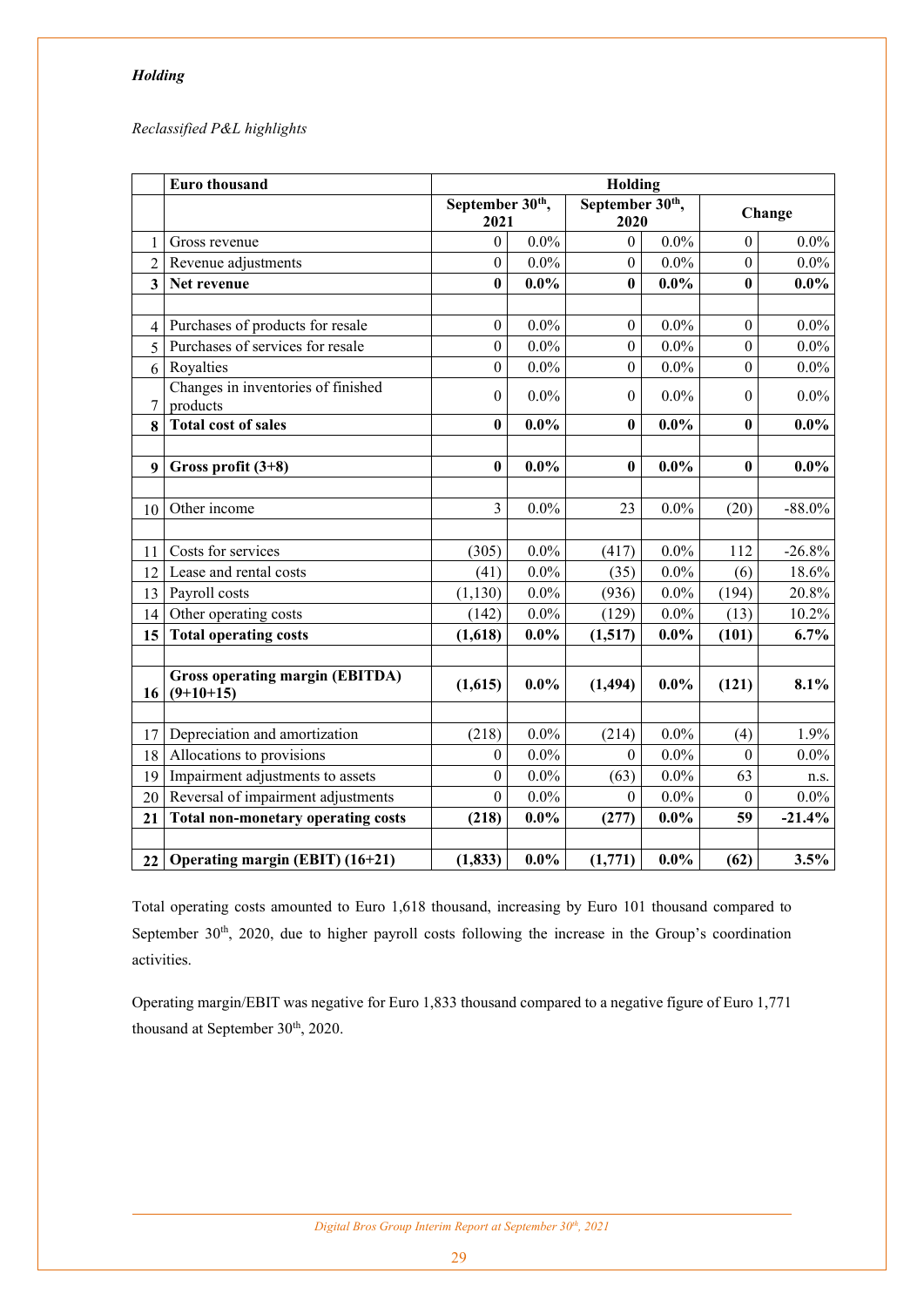# <span id="page-29-0"></span>**10. CONTINGENT ASSETS AND LIABILITIES**

The sale of rights to PAYDAY2 by the Group to Starbreeze AB in May 2016 gave the Group the possibility to earn out maximum of USD 40 million to be calculated as 33% of the net revenue that Starbreeze AB will realize on the sales of PAYDAY3. At the reporting date, the Group considered this contractual right as a contingent asset as in the prior fiscal years and therefore no amount has been recorded in the financial statement.

# <span id="page-29-1"></span>**11. SIGNIFICANT EVENTS OCCURED AFTER SEPTEMBER 30TH, 2021**

On October 27<sup>th</sup>, 2021, the Shareholders' Meeting of Digital Bros Group approved the Financial Statements for the fiscal year 2020-2021, a dividend distribution of Euro 0.18 per share and appointed Ernest & Young S.p.A. as the new external auditor for the period 2022-2030, until the approval of the Financial Statements at June 30<sup>th</sup>, 2030.

# <span id="page-29-2"></span>**12. BUSINESS OUTLOOK**

The significant investment plan implemented will persist over the coming years: the Group has in excess of Euro 69 million outstanding investments on 23 intellectual properties already committed. In addition, further investments are represented significantly by internal development productions with the most recent additions being the Australian developer Infinity Plus Two, Chrysalide Jeux et Divertissement (Canada) and Supernova Games Studios (Italy). During the quarter, the Group further increased the number of internal studios by acquiring the 60% of the Czech development studio Ingame Studio a.s., currently working on a highly anticipated video game which is planned for launch in the fourth quarter.

In the full fiscal year 2022, the Group expects to match the record hitting revenues levels realized in the previous fiscal year, even if most of the investments planned will hit the market starting from the following fiscal year onwards. The current fiscal revenues are back-ended in sync with the Premium Games product releases, as well as the worldwide launch of the Free to Play video games Puzzle Quest 3 and Portal Knights, all are expected in the second half of the year.

A breakdown of back catalogue and new releases revenues expected for the full fiscal year is provided below with previous years comparisons: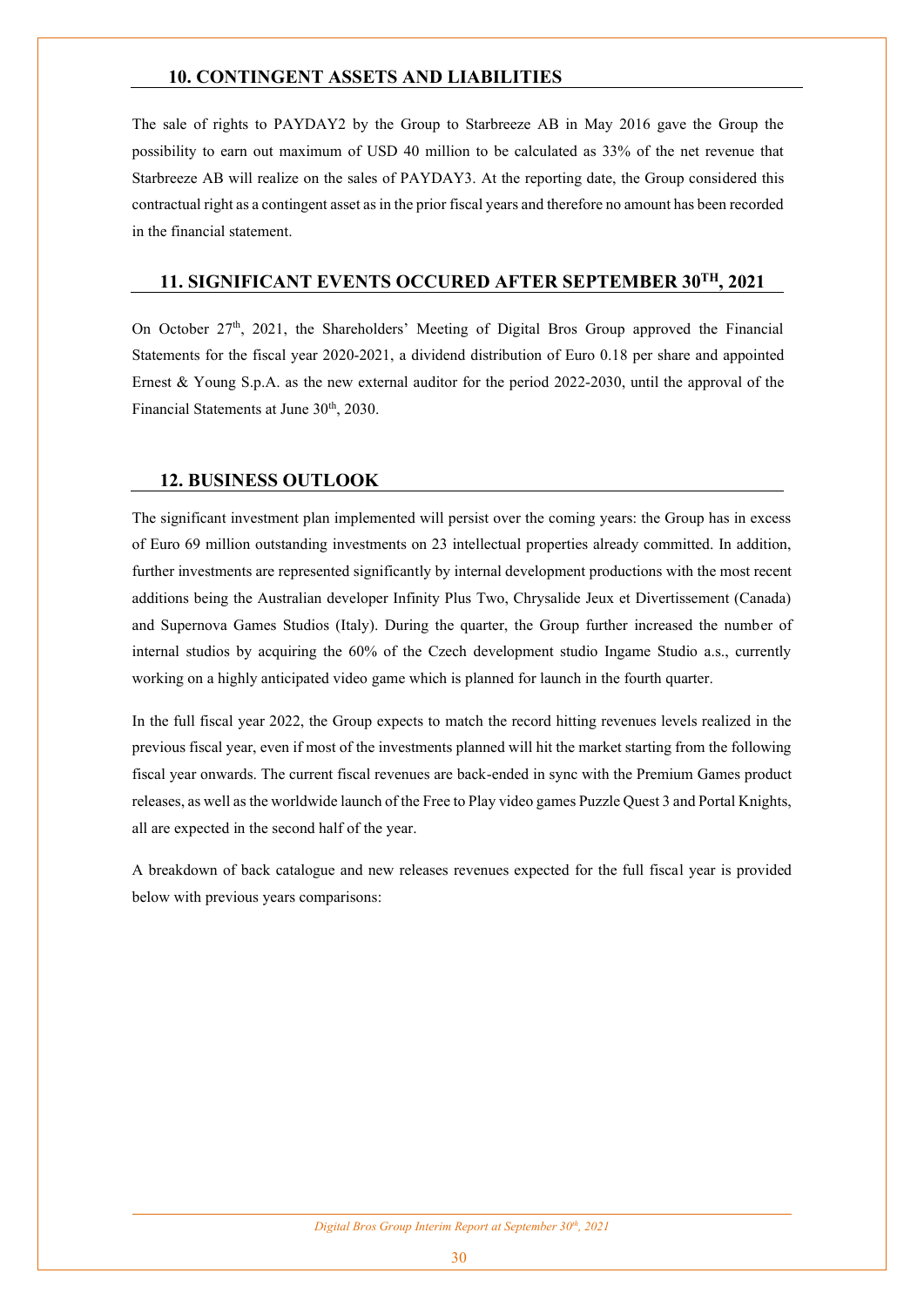

Operating margins are expected to remain in line with the outstanding results achieved in the last fiscal year, Euro 30 million EBIT, and in sync with the revenues trend.

As a result of the significant investments planned in the period, the net financial position, which was above Euro 38 million positive at the end of the previous year, is expected to decrease during the first three quarters. Cash flow creation will return in the last quarter following the launch of the publisher's most anticipated video game.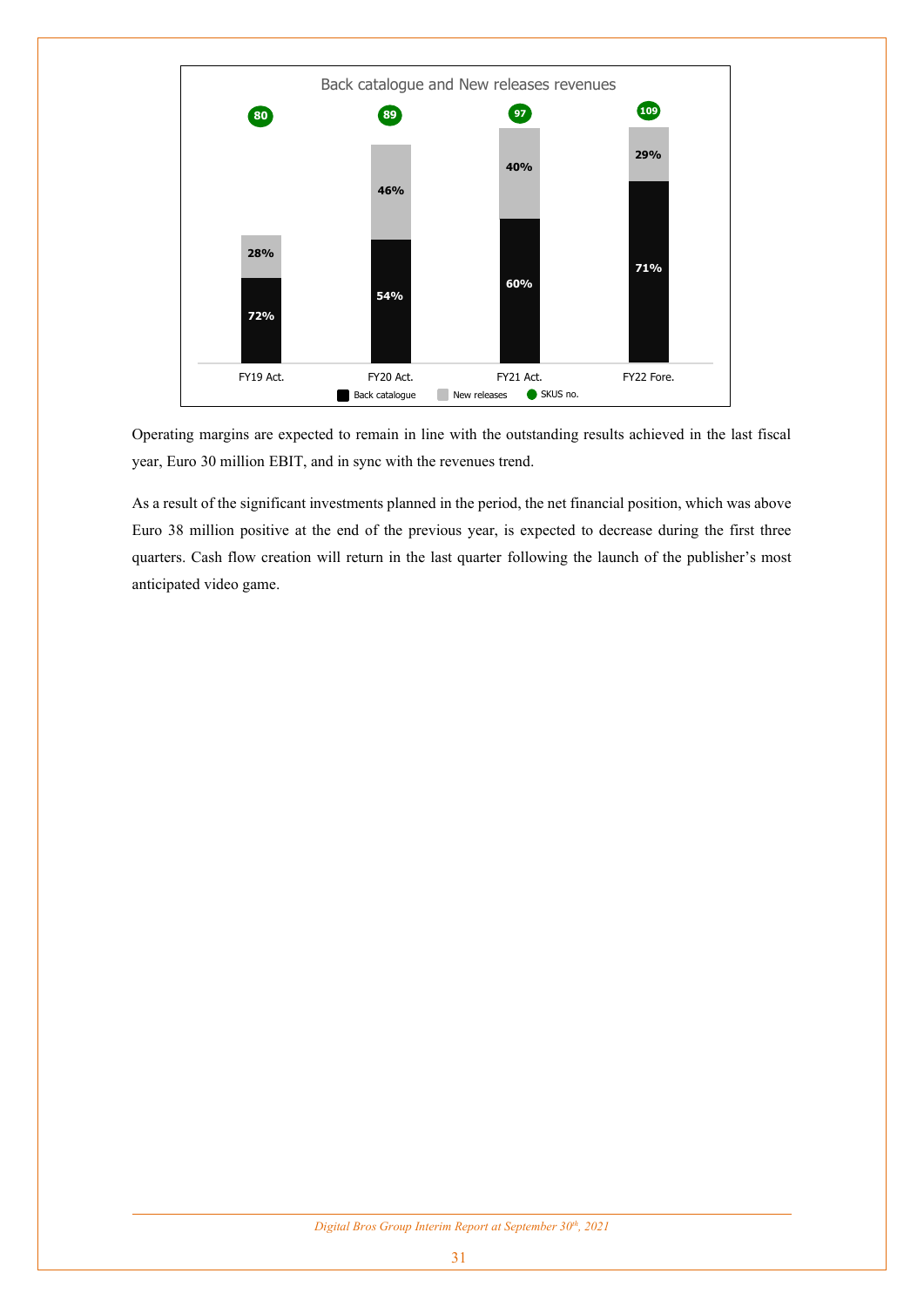# <span id="page-31-0"></span>**13. OTHER INFORMATION**

# **EMPLOYEES**

The following table contains analysis of the number of employees at September 30<sup>th</sup>, 2021 with comparative figures at September  $30<sup>th</sup>$ ,  $2020$ :

| Category                            |     | September $30th$ , 2021 September $30th$ , 2020 | Change |
|-------------------------------------|-----|-------------------------------------------------|--------|
| Managers                            |     |                                                 |        |
| Office workers                      | 316 | 206                                             |        |
| Blue-collar workers and apprentices |     |                                                 |        |
| <b>Total employees</b>              | 330 | 219                                             |        |

The increase in the number of office workers is the result of the acquisition of Infinity Plus Two Pty Ltd., Infinite Interactive Pty Ltd. and Ingame Studios a.s. and of the incorporation of Chrysalide Jeux et Divertissement Inc..

The following table contains details of the number of employees of non-Italian companies at September  $30<sup>th</sup>$ , 2021 with comparative figures at September  $30<sup>th</sup>$ , 2020:

| Category                      |     | September $30th$ , 2021 September $30th$ , 2020 | Change |
|-------------------------------|-----|-------------------------------------------------|--------|
| Managers                      |     |                                                 |        |
| Office workers                | つつぐ | 28                                              | 107    |
| Total employees outside Italy | 239 | 130                                             | 109    |

The average number of employees for the period is calculated as the mean number of employees at the end of each month. It is shown below with corresponding prior year figures:

| Category                            |     | Average no in 2022   Average no in 2021 | Change |
|-------------------------------------|-----|-----------------------------------------|--------|
| Managers                            |     |                                         |        |
| Office workers                      |     | 206                                     | . 09   |
| Blue-collar workers and apprentices |     |                                         |        |
| <b>Total employees</b>              | 329 | 219                                     |        |

The average number of employees of the non-Italian companies is as follow:

| Category                      |     | Average no in 2022   Average no in 2021 | Change |
|-------------------------------|-----|-----------------------------------------|--------|
| Managers                      |     |                                         |        |
| Office workers                |     | 28                                      |        |
| Total employees outside Italy | 235 | 130                                     | 105    |

Employees of the Group's Italian companies are contracted under the current Confcommercio national collective employment agreement for the commercial, distribution and services sector. Employees of the three Italian studios currently consolidated - Kunos Simulazioni S.r.l., AvantGarden S.r.l. and Supernova Games Studios S.r.l. – are contracted under the national collective employment agreement for the mechanical engineering industry.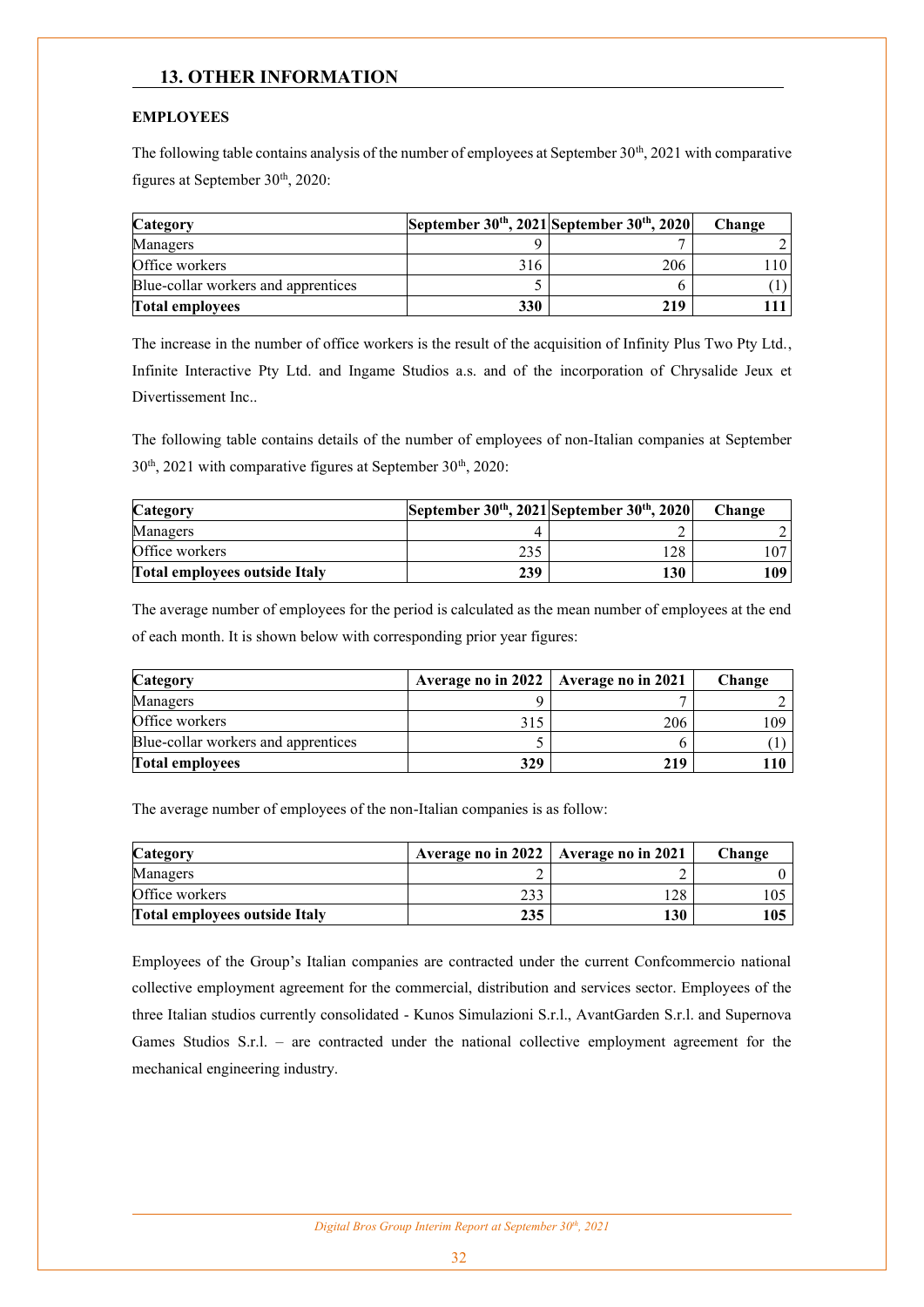#### **ENVIRONMENT**

The video game industry has a relatively limited impact on the environment, as its activities are mainly digital.

Most of the products are sold through digital marketplaces and the Group aims to progressively reduce sales in physical stores. Although the environmental impact is considered marginal, the Group actively monitors developments regarding any solution that may reduce the environmental effects of the Group's activities to date and in the future.

The Group also undertakes to update obsolete equipment as much as possible and to recycle all components correctly. To reduce paper waste, the Group records everything in a digital format and prints out documents only if required by the Law or if the particular nature of the work in question requires it. Consumables such as printer toner and similar waste are sorted at the source and returned to the supplier. The Group is committed to replace physical travel with digital communications (i.e. video conferencing) to improve its' sustainability both from an environmental and a cost reduction standpoint.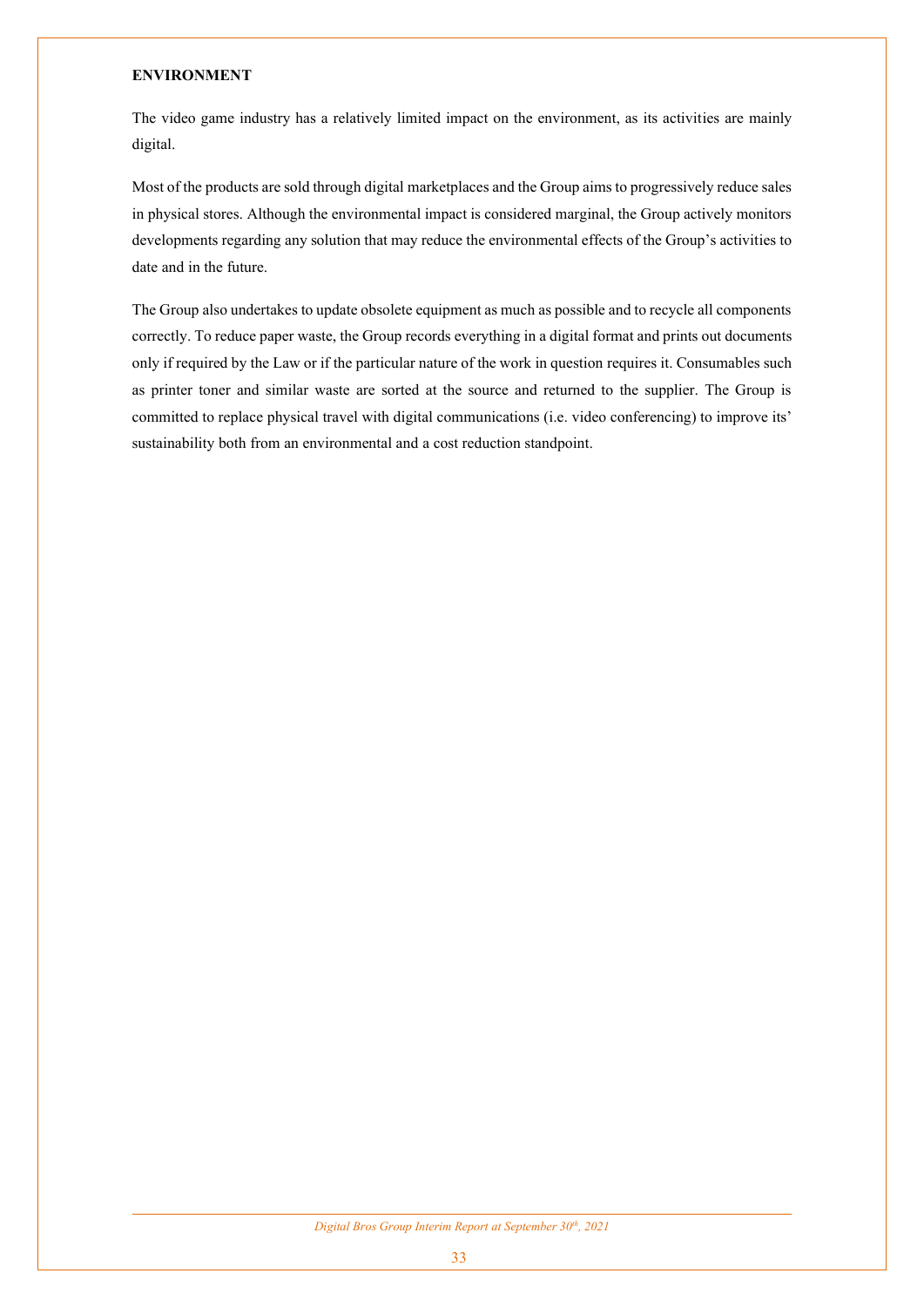

# **Condensed consolidated financial statements at September 30th, 2021**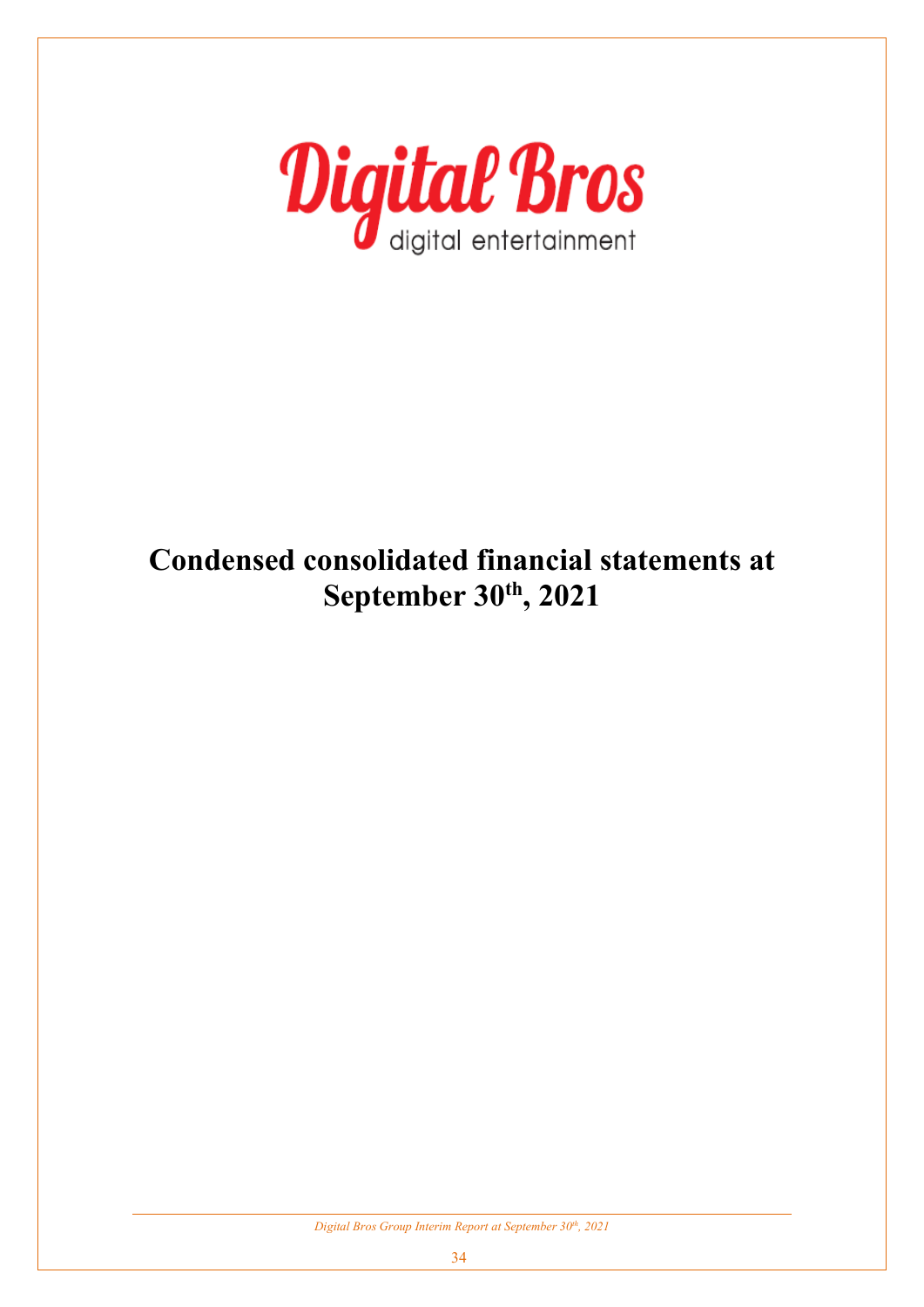(this page intentionally left blank)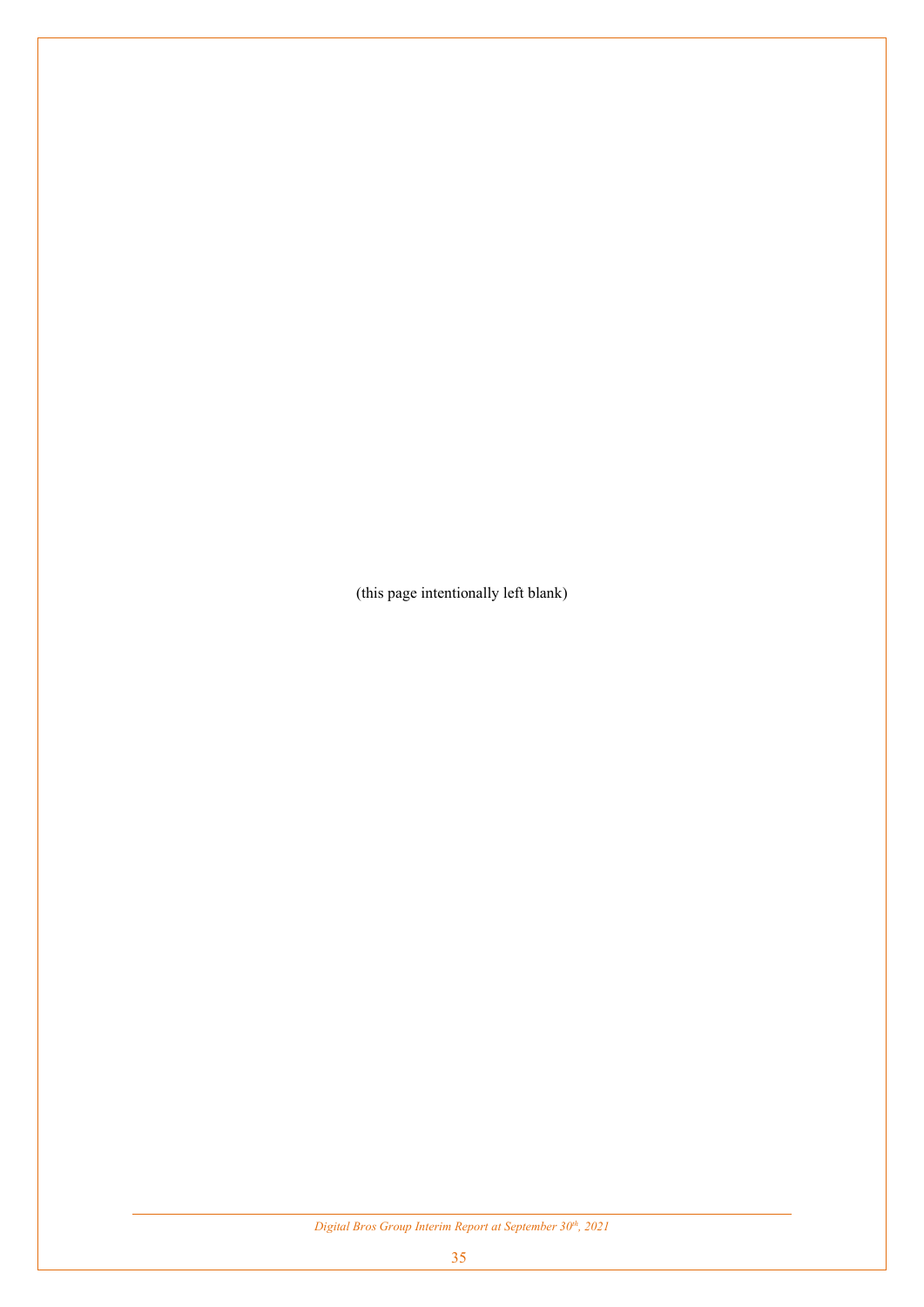# <span id="page-35-0"></span>**FINANCIAL STATEMENTS**

**Digital Bros Group** 

# <span id="page-35-1"></span>**Consolidated financial statement September 30th, 2021**

|                | <b>Euro Thousand</b>                         | September 30th,<br>2021 | June 30th, 2021 | Change       |          |
|----------------|----------------------------------------------|-------------------------|-----------------|--------------|----------|
|                | Non-current assets                           |                         |                 |              |          |
| 1              | Property, plant and equipment                | 8,166                   | 8,198           | (32)         | $-0.4%$  |
| $\overline{2}$ | Investment property                          | $\theta$                | $\Omega$        | $\mathbf{0}$ | $0.0\%$  |
| 3              | Intangible assets                            | 73,712                  | 66,776          | 6,936        | 10.4%    |
| 4              | Equity investments                           | 11,059                  | 11,190          | (131)        | $-1.2%$  |
| 5              | Non-current receivables and other assets     | 5,969                   | 5,089           | 880          | 17.3%    |
| 6              | Deferred tax assets                          | 12,012                  | 11,644          | 368          | 3.2%     |
| $\overline{7}$ | Non-current financial activities             | 18,946                  | 18,840          | 106          | 0.6%     |
|                | <b>Total non-current assets</b>              | 129,864                 | 121,737         | 8,127        | 6.7%     |
|                |                                              |                         |                 |              |          |
|                | <b>Current assets</b>                        |                         |                 |              |          |
| 8              | Inventories                                  | 5,428                   | 5,708           | (280)        | $-4.9%$  |
| 9              | Trade receivables                            | 15,568                  | 18,283          | (2,715)      | $-14.9%$ |
| 10             | Tax receivables                              | 2,027                   | 1,500           | 527          | 35.1%    |
| 11             | Other current assets                         | 20,260                  | 19,279          | 981          | 5.1%     |
| 12             | Cash and cash equivalent                     | 43,612                  | 35,509          | 8,103        | 22.8%    |
| 13             | Other financial assets                       | $\theta$                | $\Omega$        | $\theta$     | $0.0\%$  |
|                | <b>Total current assets</b>                  | 86,895                  | 80,279          | 6,616        | $8.2\%$  |
|                |                                              |                         |                 |              |          |
|                | <b>TOTAL ASSETS</b>                          | 216,759                 | 202,016         | 14,743       | 7.3%     |
|                |                                              |                         |                 |              |          |
|                | <b>Capital and reserves</b>                  |                         |                 |              |          |
| 14             | Share capital                                | (5,704)                 | (5,704)         | (0)          | $0.0\%$  |
| 15             | Reserves                                     | (23, 232)               | (23,016)        | (216)        | 0.9%     |
| 16             | Treasury shares                              | $\theta$                | $\theta$        | $\theta$     | $0.0\%$  |
| 17             | Retained earnings                            | (86, 273)               | (82, 181)       | (4,092)      | 5.0%     |
|                | <b>Equity attributable to Parent Company</b> | (115,209)               | (110,901)       | (4,308)      | $3.9\%$  |
|                | <b>Equity attributable to minority</b>       |                         |                 |              |          |
|                | shareholders                                 | (812)                   | (890)           | 78           | $-8.8\%$ |
|                | <b>Total net equity</b>                      | (116, 021)              | (111,791)       | (4,230)      | 3.8%     |
|                |                                              |                         |                 |              |          |
|                | <b>Non-current liabilities</b>               |                         |                 |              |          |
| 18             | Employee benefits                            | (791)                   | (719)           | (72)         | 9.9%     |
| 19             | Non-current provisions                       | (81)                    | (81)            | $\theta$     | $0.0\%$  |
| 20             | Other non-current payables and liabilities   | (5,512)                 | (5, 415)        | (97)         | $0.0\%$  |
| 21             | Non-current financial liabilities            | (20, 530)               | (11,694)        | (8, 836)     | 75.6%    |
|                | <b>Total non-current liabilities</b>         | (26,914)                | (17,909)        | (9,005)      | 50.3%    |
|                |                                              |                         |                 |              |          |
|                | <b>Current liabilities</b>                   |                         |                 |              |          |
| 22             | Trade payables                               | (41, 543)               | (47, 193)       | 5,650        | $-12.0%$ |
| 23             | Taxes payables                               | (12, 561)               | (10, 782)       | (1,779)      | 16.5%    |
| 24             | Short term provisions                        | (0)                     | (0)             | $\mathbf{0}$ | $0.0\%$  |
| 25             | Other current liabilities                    | (10,097)                | (9,932)         | (165)        | 1.7%     |
| 26             | Current financial liabilities                | (9,623)                 | (4, 409)        | (5,214)      | n.m.     |
|                | Total net working capital                    | (73, 824)               | (72, 316)       | (1,508)      | 2.1%     |
|                | <b>TOTAL LIABILITIES</b>                     | (100, 738)              | (90, 225)       | (10, 513)    | 11.7%    |
|                |                                              |                         |                 |              |          |
|                | TOTAL NET EQUITY AND<br><b>LIABILITIES</b>   | (216, 759)              | (202, 016)      | (14, 743)    | 7.3%     |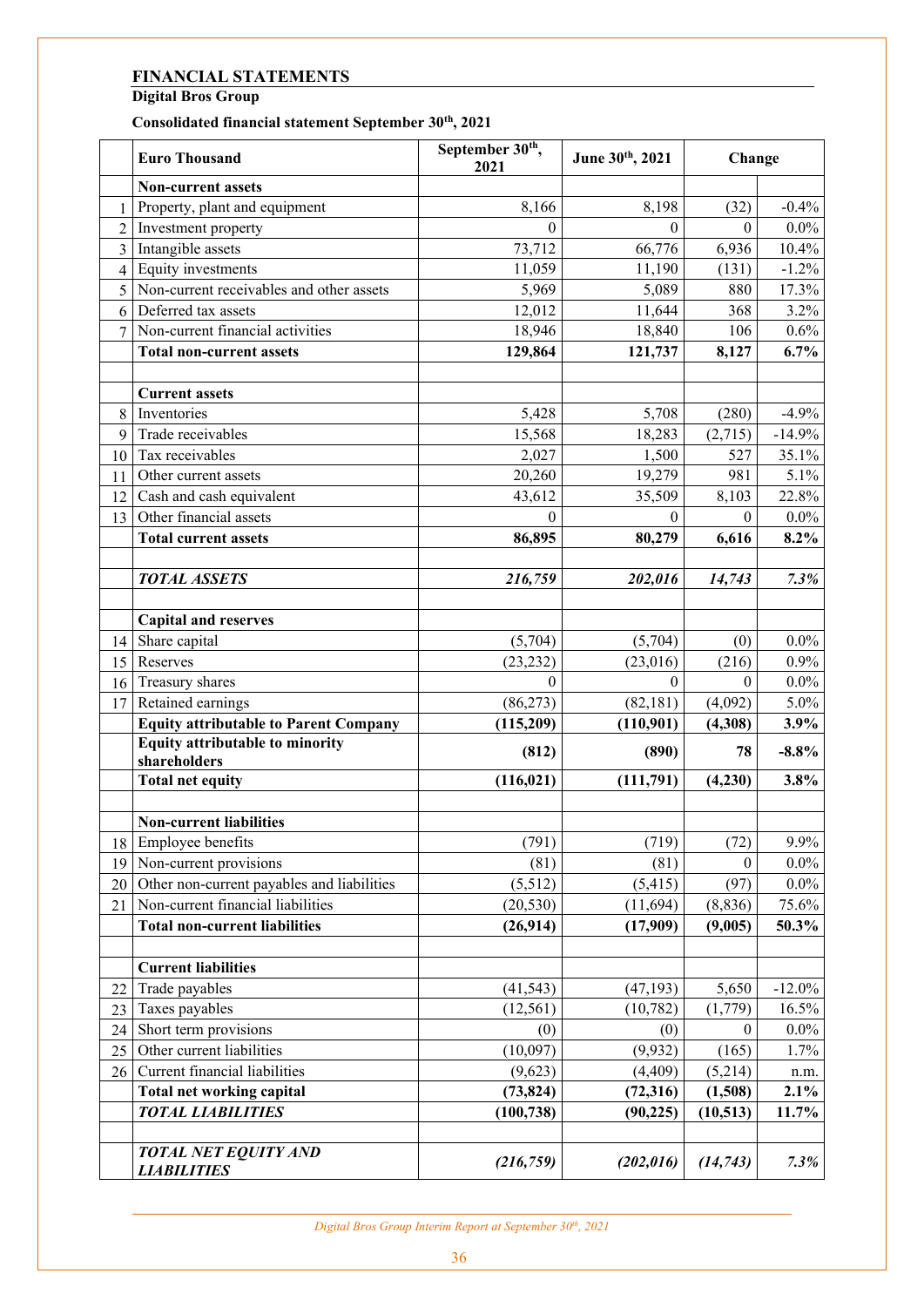<span id="page-36-0"></span>**Consolidated statement of profit and loss at September 30th, 2021** 

| 2021<br>2020<br>25,016<br>100.5%<br>38,950<br>100.8%<br>(13, 934)<br>Gross revenue<br>1<br>Revenue adjustments<br>$-0.5%$<br>$-0.8%$<br>175<br>$\overline{c}$<br>(126)<br>(301)<br>100.0%<br>100.0%<br>(13,759)<br>3<br>Net revenue<br>24,890<br>38,649<br>229<br>Purchase of products for resale<br>(981)<br>$-3.9%$<br>(1,210)<br>$-3.1%$<br>$\overline{4}$<br>Purchase of services for resale<br>$-6.1%$<br>$-5.7%$<br>5<br>(1,507)<br>(2,200)<br>693<br>Royalties<br>(7,078)<br>$-28.4%$<br>$-23.0\%$<br>(8, 882)<br>1,804<br>6<br>Changes in inventories of finished products<br>$-1.1%$<br>$-0.8%$<br>$\boldsymbol{7}$<br>(280)<br>(303)<br>23<br>$\bf{8}$<br><b>Total cost of sales</b><br>(9, 846)<br>$-39.6\%$<br>(12, 595)<br>$-32.6%$<br>2,749<br>15,044<br>60.4%<br>26,054<br>67.4%<br>Gross profit $(3+8)$<br>(11, 010)<br>9<br>Other income<br>1,736<br>7.0%<br>2.9%<br>1,127<br>609<br>10<br>(1, 813)<br>$-7.3%$<br>(3,239)<br>$-8.4%$<br>11<br>Costs for services<br>1,426<br>$-0.4%$<br>$-0.2%$<br>(104)<br>(30)<br>40.7%<br>12<br>Rent and Leasing<br>(74)<br>29.9%<br>Payroll costs<br>$-27.0%$<br>(5,170)<br>$-13.4%$<br>(6, 719)<br>(1, 549)<br>13<br>Other operating costs<br>$-1.3%$<br>(319)<br>(269)<br>$-0.7%$<br>18.5%<br>14<br>(50)<br><b>Total operating costs</b><br>$-36.0%$<br>2.3%<br>(8,955)<br>(8,752)<br>$-22.6%$<br>(203)<br>15<br><b>Gross operating margin (EBITDA)</b><br>47.7%<br>7,825<br>31.4%<br>18,429<br>(10,604)<br>16 <sup>1</sup><br>$(9+10+15)$<br>Depreciation and amortization<br>$-13.3%$<br>$-20.7%$<br>(3,316)<br>(7,986)<br>4,670<br>17<br>Provisions<br>$0.0\%$<br>$0.0\%$<br>18<br>$\mathbf{0}$<br>0<br>$\theta$<br>$0.0\%$<br>$-0.2%$<br>Asset impairment charge<br>(12)<br>(63)<br>51<br>19<br>Impairment reversal<br>$0.0\%$<br>$0.0\%$<br>20<br>$\theta$<br>$\theta$<br>$\boldsymbol{0}$<br>Total depreciation, amortization and<br>(3,328)<br>$-13.4%$<br>(8,049)<br>$-20.8%$<br>4,721<br>impairment<br>21<br>18.1%<br>Operating margin (EBIT) (16+21)<br>4,497<br>10,380<br>26.9%<br>$-56.7\%$<br>(5,883)<br>22<br>Interest and finance income<br>6.5%<br>1,751<br>4.5%<br>1,606<br>(145)<br>23<br>$-1.1%$<br>Interest expense and finance costs<br>(264)<br>$-3.0\%$<br>895<br>(1, 159)<br>24<br>Net interest income/(expense)<br>1,342<br>5.4%<br>592<br>1.5%<br>750<br>25<br>Profit/ (loss) before tax $(22+25)$<br>23.5%<br>28.4%<br>5,839<br>10,972<br>(5, 133)<br>26<br>(1,920)<br>$-8.7%$<br>$-7.7%$<br>(3,356)<br>27<br>Current tax<br>1,436<br>28<br>Deferred tax<br>95<br>0.4%<br>261<br>0.7%<br>(166)<br><b>Total taxes</b><br>(1, 825)<br>$-7.3\%$<br>(3,095)<br>$-8.0\%$<br>1,270<br>29<br>Net profit/loss<br>16.1%<br>20.4%<br>4,014<br>7,877<br>(3, 863)<br>30<br>attributable to the shareholders<br>4,092<br>16.4%<br>7,886<br>20.4%<br>(3,794)<br>of the Group | <b>Euro Thousand</b>                  |      | September 30 <sup>th</sup> , | September 30th, |         | Change |           |  |
|--------------------------------------------------------------------------------------------------------------------------------------------------------------------------------------------------------------------------------------------------------------------------------------------------------------------------------------------------------------------------------------------------------------------------------------------------------------------------------------------------------------------------------------------------------------------------------------------------------------------------------------------------------------------------------------------------------------------------------------------------------------------------------------------------------------------------------------------------------------------------------------------------------------------------------------------------------------------------------------------------------------------------------------------------------------------------------------------------------------------------------------------------------------------------------------------------------------------------------------------------------------------------------------------------------------------------------------------------------------------------------------------------------------------------------------------------------------------------------------------------------------------------------------------------------------------------------------------------------------------------------------------------------------------------------------------------------------------------------------------------------------------------------------------------------------------------------------------------------------------------------------------------------------------------------------------------------------------------------------------------------------------------------------------------------------------------------------------------------------------------------------------------------------------------------------------------------------------------------------------------------------------------------------------------------------------------------------------------------------------------------------------------------------------------------------------------------------------------------------------------------------------------------------------------------------------------------------------------------------------------------------------------------------------------------------------------------------------------------------------------------------------------------------------------------------------------------------------------|---------------------------------------|------|------------------------------|-----------------|---------|--------|-----------|--|
|                                                                                                                                                                                                                                                                                                                                                                                                                                                                                                                                                                                                                                                                                                                                                                                                                                                                                                                                                                                                                                                                                                                                                                                                                                                                                                                                                                                                                                                                                                                                                                                                                                                                                                                                                                                                                                                                                                                                                                                                                                                                                                                                                                                                                                                                                                                                                                                                                                                                                                                                                                                                                                                                                                                                                                                                                                                  |                                       |      |                              |                 |         |        |           |  |
|                                                                                                                                                                                                                                                                                                                                                                                                                                                                                                                                                                                                                                                                                                                                                                                                                                                                                                                                                                                                                                                                                                                                                                                                                                                                                                                                                                                                                                                                                                                                                                                                                                                                                                                                                                                                                                                                                                                                                                                                                                                                                                                                                                                                                                                                                                                                                                                                                                                                                                                                                                                                                                                                                                                                                                                                                                                  |                                       |      |                              |                 |         |        | $-35.8\%$ |  |
|                                                                                                                                                                                                                                                                                                                                                                                                                                                                                                                                                                                                                                                                                                                                                                                                                                                                                                                                                                                                                                                                                                                                                                                                                                                                                                                                                                                                                                                                                                                                                                                                                                                                                                                                                                                                                                                                                                                                                                                                                                                                                                                                                                                                                                                                                                                                                                                                                                                                                                                                                                                                                                                                                                                                                                                                                                                  |                                       |      |                              |                 |         |        | $-58.2%$  |  |
|                                                                                                                                                                                                                                                                                                                                                                                                                                                                                                                                                                                                                                                                                                                                                                                                                                                                                                                                                                                                                                                                                                                                                                                                                                                                                                                                                                                                                                                                                                                                                                                                                                                                                                                                                                                                                                                                                                                                                                                                                                                                                                                                                                                                                                                                                                                                                                                                                                                                                                                                                                                                                                                                                                                                                                                                                                                  |                                       |      |                              |                 |         |        | $-35.6%$  |  |
|                                                                                                                                                                                                                                                                                                                                                                                                                                                                                                                                                                                                                                                                                                                                                                                                                                                                                                                                                                                                                                                                                                                                                                                                                                                                                                                                                                                                                                                                                                                                                                                                                                                                                                                                                                                                                                                                                                                                                                                                                                                                                                                                                                                                                                                                                                                                                                                                                                                                                                                                                                                                                                                                                                                                                                                                                                                  |                                       |      |                              |                 |         |        |           |  |
|                                                                                                                                                                                                                                                                                                                                                                                                                                                                                                                                                                                                                                                                                                                                                                                                                                                                                                                                                                                                                                                                                                                                                                                                                                                                                                                                                                                                                                                                                                                                                                                                                                                                                                                                                                                                                                                                                                                                                                                                                                                                                                                                                                                                                                                                                                                                                                                                                                                                                                                                                                                                                                                                                                                                                                                                                                                  |                                       |      |                              |                 |         |        | $-18.9%$  |  |
|                                                                                                                                                                                                                                                                                                                                                                                                                                                                                                                                                                                                                                                                                                                                                                                                                                                                                                                                                                                                                                                                                                                                                                                                                                                                                                                                                                                                                                                                                                                                                                                                                                                                                                                                                                                                                                                                                                                                                                                                                                                                                                                                                                                                                                                                                                                                                                                                                                                                                                                                                                                                                                                                                                                                                                                                                                                  |                                       |      |                              |                 |         |        | $-31.5%$  |  |
|                                                                                                                                                                                                                                                                                                                                                                                                                                                                                                                                                                                                                                                                                                                                                                                                                                                                                                                                                                                                                                                                                                                                                                                                                                                                                                                                                                                                                                                                                                                                                                                                                                                                                                                                                                                                                                                                                                                                                                                                                                                                                                                                                                                                                                                                                                                                                                                                                                                                                                                                                                                                                                                                                                                                                                                                                                                  |                                       |      |                              |                 |         |        | $-20.3%$  |  |
|                                                                                                                                                                                                                                                                                                                                                                                                                                                                                                                                                                                                                                                                                                                                                                                                                                                                                                                                                                                                                                                                                                                                                                                                                                                                                                                                                                                                                                                                                                                                                                                                                                                                                                                                                                                                                                                                                                                                                                                                                                                                                                                                                                                                                                                                                                                                                                                                                                                                                                                                                                                                                                                                                                                                                                                                                                                  |                                       |      |                              |                 |         |        | $-7.6%$   |  |
|                                                                                                                                                                                                                                                                                                                                                                                                                                                                                                                                                                                                                                                                                                                                                                                                                                                                                                                                                                                                                                                                                                                                                                                                                                                                                                                                                                                                                                                                                                                                                                                                                                                                                                                                                                                                                                                                                                                                                                                                                                                                                                                                                                                                                                                                                                                                                                                                                                                                                                                                                                                                                                                                                                                                                                                                                                                  |                                       |      |                              |                 |         |        | $-21.8%$  |  |
|                                                                                                                                                                                                                                                                                                                                                                                                                                                                                                                                                                                                                                                                                                                                                                                                                                                                                                                                                                                                                                                                                                                                                                                                                                                                                                                                                                                                                                                                                                                                                                                                                                                                                                                                                                                                                                                                                                                                                                                                                                                                                                                                                                                                                                                                                                                                                                                                                                                                                                                                                                                                                                                                                                                                                                                                                                                  |                                       |      |                              |                 |         |        |           |  |
|                                                                                                                                                                                                                                                                                                                                                                                                                                                                                                                                                                                                                                                                                                                                                                                                                                                                                                                                                                                                                                                                                                                                                                                                                                                                                                                                                                                                                                                                                                                                                                                                                                                                                                                                                                                                                                                                                                                                                                                                                                                                                                                                                                                                                                                                                                                                                                                                                                                                                                                                                                                                                                                                                                                                                                                                                                                  |                                       |      |                              |                 |         |        | $-42.3%$  |  |
|                                                                                                                                                                                                                                                                                                                                                                                                                                                                                                                                                                                                                                                                                                                                                                                                                                                                                                                                                                                                                                                                                                                                                                                                                                                                                                                                                                                                                                                                                                                                                                                                                                                                                                                                                                                                                                                                                                                                                                                                                                                                                                                                                                                                                                                                                                                                                                                                                                                                                                                                                                                                                                                                                                                                                                                                                                                  |                                       |      |                              |                 |         |        |           |  |
|                                                                                                                                                                                                                                                                                                                                                                                                                                                                                                                                                                                                                                                                                                                                                                                                                                                                                                                                                                                                                                                                                                                                                                                                                                                                                                                                                                                                                                                                                                                                                                                                                                                                                                                                                                                                                                                                                                                                                                                                                                                                                                                                                                                                                                                                                                                                                                                                                                                                                                                                                                                                                                                                                                                                                                                                                                                  |                                       |      |                              |                 |         |        | 54.0%     |  |
|                                                                                                                                                                                                                                                                                                                                                                                                                                                                                                                                                                                                                                                                                                                                                                                                                                                                                                                                                                                                                                                                                                                                                                                                                                                                                                                                                                                                                                                                                                                                                                                                                                                                                                                                                                                                                                                                                                                                                                                                                                                                                                                                                                                                                                                                                                                                                                                                                                                                                                                                                                                                                                                                                                                                                                                                                                                  |                                       |      |                              |                 |         |        |           |  |
|                                                                                                                                                                                                                                                                                                                                                                                                                                                                                                                                                                                                                                                                                                                                                                                                                                                                                                                                                                                                                                                                                                                                                                                                                                                                                                                                                                                                                                                                                                                                                                                                                                                                                                                                                                                                                                                                                                                                                                                                                                                                                                                                                                                                                                                                                                                                                                                                                                                                                                                                                                                                                                                                                                                                                                                                                                                  |                                       |      |                              |                 |         |        | $-44.0%$  |  |
|                                                                                                                                                                                                                                                                                                                                                                                                                                                                                                                                                                                                                                                                                                                                                                                                                                                                                                                                                                                                                                                                                                                                                                                                                                                                                                                                                                                                                                                                                                                                                                                                                                                                                                                                                                                                                                                                                                                                                                                                                                                                                                                                                                                                                                                                                                                                                                                                                                                                                                                                                                                                                                                                                                                                                                                                                                                  |                                       |      |                              |                 |         |        |           |  |
|                                                                                                                                                                                                                                                                                                                                                                                                                                                                                                                                                                                                                                                                                                                                                                                                                                                                                                                                                                                                                                                                                                                                                                                                                                                                                                                                                                                                                                                                                                                                                                                                                                                                                                                                                                                                                                                                                                                                                                                                                                                                                                                                                                                                                                                                                                                                                                                                                                                                                                                                                                                                                                                                                                                                                                                                                                                  |                                       |      |                              |                 |         |        |           |  |
|                                                                                                                                                                                                                                                                                                                                                                                                                                                                                                                                                                                                                                                                                                                                                                                                                                                                                                                                                                                                                                                                                                                                                                                                                                                                                                                                                                                                                                                                                                                                                                                                                                                                                                                                                                                                                                                                                                                                                                                                                                                                                                                                                                                                                                                                                                                                                                                                                                                                                                                                                                                                                                                                                                                                                                                                                                                  |                                       |      |                              |                 |         |        |           |  |
|                                                                                                                                                                                                                                                                                                                                                                                                                                                                                                                                                                                                                                                                                                                                                                                                                                                                                                                                                                                                                                                                                                                                                                                                                                                                                                                                                                                                                                                                                                                                                                                                                                                                                                                                                                                                                                                                                                                                                                                                                                                                                                                                                                                                                                                                                                                                                                                                                                                                                                                                                                                                                                                                                                                                                                                                                                                  |                                       |      |                              |                 |         |        |           |  |
|                                                                                                                                                                                                                                                                                                                                                                                                                                                                                                                                                                                                                                                                                                                                                                                                                                                                                                                                                                                                                                                                                                                                                                                                                                                                                                                                                                                                                                                                                                                                                                                                                                                                                                                                                                                                                                                                                                                                                                                                                                                                                                                                                                                                                                                                                                                                                                                                                                                                                                                                                                                                                                                                                                                                                                                                                                                  |                                       |      |                              |                 |         |        |           |  |
|                                                                                                                                                                                                                                                                                                                                                                                                                                                                                                                                                                                                                                                                                                                                                                                                                                                                                                                                                                                                                                                                                                                                                                                                                                                                                                                                                                                                                                                                                                                                                                                                                                                                                                                                                                                                                                                                                                                                                                                                                                                                                                                                                                                                                                                                                                                                                                                                                                                                                                                                                                                                                                                                                                                                                                                                                                                  |                                       |      |                              |                 |         |        | $-57.5%$  |  |
|                                                                                                                                                                                                                                                                                                                                                                                                                                                                                                                                                                                                                                                                                                                                                                                                                                                                                                                                                                                                                                                                                                                                                                                                                                                                                                                                                                                                                                                                                                                                                                                                                                                                                                                                                                                                                                                                                                                                                                                                                                                                                                                                                                                                                                                                                                                                                                                                                                                                                                                                                                                                                                                                                                                                                                                                                                                  |                                       |      |                              |                 |         |        |           |  |
|                                                                                                                                                                                                                                                                                                                                                                                                                                                                                                                                                                                                                                                                                                                                                                                                                                                                                                                                                                                                                                                                                                                                                                                                                                                                                                                                                                                                                                                                                                                                                                                                                                                                                                                                                                                                                                                                                                                                                                                                                                                                                                                                                                                                                                                                                                                                                                                                                                                                                                                                                                                                                                                                                                                                                                                                                                                  |                                       |      |                              |                 |         |        | $-58.5%$  |  |
|                                                                                                                                                                                                                                                                                                                                                                                                                                                                                                                                                                                                                                                                                                                                                                                                                                                                                                                                                                                                                                                                                                                                                                                                                                                                                                                                                                                                                                                                                                                                                                                                                                                                                                                                                                                                                                                                                                                                                                                                                                                                                                                                                                                                                                                                                                                                                                                                                                                                                                                                                                                                                                                                                                                                                                                                                                                  |                                       |      |                              |                 |         |        | $0.0\%$   |  |
|                                                                                                                                                                                                                                                                                                                                                                                                                                                                                                                                                                                                                                                                                                                                                                                                                                                                                                                                                                                                                                                                                                                                                                                                                                                                                                                                                                                                                                                                                                                                                                                                                                                                                                                                                                                                                                                                                                                                                                                                                                                                                                                                                                                                                                                                                                                                                                                                                                                                                                                                                                                                                                                                                                                                                                                                                                                  |                                       |      |                              |                 |         |        | $-81.1%$  |  |
|                                                                                                                                                                                                                                                                                                                                                                                                                                                                                                                                                                                                                                                                                                                                                                                                                                                                                                                                                                                                                                                                                                                                                                                                                                                                                                                                                                                                                                                                                                                                                                                                                                                                                                                                                                                                                                                                                                                                                                                                                                                                                                                                                                                                                                                                                                                                                                                                                                                                                                                                                                                                                                                                                                                                                                                                                                                  |                                       |      |                              |                 |         |        | n.m.      |  |
|                                                                                                                                                                                                                                                                                                                                                                                                                                                                                                                                                                                                                                                                                                                                                                                                                                                                                                                                                                                                                                                                                                                                                                                                                                                                                                                                                                                                                                                                                                                                                                                                                                                                                                                                                                                                                                                                                                                                                                                                                                                                                                                                                                                                                                                                                                                                                                                                                                                                                                                                                                                                                                                                                                                                                                                                                                                  |                                       |      |                              |                 |         |        | $-58.7\%$ |  |
|                                                                                                                                                                                                                                                                                                                                                                                                                                                                                                                                                                                                                                                                                                                                                                                                                                                                                                                                                                                                                                                                                                                                                                                                                                                                                                                                                                                                                                                                                                                                                                                                                                                                                                                                                                                                                                                                                                                                                                                                                                                                                                                                                                                                                                                                                                                                                                                                                                                                                                                                                                                                                                                                                                                                                                                                                                                  |                                       |      |                              |                 |         |        |           |  |
|                                                                                                                                                                                                                                                                                                                                                                                                                                                                                                                                                                                                                                                                                                                                                                                                                                                                                                                                                                                                                                                                                                                                                                                                                                                                                                                                                                                                                                                                                                                                                                                                                                                                                                                                                                                                                                                                                                                                                                                                                                                                                                                                                                                                                                                                                                                                                                                                                                                                                                                                                                                                                                                                                                                                                                                                                                                  |                                       |      |                              |                 |         |        |           |  |
|                                                                                                                                                                                                                                                                                                                                                                                                                                                                                                                                                                                                                                                                                                                                                                                                                                                                                                                                                                                                                                                                                                                                                                                                                                                                                                                                                                                                                                                                                                                                                                                                                                                                                                                                                                                                                                                                                                                                                                                                                                                                                                                                                                                                                                                                                                                                                                                                                                                                                                                                                                                                                                                                                                                                                                                                                                                  |                                       |      |                              |                 |         |        |           |  |
|                                                                                                                                                                                                                                                                                                                                                                                                                                                                                                                                                                                                                                                                                                                                                                                                                                                                                                                                                                                                                                                                                                                                                                                                                                                                                                                                                                                                                                                                                                                                                                                                                                                                                                                                                                                                                                                                                                                                                                                                                                                                                                                                                                                                                                                                                                                                                                                                                                                                                                                                                                                                                                                                                                                                                                                                                                                  |                                       |      |                              |                 |         |        | $-8.3\%$  |  |
|                                                                                                                                                                                                                                                                                                                                                                                                                                                                                                                                                                                                                                                                                                                                                                                                                                                                                                                                                                                                                                                                                                                                                                                                                                                                                                                                                                                                                                                                                                                                                                                                                                                                                                                                                                                                                                                                                                                                                                                                                                                                                                                                                                                                                                                                                                                                                                                                                                                                                                                                                                                                                                                                                                                                                                                                                                                  |                                       |      |                              |                 |         |        | $-77.3%$  |  |
|                                                                                                                                                                                                                                                                                                                                                                                                                                                                                                                                                                                                                                                                                                                                                                                                                                                                                                                                                                                                                                                                                                                                                                                                                                                                                                                                                                                                                                                                                                                                                                                                                                                                                                                                                                                                                                                                                                                                                                                                                                                                                                                                                                                                                                                                                                                                                                                                                                                                                                                                                                                                                                                                                                                                                                                                                                                  |                                       |      |                              |                 |         |        | n.m.      |  |
|                                                                                                                                                                                                                                                                                                                                                                                                                                                                                                                                                                                                                                                                                                                                                                                                                                                                                                                                                                                                                                                                                                                                                                                                                                                                                                                                                                                                                                                                                                                                                                                                                                                                                                                                                                                                                                                                                                                                                                                                                                                                                                                                                                                                                                                                                                                                                                                                                                                                                                                                                                                                                                                                                                                                                                                                                                                  |                                       |      |                              |                 |         |        |           |  |
|                                                                                                                                                                                                                                                                                                                                                                                                                                                                                                                                                                                                                                                                                                                                                                                                                                                                                                                                                                                                                                                                                                                                                                                                                                                                                                                                                                                                                                                                                                                                                                                                                                                                                                                                                                                                                                                                                                                                                                                                                                                                                                                                                                                                                                                                                                                                                                                                                                                                                                                                                                                                                                                                                                                                                                                                                                                  |                                       |      |                              |                 |         |        | $-46.8%$  |  |
|                                                                                                                                                                                                                                                                                                                                                                                                                                                                                                                                                                                                                                                                                                                                                                                                                                                                                                                                                                                                                                                                                                                                                                                                                                                                                                                                                                                                                                                                                                                                                                                                                                                                                                                                                                                                                                                                                                                                                                                                                                                                                                                                                                                                                                                                                                                                                                                                                                                                                                                                                                                                                                                                                                                                                                                                                                                  |                                       |      |                              |                 |         |        |           |  |
|                                                                                                                                                                                                                                                                                                                                                                                                                                                                                                                                                                                                                                                                                                                                                                                                                                                                                                                                                                                                                                                                                                                                                                                                                                                                                                                                                                                                                                                                                                                                                                                                                                                                                                                                                                                                                                                                                                                                                                                                                                                                                                                                                                                                                                                                                                                                                                                                                                                                                                                                                                                                                                                                                                                                                                                                                                                  |                                       |      |                              |                 |         |        | $-42.8%$  |  |
|                                                                                                                                                                                                                                                                                                                                                                                                                                                                                                                                                                                                                                                                                                                                                                                                                                                                                                                                                                                                                                                                                                                                                                                                                                                                                                                                                                                                                                                                                                                                                                                                                                                                                                                                                                                                                                                                                                                                                                                                                                                                                                                                                                                                                                                                                                                                                                                                                                                                                                                                                                                                                                                                                                                                                                                                                                                  |                                       |      |                              |                 |         |        | $-63.4%$  |  |
|                                                                                                                                                                                                                                                                                                                                                                                                                                                                                                                                                                                                                                                                                                                                                                                                                                                                                                                                                                                                                                                                                                                                                                                                                                                                                                                                                                                                                                                                                                                                                                                                                                                                                                                                                                                                                                                                                                                                                                                                                                                                                                                                                                                                                                                                                                                                                                                                                                                                                                                                                                                                                                                                                                                                                                                                                                                  |                                       |      |                              |                 |         |        | $-41.0\%$ |  |
|                                                                                                                                                                                                                                                                                                                                                                                                                                                                                                                                                                                                                                                                                                                                                                                                                                                                                                                                                                                                                                                                                                                                                                                                                                                                                                                                                                                                                                                                                                                                                                                                                                                                                                                                                                                                                                                                                                                                                                                                                                                                                                                                                                                                                                                                                                                                                                                                                                                                                                                                                                                                                                                                                                                                                                                                                                                  |                                       |      |                              |                 |         |        |           |  |
|                                                                                                                                                                                                                                                                                                                                                                                                                                                                                                                                                                                                                                                                                                                                                                                                                                                                                                                                                                                                                                                                                                                                                                                                                                                                                                                                                                                                                                                                                                                                                                                                                                                                                                                                                                                                                                                                                                                                                                                                                                                                                                                                                                                                                                                                                                                                                                                                                                                                                                                                                                                                                                                                                                                                                                                                                                                  |                                       |      |                              |                 |         |        | $-49.0\%$ |  |
|                                                                                                                                                                                                                                                                                                                                                                                                                                                                                                                                                                                                                                                                                                                                                                                                                                                                                                                                                                                                                                                                                                                                                                                                                                                                                                                                                                                                                                                                                                                                                                                                                                                                                                                                                                                                                                                                                                                                                                                                                                                                                                                                                                                                                                                                                                                                                                                                                                                                                                                                                                                                                                                                                                                                                                                                                                                  |                                       |      |                              |                 |         |        | $-48.1%$  |  |
| (9)                                                                                                                                                                                                                                                                                                                                                                                                                                                                                                                                                                                                                                                                                                                                                                                                                                                                                                                                                                                                                                                                                                                                                                                                                                                                                                                                                                                                                                                                                                                                                                                                                                                                                                                                                                                                                                                                                                                                                                                                                                                                                                                                                                                                                                                                                                                                                                                                                                                                                                                                                                                                                                                                                                                                                                                                                                              | attributable to minority shareholders | (78) | $-0.3\%$                     |                 | $0.0\%$ | (69)   | n.m.      |  |
|                                                                                                                                                                                                                                                                                                                                                                                                                                                                                                                                                                                                                                                                                                                                                                                                                                                                                                                                                                                                                                                                                                                                                                                                                                                                                                                                                                                                                                                                                                                                                                                                                                                                                                                                                                                                                                                                                                                                                                                                                                                                                                                                                                                                                                                                                                                                                                                                                                                                                                                                                                                                                                                                                                                                                                                                                                                  |                                       |      |                              |                 |         |        |           |  |
| <b>Earnings per share</b>                                                                                                                                                                                                                                                                                                                                                                                                                                                                                                                                                                                                                                                                                                                                                                                                                                                                                                                                                                                                                                                                                                                                                                                                                                                                                                                                                                                                                                                                                                                                                                                                                                                                                                                                                                                                                                                                                                                                                                                                                                                                                                                                                                                                                                                                                                                                                                                                                                                                                                                                                                                                                                                                                                                                                                                                                        |                                       |      |                              |                 |         |        |           |  |
| Total basic earnings per share (in Euro)<br>0.29<br>0.55<br>33<br>(0.26)                                                                                                                                                                                                                                                                                                                                                                                                                                                                                                                                                                                                                                                                                                                                                                                                                                                                                                                                                                                                                                                                                                                                                                                                                                                                                                                                                                                                                                                                                                                                                                                                                                                                                                                                                                                                                                                                                                                                                                                                                                                                                                                                                                                                                                                                                                                                                                                                                                                                                                                                                                                                                                                                                                                                                                         |                                       |      |                              |                 |         |        | $-48.1\%$ |  |
| 34 Diluted earnings per share (in Euro)<br>0.54<br>0.28<br>(0.26)                                                                                                                                                                                                                                                                                                                                                                                                                                                                                                                                                                                                                                                                                                                                                                                                                                                                                                                                                                                                                                                                                                                                                                                                                                                                                                                                                                                                                                                                                                                                                                                                                                                                                                                                                                                                                                                                                                                                                                                                                                                                                                                                                                                                                                                                                                                                                                                                                                                                                                                                                                                                                                                                                                                                                                                |                                       |      |                              |                 |         |        | $-49.0\%$ |  |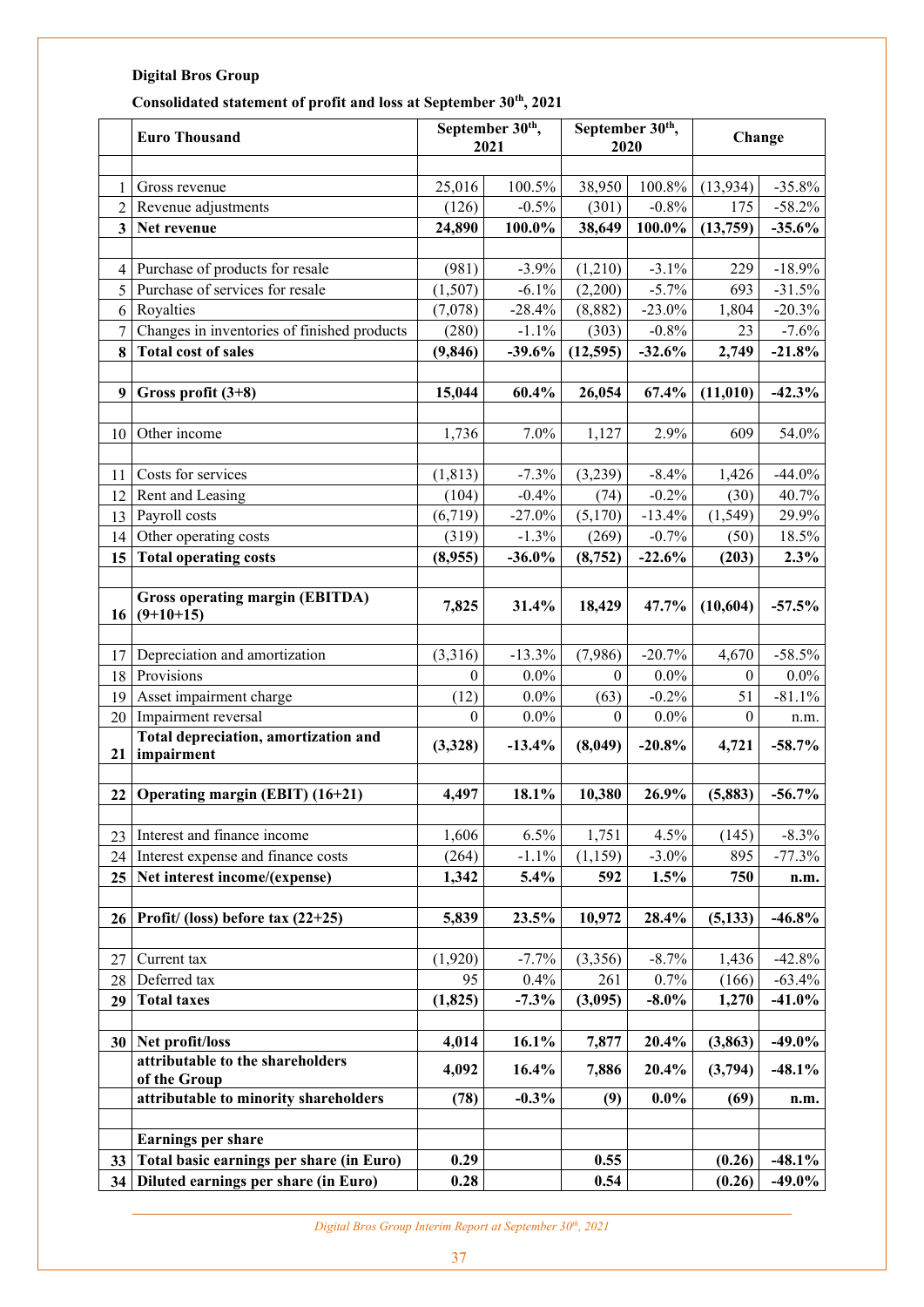<span id="page-37-0"></span>

| <b>Euro Thousand</b>                                                                        | September 30th,<br>2021 | September 30 <sup>th</sup> ,<br>2020 | Change   |  |
|---------------------------------------------------------------------------------------------|-------------------------|--------------------------------------|----------|--|
| Profit (Loss) for the period $(A)$                                                          | 4,014                   | 7,877                                | (3, 863) |  |
| Items that will not be subsequently recycled<br>through profit or loss (B)                  | $\bf{0}$                | $\bf{0}$                             | 0        |  |
| Exchange differences on translation of foreign<br>operations                                | 234                     | (329)                                | 563      |  |
| Income tax relating to exchange differences on<br>translation of foreign operations         | $\theta$                | $\theta$                             | $\Omega$ |  |
| Fair value measurement of shares designated as<br>"available for sale"                      | (131)                   | 1,009                                | (1,140)  |  |
| Tax effect regarding fair value measurement of<br>shares designated as "available for sale" | 31                      | (242)                                | 273      |  |
| Items that will subsequently be recycled<br>through profit or loss $(C)$                    | 134                     | 438                                  | (304)    |  |
| Total other comprehensive income $D=(B)+(C)$                                                | 134                     | 438                                  | (304)    |  |
| Total comprehensive income (loss) $(A)+(D)$                                                 | 4,148                   | 8,315                                | (4,167)  |  |
| Attributable to:                                                                            |                         |                                      |          |  |
| <b>Parent company shareholders</b>                                                          | 4,226                   | 8,324                                | (4,098)  |  |
| <b>Minority shareholders</b>                                                                | (78)                    | (9)                                  | (69)     |  |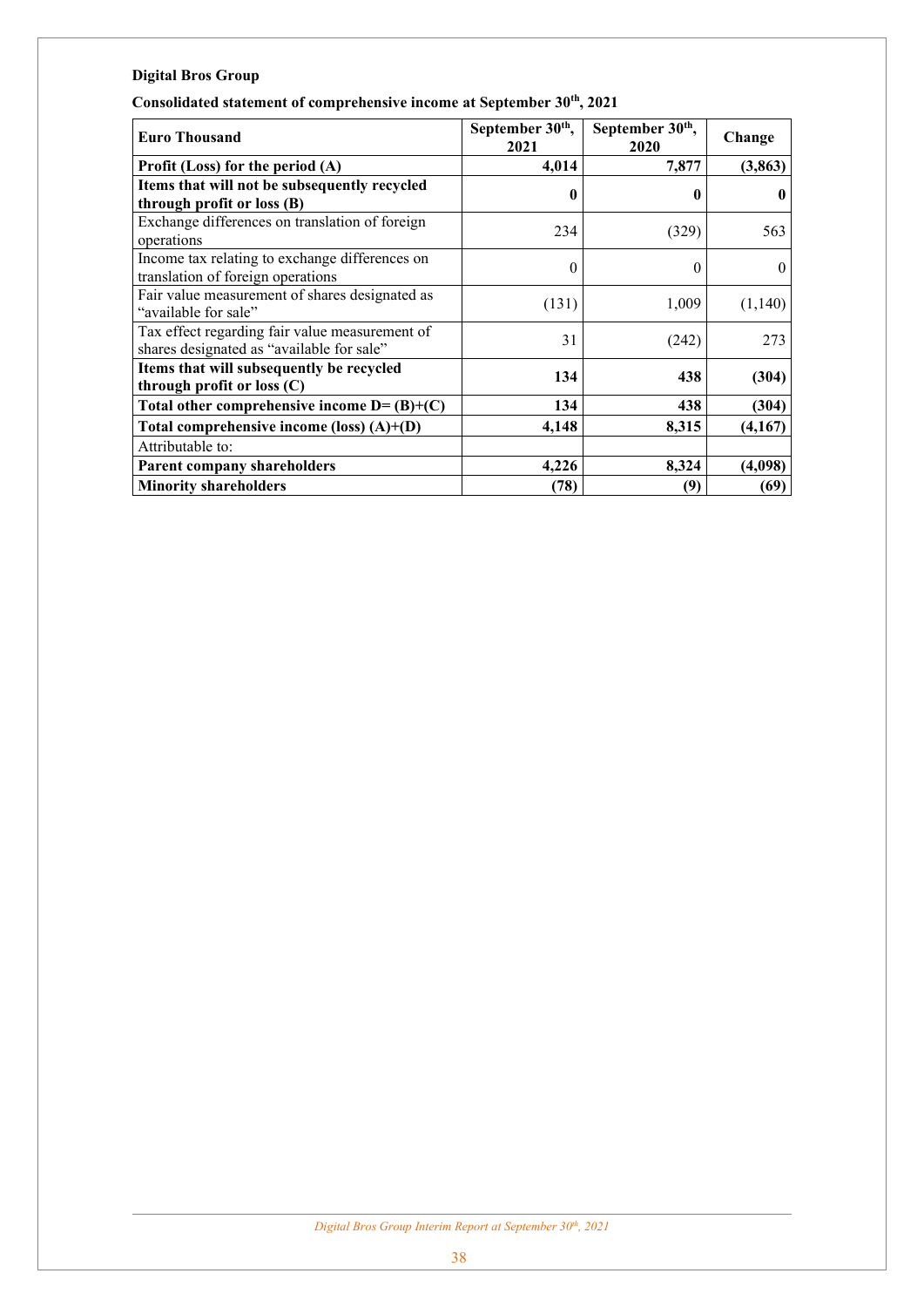# <span id="page-38-0"></span>**Consolidated cash flow statement at September 30th, 2021**

|                | <b>Euro Thousand</b>                               |                                      | September $30^{th}$ , 2021 September $30^{th}$ , 2020 |
|----------------|----------------------------------------------------|--------------------------------------|-------------------------------------------------------|
|                |                                                    |                                      |                                                       |
| A.             | Opening net cash/debt                              | 35,509                               | 8,527                                                 |
| В.             | Cash flows from operating activities               |                                      |                                                       |
|                | Profit (loss) for the period                       | 4,014                                | 7,877                                                 |
|                | Depreciation, amortization and non-monetary costs: |                                      |                                                       |
|                | Provisions and impairment losses                   | $\boldsymbol{0}$                     | (63)                                                  |
|                | Amortization of intangible assets                  | 2,872                                | 7,524                                                 |
|                | Depreciation of property, plant and equipment      | 444                                  | 462                                                   |
|                | Net change in advance taxes                        | (368)                                | 187                                                   |
|                | Net change in employee benefit provisions          | 72                                   | 19                                                    |
|                | Net change in other non-current liabilities        | 216                                  | 520                                                   |
|                | <b>SUBTOTAL B.</b>                                 | 7,250                                | 16,526                                                |
|                |                                                    |                                      |                                                       |
| $\mathbf{C}$ . | Change in net working capital                      |                                      |                                                       |
|                | Inventories                                        | 280                                  | 303                                                   |
|                | Trade receivables                                  | 2,715                                | 6,149                                                 |
|                | Current tax assets                                 | (527)                                | 2,203                                                 |
|                | Other current assets                               | (981)                                | (4,962)                                               |
|                | Trade payables                                     | (5,650)                              | 5,752                                                 |
|                | Current tax liabilities                            | 1,779                                | 626                                                   |
|                | Current provisions                                 | $\theta$                             | $\theta$                                              |
|                | Other current liabilities                          | 165                                  | (1,249)                                               |
|                | Other non-current liabilities                      | 97                                   | (469)                                                 |
|                | Non-current receivables and other assets           | (880)                                | 3,985                                                 |
|                | <b>SUBTOTAL C.</b>                                 | (3,002)                              | 12,338                                                |
|                |                                                    |                                      |                                                       |
| D.             | Cash flows from investing activities               |                                      |                                                       |
|                | Net payments for intangible assets                 | (9,808)                              | (20, 458)                                             |
|                | Net payments for property, plant and equipment     | (412)                                | (76)                                                  |
|                | Net payments for non-current financial assets      | 131                                  | (3,974)                                               |
|                | <b>SUBTOTAL D.</b>                                 | (10,089)                             | (24, 508)                                             |
|                |                                                    |                                      |                                                       |
| E.             | <b>Cash flows from financing activities</b>        |                                      |                                                       |
|                | Capital increases                                  | $\theta$                             | $\overline{0}$                                        |
|                | Changes in financial liabilities                   | 14,050                               | (3,900)                                               |
|                | Changes in financial assets                        | (106)                                | (101)                                                 |
|                | <b>SUBTOTAL E.</b>                                 | 13,944                               | (4,001)                                               |
| F.             | Changes in consolidated equity                     |                                      |                                                       |
|                | Dividends distributed                              |                                      |                                                       |
|                | Changes in treasury shares held                    | $\boldsymbol{0}$<br>$\boldsymbol{0}$ | $\boldsymbol{0}$<br>$\boldsymbol{0}$                  |
|                | Increases (decreases) in other equity components   |                                      |                                                       |
|                | <b>SUBTOTAL F.</b>                                 | $\boldsymbol{0}$                     | $\boldsymbol{0}$                                      |
|                |                                                    | $\bf{0}$                             | $\bf{0}$                                              |
| G.             | Cash flow for the period $(B+C+D+E+F)$             | 8,103                                | 355                                                   |
|                |                                                    |                                      |                                                       |
| H.             | Closing net cash/debt $(A+G)$                      | 43,612                               | 8,882                                                 |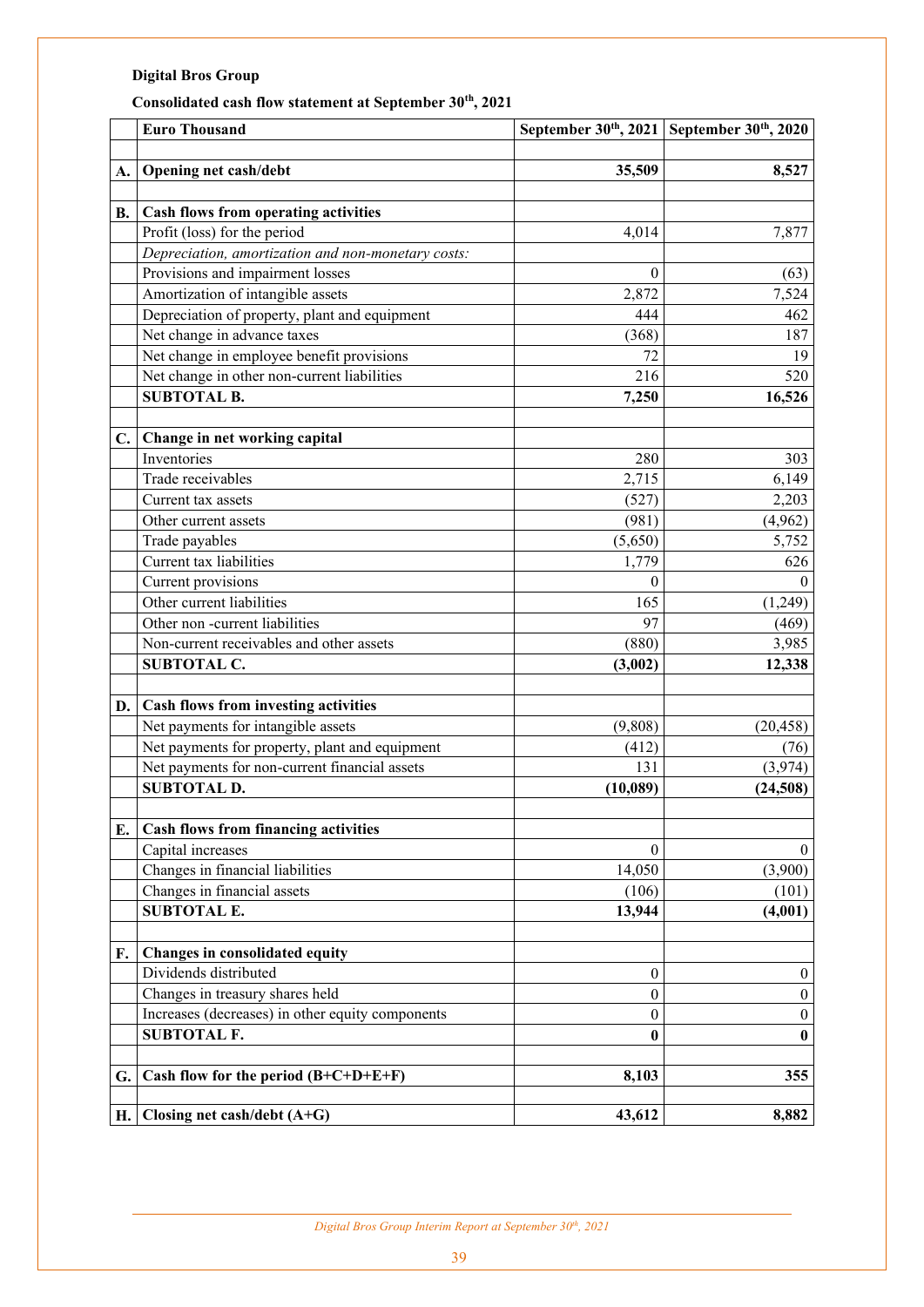# **Consolidated statement of changes in equity at September 30th, 2021**

<span id="page-39-0"></span>

| <b>Euro thousand</b>              | <b>Share</b><br>capital<br>(A) | Share<br>premium<br>reserve | Legal<br>reserve | <b>IAS</b><br>transition<br>reserve | Translation<br>reserve | Other<br>reserves | <b>Total</b><br>reserves<br>(B) | <b>Treasury</b><br>shares<br>(C) | Retained<br>earnings<br>(Accumulated<br>losses) | Profit<br>(Loss)<br>for the<br>year | Total<br>retained<br>earnings<br>(D) | <b>Equity of</b><br>parent<br>company<br>shareholders<br>$(A+B+C+D)$ | <b>Equity of</b><br>non-<br>controlling<br>interests | <b>Total</b><br>equity |
|-----------------------------------|--------------------------------|-----------------------------|------------------|-------------------------------------|------------------------|-------------------|---------------------------------|----------------------------------|-------------------------------------------------|-------------------------------------|--------------------------------------|----------------------------------------------------------------------|------------------------------------------------------|------------------------|
| Total on July 1st, 2020           | 5,704                          | 18,486                      | 1,141            | 1,367                               | (1,416)                | 1,382             | 20,960                          | $\mathbf{0}$                     | 37,298                                          | 14,990                              | 52,288                               | 78,952                                                               | 979                                                  | 79,931                 |
|                                   |                                |                             |                  |                                     |                        |                   |                                 |                                  |                                                 |                                     |                                      |                                                                      |                                                      |                        |
| Allocation of profit for the year |                                |                             |                  |                                     |                        |                   |                                 |                                  |                                                 | 14,990 (14,990)                     | 0                                    | $\mathbf{0}$                                                         | $\bf{0}$                                             | $\bf{0}$               |
| Other changes                     |                                |                             |                  |                                     |                        | 82                | 82                              |                                  |                                                 |                                     |                                      | 82                                                                   |                                                      | 82                     |
| Comprehensive income (loss)       |                                |                             |                  |                                     | (329)                  | 767               | 438                             |                                  |                                                 | 7,886                               | 7,886                                | 8,324                                                                | (9)                                                  | 8,315                  |
|                                   |                                |                             |                  |                                     |                        |                   |                                 |                                  |                                                 |                                     |                                      |                                                                      |                                                      |                        |
| Total on September 30th, 2020     | 5,704                          | 18,486                      | 1,141            | 1,367                               | (1,745)                | 2,231             | 21,480                          | $\mathbf{0}$                     | 52,288                                          | 7,886                               | 60,174                               | 87,358                                                               | 970                                                  | 88,328                 |
|                                   |                                |                             |                  |                                     |                        |                   |                                 |                                  |                                                 |                                     |                                      |                                                                      |                                                      |                        |
| Total on July 1st, 2021           | 5,704                          | 18,486                      | 1,141            | 1,367                               | (1,339)                | 3,361             | 23,016                          | 0                                | 50,156                                          | 32,025                              | 82,181                               | 110,901                                                              | 890                                                  | 111,791                |
|                                   |                                |                             |                  |                                     |                        |                   |                                 |                                  |                                                 |                                     |                                      |                                                                      |                                                      |                        |
| Allocation of profit for the year |                                |                             |                  |                                     |                        |                   |                                 |                                  |                                                 | 32,025 (32,025)                     | $\mathbf 0$                          | $\mathbf{0}$                                                         | $\mathbf{0}$                                         | $\mathbf{0}$           |
| Other changes                     |                                |                             |                  |                                     |                        | 82                | 82                              |                                  |                                                 |                                     |                                      | 82                                                                   |                                                      | 82                     |
| Comprehensive income (loss)       |                                |                             |                  |                                     | 234                    | (100)             | 134                             |                                  |                                                 | 4,092                               | 4,092                                | 4,226                                                                | (78)                                                 | 4,148                  |
|                                   |                                |                             |                  |                                     |                        |                   |                                 |                                  |                                                 |                                     |                                      |                                                                      |                                                      |                        |
| Total on September 30th, 2021     | 5,704                          | 18,486                      | 1,141            | 1,367                               | (1,105)                | 3,343             | 23,232                          | $\mathbf{0}$                     | 82,181                                          | 4,092                               | 86,273                               | 115,209                                                              | 812                                                  | 116,021                |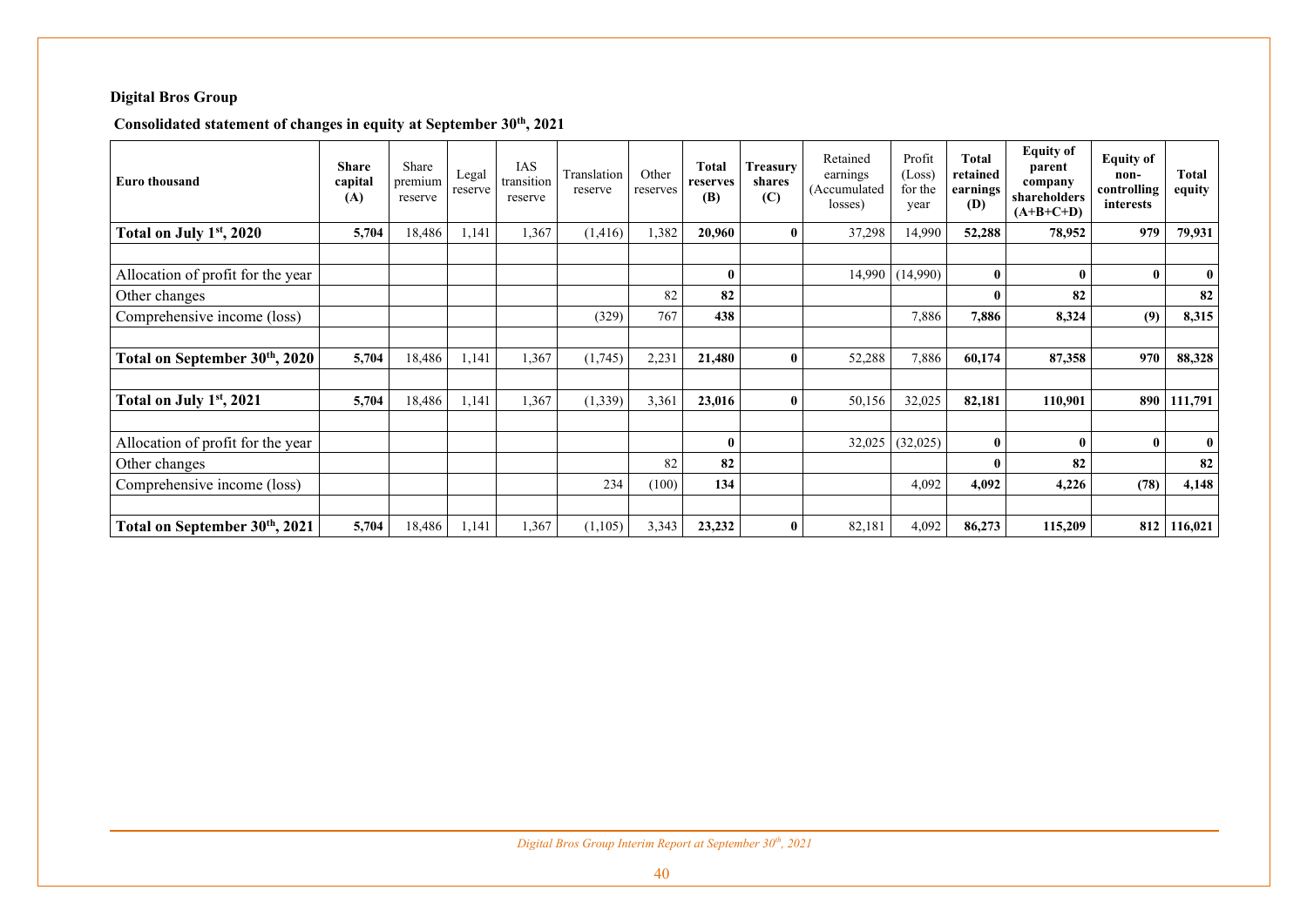

# <span id="page-40-0"></span>**Notes to the condensed consolidated financial statements at September 30th, 2021**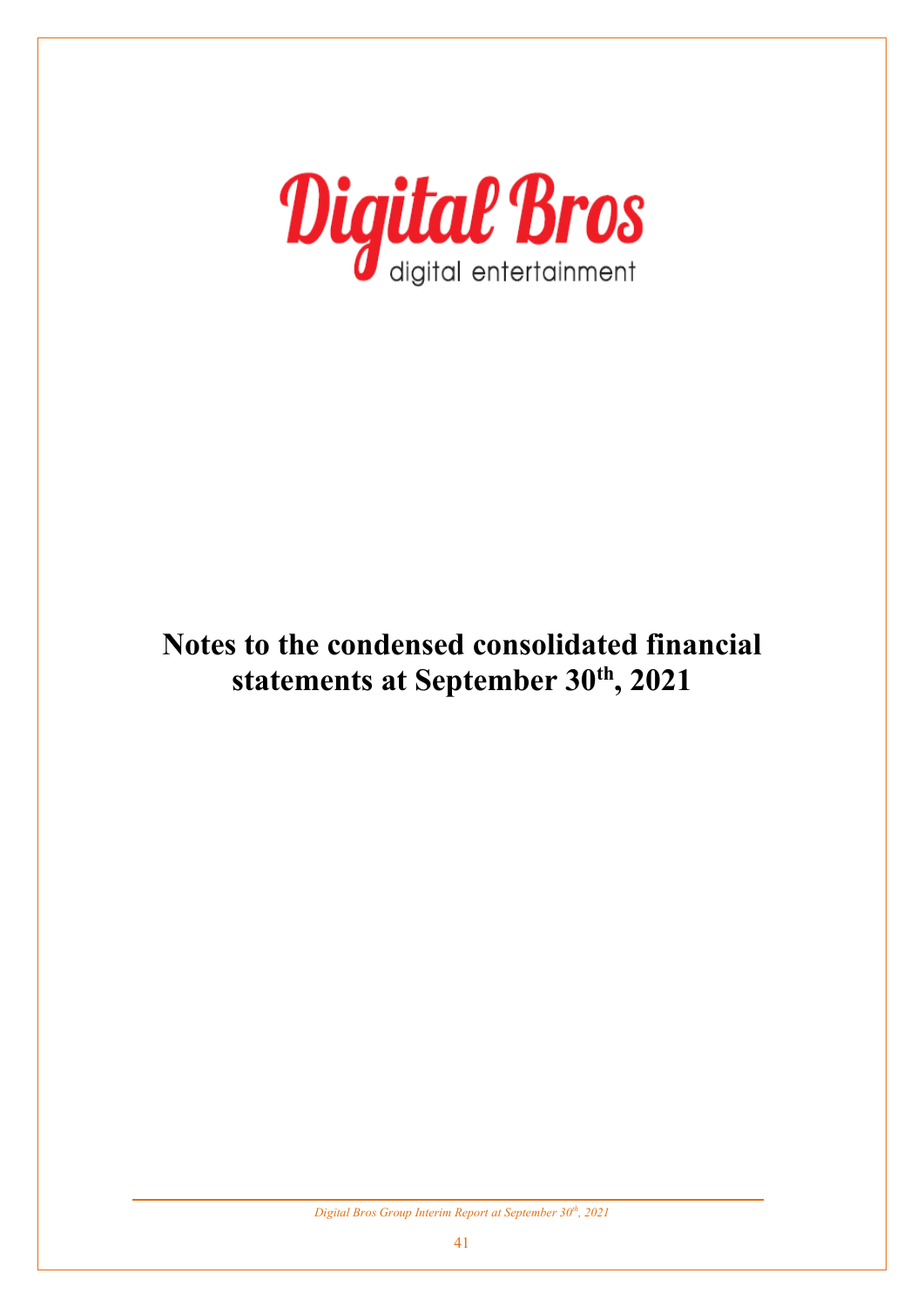(this page intentionally left blank)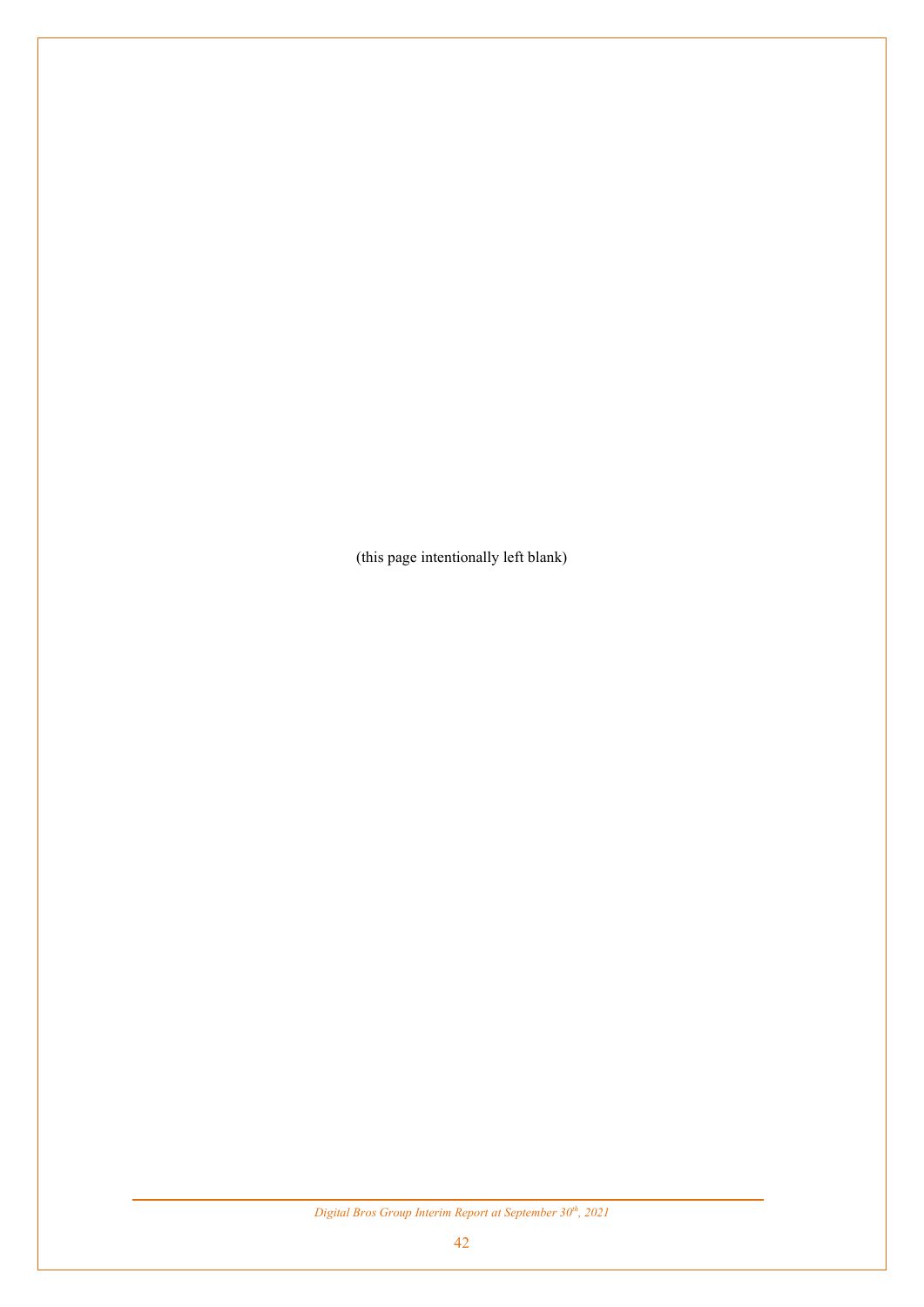#### *INTRODUCTORY NOTE*

Digital Bros S.p.A. Interim Report at September 30<sup>th</sup>, 2021 was approved by the Board of Directors of November 11<sup>th</sup>, 2021 which also authorized the publication of the Report and the related press release.

The Interim Report at September  $30<sup>th</sup>$ ,  $2021$  includes the condensed consolidated financial statements prepared in accordance with the International Accounting Standards (IFRS) applicable from July 1<sup>st</sup>, 2021 as adopted by the European Union. The condensed consolidated financial statements have been prepared in accordance with the International Accounting Standard IAS 34 relating to interim financial reports.

The Interim Report does not include all the disclosures required for annual financial statements and should be read alongside the Group's Consolidated Financial Statements at June 30<sup>th</sup>, 2021.

Digital Bros Group Interim Report at September 30<sup>th</sup>, 2021 has been prepared on a going concern basis. In fact, the Group has assessed that there are no significant uncertainties regarding the going concern.

Details of form and content and other general information, as well as the use of estimates, should be made to the notes to the consolidated financial statements for the year ended June  $30<sup>th</sup>$ ,  $2021$ .

#### *STATEMENT OF FINANCIAL POSITION*

The consolidated financial statements of Digital Bros Group at September 30<sup>th</sup>, 2021 together with comparative figures at June 30<sup>th</sup>, 2021 are shown in the Financial Statements section. The main balance sheet components are commented below.

#### **NON-CURRENT ASSETS**

Total non-current assets increased by Euro 8,127 thousand.

Intangible assets increased by Euro 6,936 thousand, net of the amortization for the period, due to the significant investment plan implemented by the Group in order to achieve its growth objectives.

Net payments for intangible assets amounted to Euro 9,808 thousand:

| Euro thousand                                   | September 30th, 2021 | June 30th, 2021 |
|-------------------------------------------------|----------------------|-----------------|
| Premium Games user rights                       |                      | 28              |
| Investment on development of management systems | 194                  | 41              |
| Total capex on concessions and licenses         | 194                  | 69              |
| Internal development contracts in progress      | 1,400                | 821             |
| Assets in progress                              | 8.214                | 19,568          |
| Total additions to assets in progress           | 9,614                | 20,389          |
| Total capex on intangible assets                | 9,808                | 20,458          |

Equity investments decreased by Euro 131 thousand exclusively due to the adjustment at September 30<sup>th</sup>, 2021 market value of the shares held in companies listed on regulated markets. Details are provided below: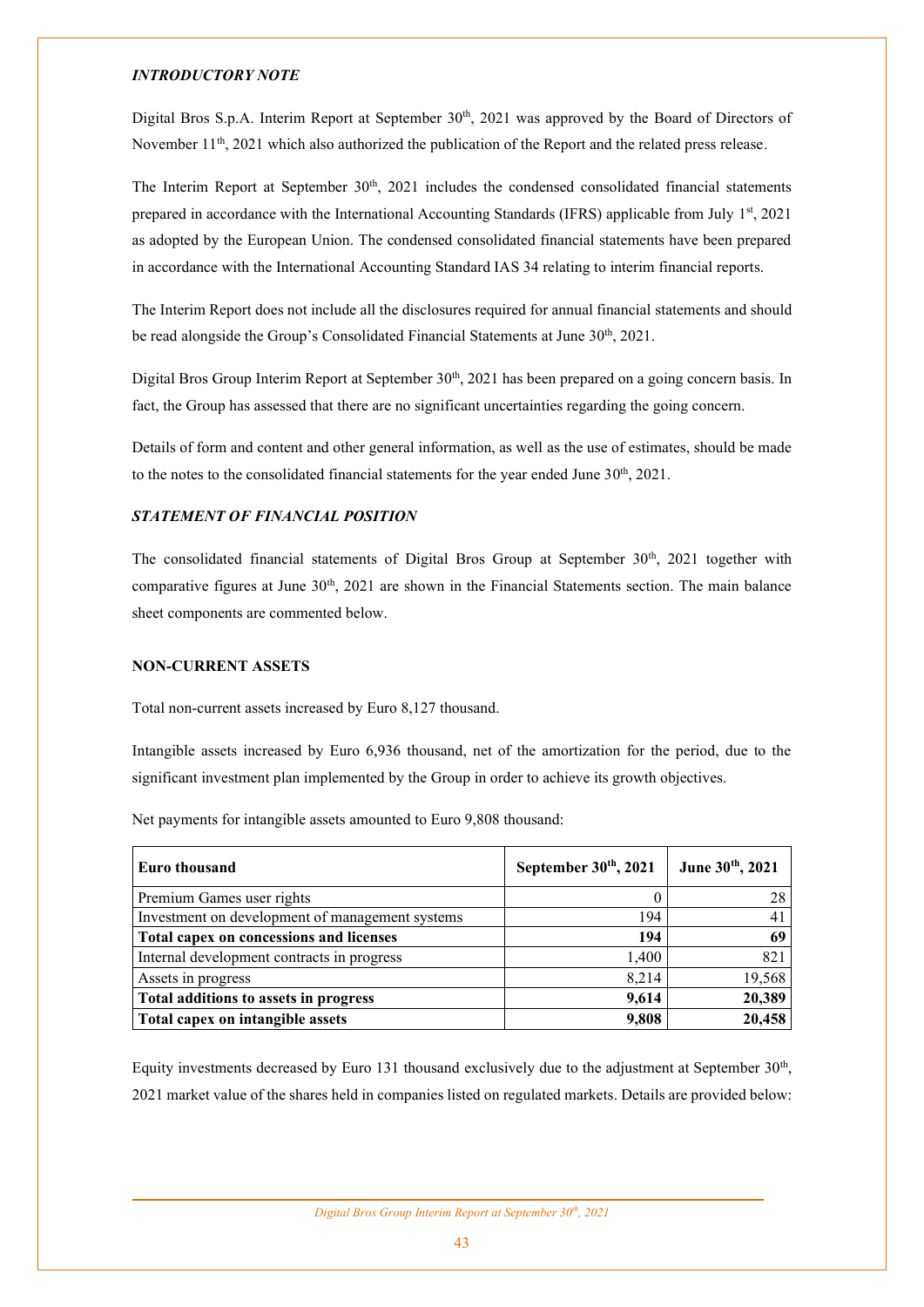| Euro thousand                             | September 30th,<br>2021 | June 30th, 2021 | Change |
|-------------------------------------------|-------------------------|-----------------|--------|
| MSE&DB SI                                 |                         |                 |        |
| Total investments in associated companies | 5                       | 5               |        |
| Starbreeze AB - A shares                  | 7,622                   | 7,635           | (13)   |
| Starbreeze AB - B shares                  | 2,957                   | 3,097           | (140)  |
| Unity Software Inc.                       | 203                     | 171             | 32     |
| Noobz from Poland S.A.                    | 272                     | 282             | (10)   |
| <b>Total other investments</b>            | 11,054                  | 11,185          | (131)  |
| <b>Total investments</b>                  | 11,059                  | 11,190          | (131)  |

Non-current receivables and other assets include a receivable of Euro 5,000 thousand from Starbreeze AB that was purchased from Smilegate Holdings. The receivable has a nominal amount of around USD 16.3 million and was purchased for consideration of Euro 100 thousand. As at September  $30<sup>th</sup>$ ,  $2021$ , the amount has been restated at the positive amortized cost of Euro 774 thousand. The receivable forms part of the Starbreeze AB corporate restructuring process and will be paid in accordance with the payment plan agreed by the Swedish District Court – in any case, not later than December 2024.

The residual part relates for Euro 879 thousand to security deposits for contractual obligations and for Euro 90 thousand to the Chrysalide Jeux Divertissement Inc.'s credit to the Canadian province of Québec for the video games development contributes received.

Deferred tax assets are calculated on tax loss carryforwards and on temporary differences between the carrying amount of an asset or liability in the statement of financial position and its tax basis. They have been measured at the tax rates expected to apply to the period when the asset is realized or the liability is settled, based on tax rates/laws that have been enacted or substantively enacted by the end of the reporting period.

Non-current financial assets consist entirely of the fair value measurement of the convertible bonds issued by Starbreeze AB with a nominal value of SEK 215 million and maturing in December 2024.

# **CURRENT ASSETS**

Total current assets increased by Euro 6,616 thousand compared to June 30<sup>th</sup>, 2021, due to higher cash and cash equivalents for Euro 8,103 thousand.

They are analyzed as follows:

| Euro thousand                                          | September<br>$30^{th}$ , 2021 | June $30th$ ,<br>2021 | Change |
|--------------------------------------------------------|-------------------------------|-----------------------|--------|
| Receivables for video game user licenses               | 4.502                         | 5,112                 | (610)  |
| Receivables for video game development operating costs | 13,374                        | 11,467                | 1,907  |
| Advances to suppliers                                  | 2,034                         | 2,359                 | (325)  |
| Other receivables                                      | 350                           | 341                   |        |
| Total other current assets                             | 20,260                        | 19,279                | 981    |

Receivables for video game user licenses consist of advances paid for licenses not yet used or completely used as at the reporting date. They decreased by Euro 610 thousand over the period to Euro 4,502 thousand.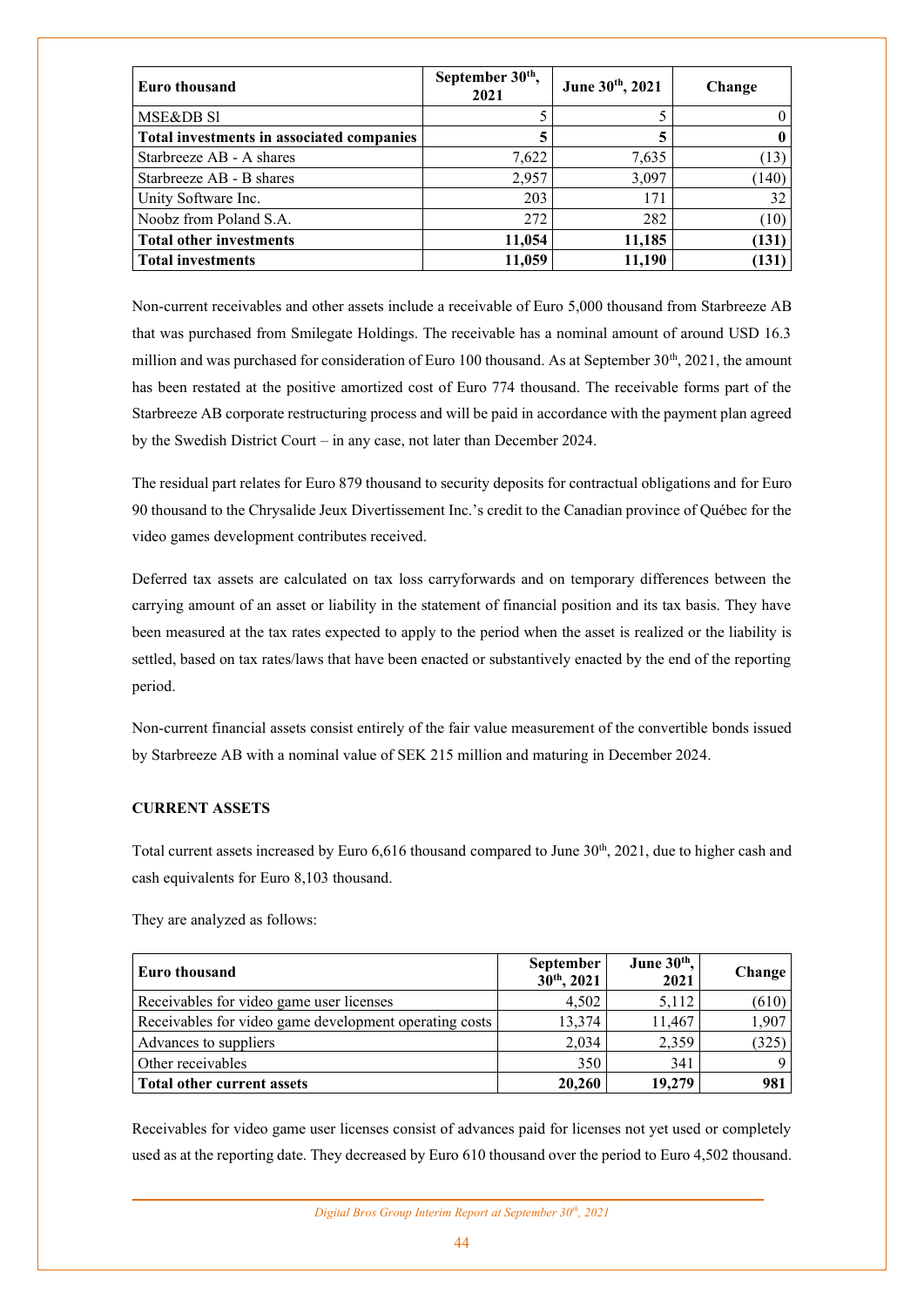Receivables for video game development operating costs, amounting to Euro 13,374 thousand, include expenses incurred in advances in relation to the video games programming services, the quality assurance and other operating costs.

Advances to suppliers decreased by Euro 325 thousand, mainly due to the recording of Euro 1,171 thousand in relation to the portion of withholding taxes subject to the agreement with the Italian Tax Authorities that the expects to be able to recover from suppliers.

# **NON-CURRENT LIABILITIES**

Total non-current liabilities amounted to Euro 26,914 thousand, increasing by Euro 9,005 thousand due to higher non-current financial liabilities following the subscription of a loan granted by UniCredit S.p.A.. Please refer to the net financial position analysis for further details.

Employee benefits reflects the actuarial value of the Group's liability towards employees, as calculated by an independent actuary in accordance with the IAS 19 provisions.

Non-current provisions consist entirely of the agents' termination indemnity provision.

At September  $30<sup>th</sup>$ , 2021 other non-current payables and liabilities amounted to Euro 5,512 thousand and included the Euro 4,420 thousand portion of the debt due beyond twelve months for the acquisition of the Australian companies and the Euro 1,092 thousand estimated cost for the 2021-2027 Medium-Long Term Monetary Incentives Plan approved by the Shareholders' Meeting in June 2021.

### **CURRENT LIABILITIES**

Total current liabilities amounted to Euro 73,824 thousand increasing by Euro 1,508 thousand due to higher current financial liabilities and taxes payables, partially offset by lower trade payables.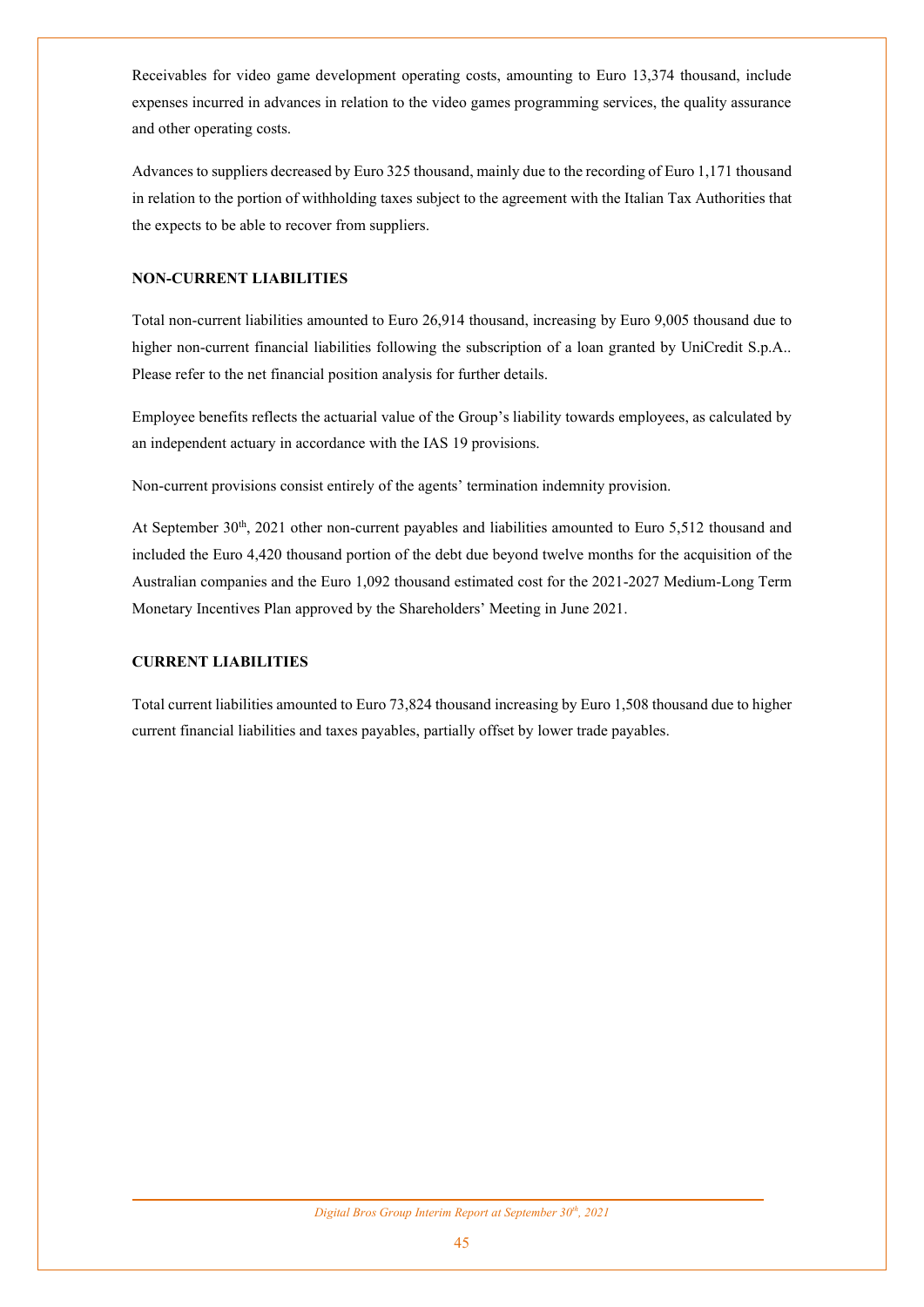# **NET EQUITY**

| <b>Euro thousand</b>              | <b>Share</b><br>capital<br>(A) | Share<br>premium<br>reserve | Legal<br>reserve | IAS<br>transition<br>reserve | Translation<br>reserve | Other<br>reserves | Total<br>reserves<br>(B) | Treasury<br>shares<br>(C) | Retained<br>earnings<br>(Accumulated)<br>losses) | Profit<br>(Loss) for<br>the year | <b>Total</b><br>retained<br>earnings<br>(D) | <b>Equity of</b><br>parent<br>company<br>shareholders<br>$(A+B+C+D)$ | <b>Equity of</b><br>non-<br>controlling<br>interests | <b>Total</b><br>equity |
|-----------------------------------|--------------------------------|-----------------------------|------------------|------------------------------|------------------------|-------------------|--------------------------|---------------------------|--------------------------------------------------|----------------------------------|---------------------------------------------|----------------------------------------------------------------------|------------------------------------------------------|------------------------|
| Total on July 1st, 2021           | 5,704                          | 18,486                      | 1,141            | 1,367                        | (1,339)                | 3,361             | 23,016                   | o                         | 50,156                                           | 32,025                           | 82,181                                      | 110,901                                                              | 890                                                  | 111,791                |
|                                   |                                |                             |                  |                              |                        |                   |                          |                           |                                                  |                                  |                                             |                                                                      |                                                      |                        |
| Allocation of profit for the year |                                |                             |                  |                              |                        |                   | $\mathbf{0}$             |                           |                                                  | $32,025$ (32,025)                | $\mathbf{0}$                                |                                                                      | $\mathbf{0}$                                         | $\mathbf{0}$           |
| Other changes                     |                                |                             |                  |                              |                        | 82                | 82                       |                           |                                                  |                                  | $\mathbf{0}$                                | 82                                                                   |                                                      | 82                     |
| Comprehensive income (loss)       |                                |                             |                  |                              | 234                    | (100)             | 134                      |                           |                                                  | 4,092                            | 4,092                                       | 4,226                                                                | (78)                                                 | 4,148                  |
|                                   |                                |                             |                  |                              |                        |                   |                          |                           |                                                  |                                  |                                             |                                                                      |                                                      |                        |
| Total on September 30th, 2021     | 5,704                          |                             | 18,486 1,141     | ,367                         | (1, 105)               | 3,343             | 23,232                   | 0                         | 82,181                                           | 4,092                            | 86,273                                      | 115,209                                                              | 812                                                  | 116,021                |

The detailed changes in equity are shown in the consolidated statement of changes in equity. They can be summarized as follows:

# **14. Share capital**

Share capital at September 30<sup>th</sup>, 2021 remained unchanged compared to June 30<sup>th</sup>, 2021 and is divided into 14,260,837 ordinary shares with a par value of Euro 0.4 each, for a total of Euro 5,704,334.80. No other shares of any nature were issued. There are no rights, liens or restrictions associated with the ordinary shares.

# **15. Reserves**

The change in Other reserves includes Euro 82 thousand to restate the stock option reserve, Euro 100 thousand (negative) to restate the reserve for fair value measurement of financial assets.

No specific uses or objectives have been designated for individual equity reserves, other than those laid down by the Law.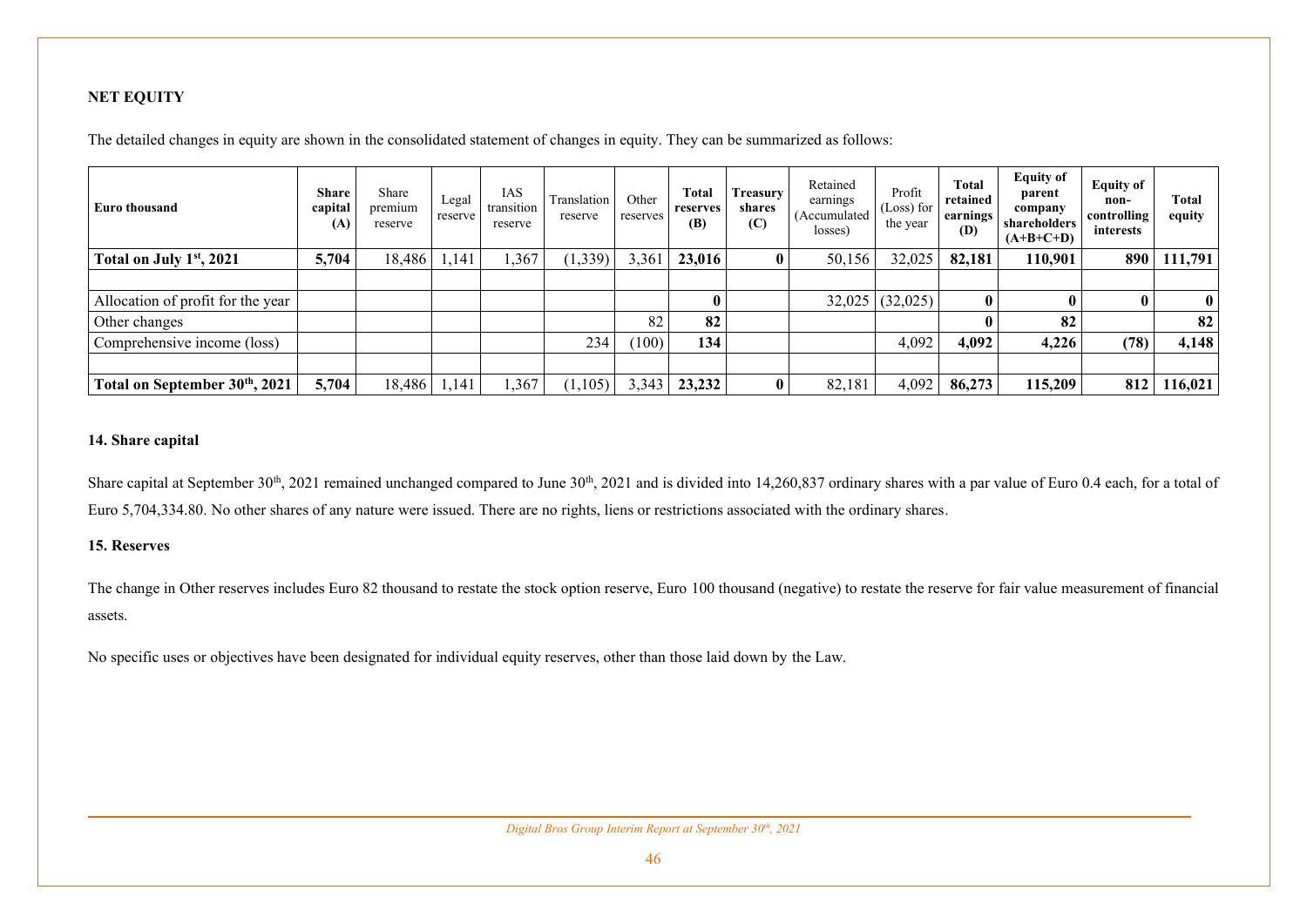# **NET FINANCIAL POSITION**

The following table contains details of the Group's net financial position at September 30<sup>th</sup>, 2021 together with comparative figures at June  $30<sup>th</sup>$ ,  $2021$ :

|    | Euro thousand                         | September 30th,<br>2021 | June 30th, 2021 | Change       |
|----|---------------------------------------|-------------------------|-----------------|--------------|
| 12 | Cash and cash equivalents             | 43,612                  | 35,509          | 8,103        |
| 13 | Other current financial assets        | $\theta$                |                 | $\mathbf{0}$ |
| 26 | Current financial liabilities         | (9,623)                 | (4, 409)        | (5,214)      |
|    | <b>Current net financial position</b> | 33,989                  | 31,100          | 2,889        |
|    |                                       |                         |                 |              |
|    | Non-current financial assets          | 18,946                  | 18,840          | 106          |
| 21 | Non-current financial liabilities     | (20, 530)               | (11, 694)       | (8, 836)     |
|    | Non-current net financial position    | (1, 584)                | 7,146           | (8, 729)     |
|    |                                       |                         |                 |              |
|    | <b>Total net financial position</b>   | 32,405                  | 38,246          | (5, 841)     |

The net financial position amounted to Euro 32,405 thousand, compared to Euro 38,246 thousand as at June 30th, 2021, decreasing, as expected, by Euro 5,841 thousand. Excluding the IFRS 16 effect, the net financial position amounted to Euro 37 million.

Current financial liabilities and non-current financial liabilities respectively increased by Euro 5,214 thousand and Euro 8,836 thousand and were partially offset by the higher cash and cash equivalents for Euro 8,103 thousand.

The increase in financial liabilities in the quarter is linked to the subscription of a Euro 15 million loan granted by UniCredit S.p.A. and maturing at September 30<sup>th</sup>, 2024 and to the Euro 5 million short-term debt and Euro 10 million medium-term debt.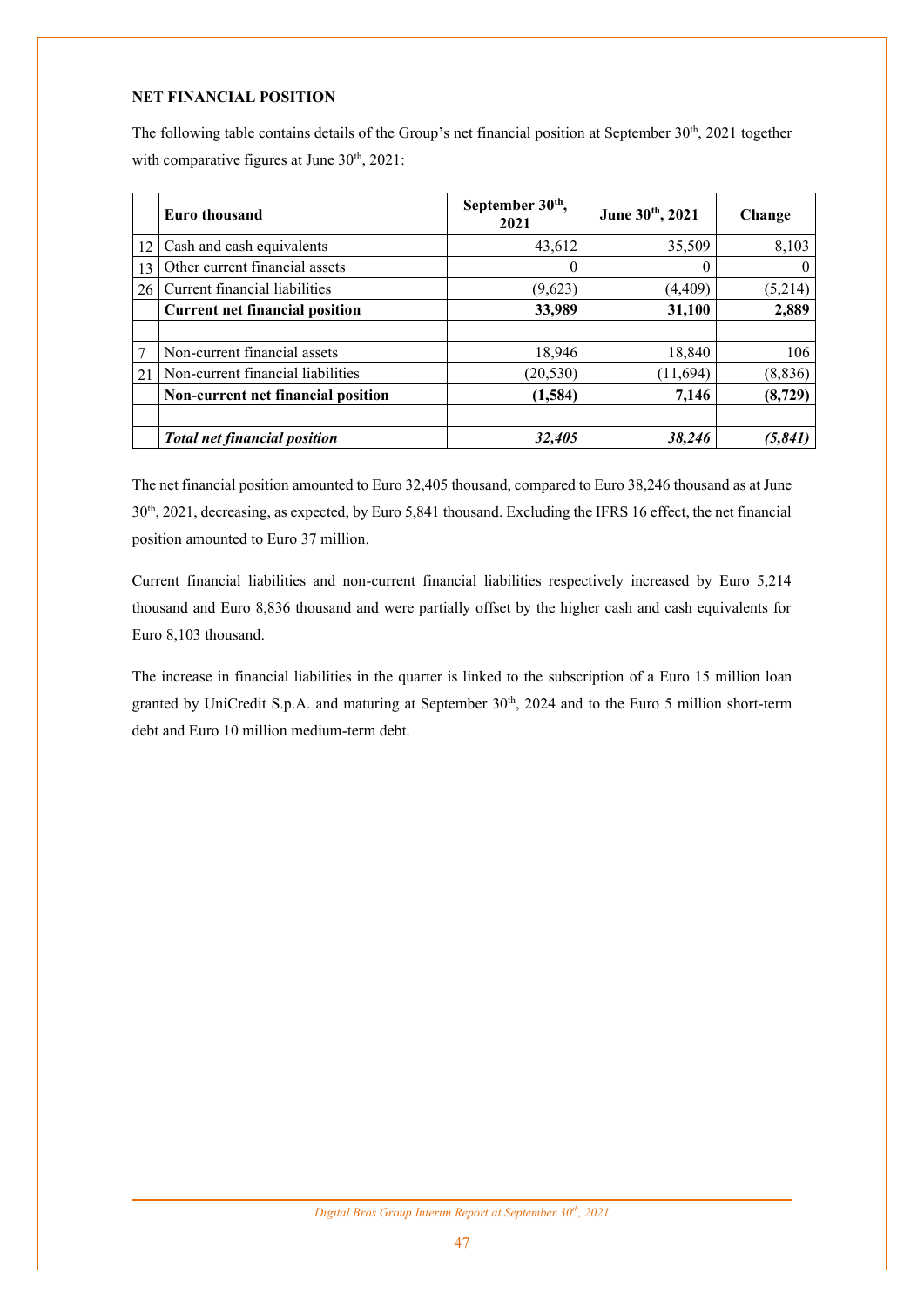For information purposes only, the following table reports the net financial position in accordance with Prospectus Regulation issued by the European Securities and Markets Authority (ESMA) on March 4<sup>th</sup>, 2021:

|    | <b>Euro thousand</b>                                                                                                           | <b>September</b><br>30th, 2021 | June 30 <sup>th</sup> ,<br>2021 |          | Change   |  |
|----|--------------------------------------------------------------------------------------------------------------------------------|--------------------------------|---------------------------------|----------|----------|--|
| A. | Net cash/debt                                                                                                                  | 43,612                         | 35,509                          | 8,103    | 22.8%    |  |
| В. | Cash equivalents to liquid assets                                                                                              | $\Omega$                       | $\Omega$                        | $\Omega$ | $0.0\%$  |  |
| C. | Other current financial assets                                                                                                 | $\theta$                       | $\theta$                        | 0        | $0.0\%$  |  |
| D. | Liquidity $(A + B + C)$                                                                                                        | 43,612                         | 35,509                          | 8,104    | 22.8%    |  |
| Е. | Current financial liabilities (debt instrument included, but current<br>portion of non-current financial liabilities excluded) | $\theta$                       | $\Omega$                        | $\theta$ | $0.0\%$  |  |
| F. | Current portion of non-current debt                                                                                            | 9,623                          | 4,409                           | 5,214    | n.s.     |  |
| G. | Current financial indebtedness $(E + F)$                                                                                       | 9,623                          | 4,409                           | 5,214    | n.s.     |  |
| Н. | Net current financial indebtedness $(G - D)$                                                                                   | (33,989)                       | (31,099)                        | (2,890)  | $9.3\%$  |  |
| I. | Non-current financial liabilities (current portion of<br>non-current financial liabilities and debt instruments excluded)      | 20,530                         | 11,694                          | 8,836    | 75.6%    |  |
| J. | Debt instruments                                                                                                               | $\Omega$                       | $\Omega$                        | $\theta$ | $0.0\%$  |  |
| K  | Trade payables and other non-current liabilities                                                                               | $\Omega$                       | $\Omega$                        | $\Omega$ | $0.0\%$  |  |
| L. | Non-current financial indebtedness $(I + J + K)$                                                                               | 20,530                         | 11,694                          | 8,836    | 75.6%    |  |
| M. | <i>Net financial indebtedness</i> $(H + L)$                                                                                    | (13, 459)                      | (19, 405)                       | 5,947    | $-30.6%$ |  |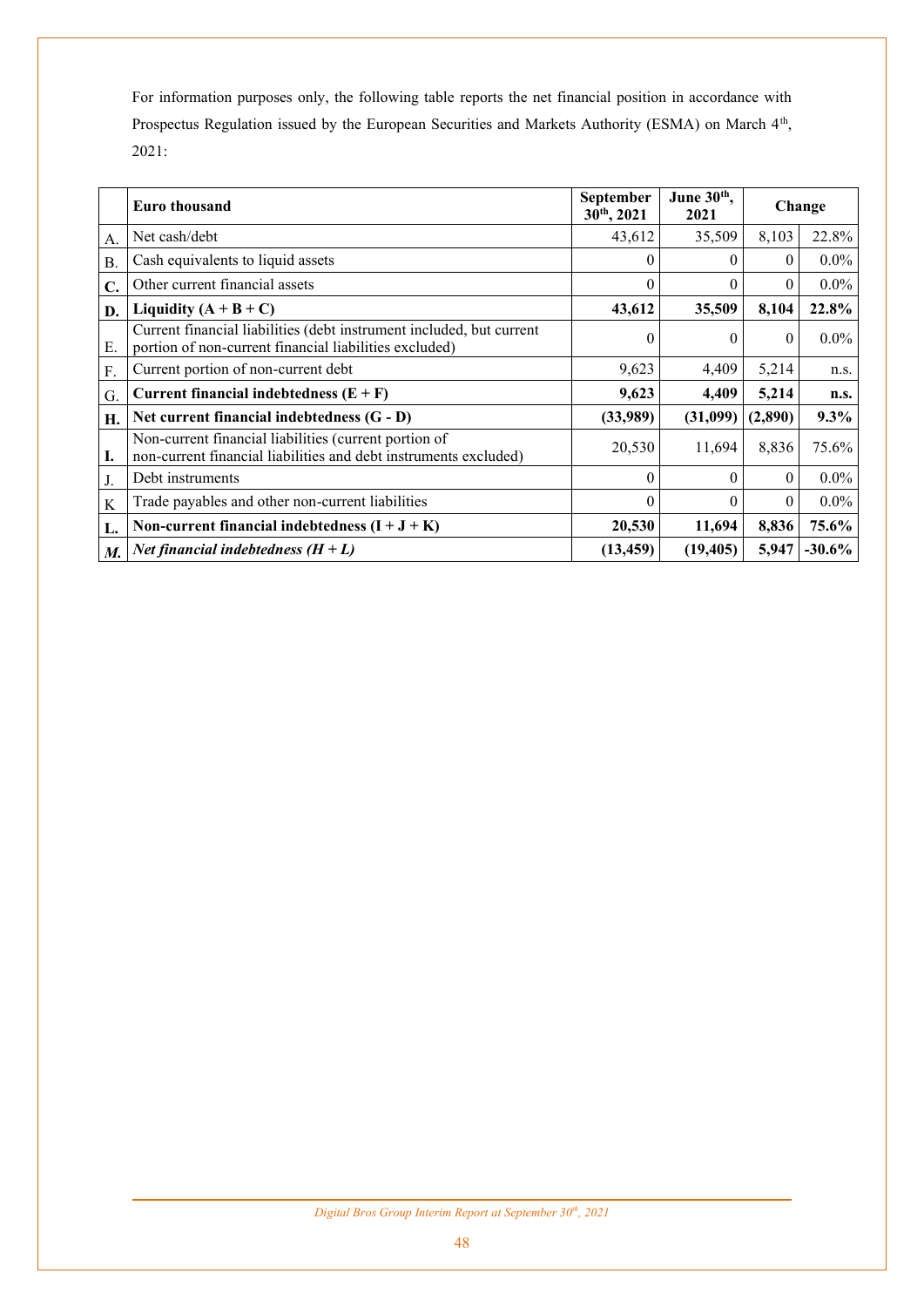# *STATEMENT OF PROFIT OR LOSS*

### **3. Net revenue**

The following table contains a breakdown of revenue by operating segment for the period ended September 30th, 2021. It does not include the Holding operating segment as it does not generate revenue:

| <b>Euro Thousands</b> | Premium<br><b>Games</b> | <b>Free to Play</b> | <b>Italian</b><br><b>Distribution</b> | <b>Other</b><br>activities | <b>Total</b> |
|-----------------------|-------------------------|---------------------|---------------------------------------|----------------------------|--------------|
| Gross revenue         | 22.525                  | .773                | 599                                   | 19،                        | 25,016       |
| Revenue adjustments   | (86)                    |                     | (40)                                  |                            | 126          |
| Total net revenue     | 22,439                  | 1,773               | 559                                   | 119                        | 24,890       |

At September 30<sup>th</sup>, 2020, the breakdown was as follows:

| <b>Euro Thousands</b> | Premium<br>Games | <b>Free to Play</b> | <b>Italian</b><br><b>Distribution</b> | <b>Other</b><br>activities | Total  |
|-----------------------|------------------|---------------------|---------------------------------------|----------------------------|--------|
| Gross revenue         | 34.995           | 2.191               | .,709                                 |                            | 38.950 |
| Revenue adjustments   | 169)             |                     | 132)                                  |                            | (301)  |
| Total net revenue     | 34,826           | 2.191               | 1.577                                 | 55                         | 38,649 |

Comments on the net revenue can be found in the Q1 Report.

# **25. Net financial income / (expenses)**

This item may be analyzed as follows:

| Euro thousand                        |       | September $30th$ , 2021   September $30th$ , 2020   Change |       | $\frac{0}{0}$ |
|--------------------------------------|-------|------------------------------------------------------------|-------|---------------|
| 23 Interest and financial income     | .606  |                                                            | (145) | $-8.3\%$      |
| 24 Interest and financial expenses   | (264) | (1.159)                                                    | 895   | $-77.3\%$     |
| 25 Net financial income / (expenses) | 1.342 | 592                                                        | 750   | n.s.          |

The net financial income was positive for Euro 1,342 thousand compared to the positive Euro 592 thousand registered in the previous year. The increase is the result of a Euro 895 thousand decrease in interest and financial expenses.

Interest and financial income may be analyzed as follows:

| Euro thousand                       | September $30th$ , 2021   September $30th$ , 2020   Change |       |       | $\frac{0}{0}$ |
|-------------------------------------|------------------------------------------------------------|-------|-------|---------------|
| Financial income                    | 883                                                        | 688   | 195   | $28.3\%$      |
| Exchange gains                      | 719                                                        | .060  | (341  | $-32.2\%$     |
| Other                               |                                                            |       |       | 33.3%         |
| Total interest and financial income | 1.606                                                      | 1,751 | (145) | $-8.3\%$      |

Interest and financial income decreased by Euro 145 thousand due to a Euro 341 thousand decrease in exchange gains. Financial income includes Euro 774 thousand due to the restatement of the around USD 16.3 million loan receivable from Starbreeze AB as acquired for consideration of Euro 100 thousand.

Interest and financial expenses amounted to Euro 264 thousand. They decreased by Euro 895 thousand compared to September 30<sup>th</sup>, 2020, mainly because of exchange losses for Euro 828 thousand.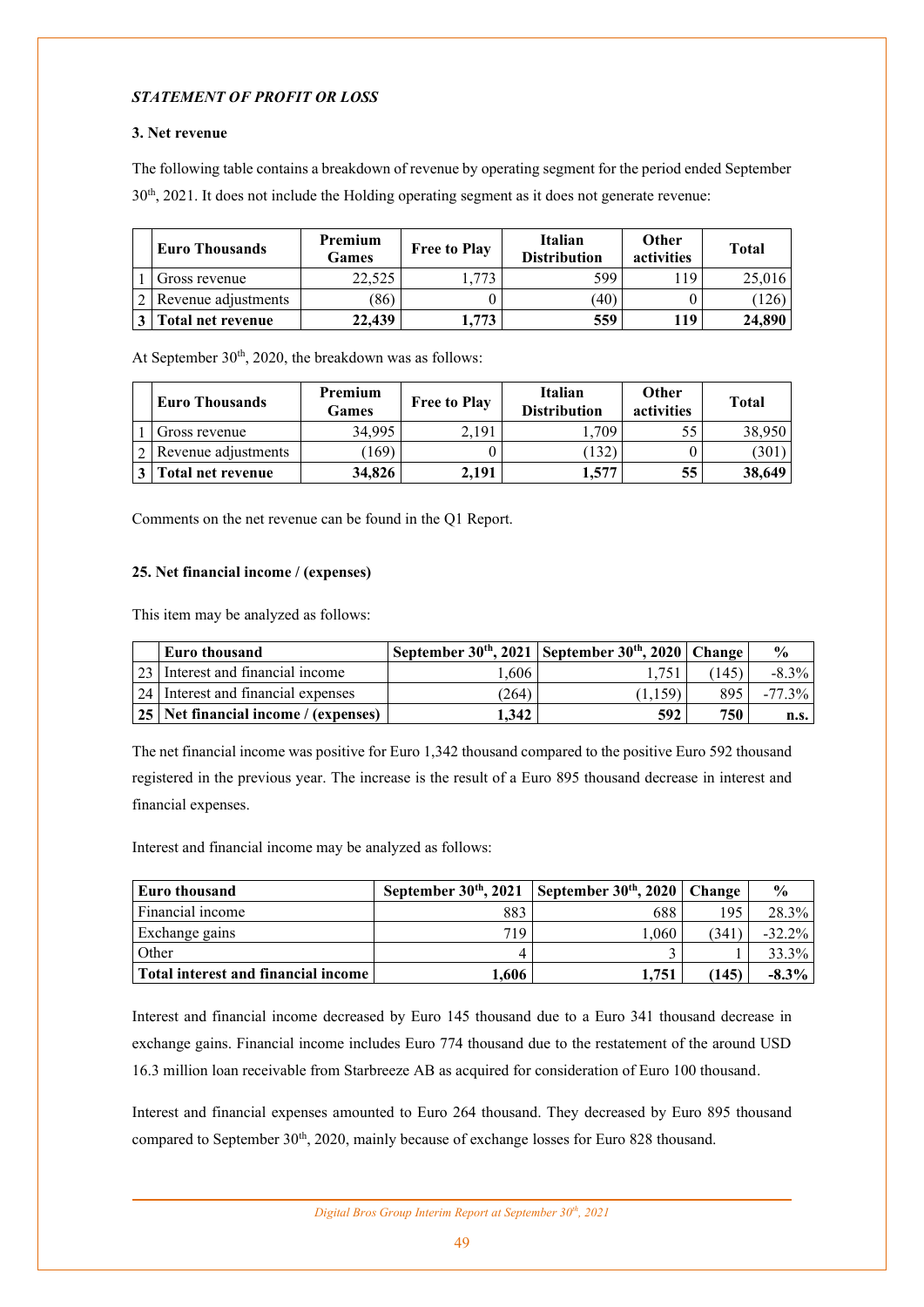Interest and financial expenses are analyzed in detail as follows:

| <b>Euro thousand</b>                                    | September<br>30th, 2021 | September<br>30th, 2020 | Change | $\frac{0}{0}$ |
|---------------------------------------------------------|-------------------------|-------------------------|--------|---------------|
| Interest expenses on current accounts and trade finance | $\left(8\right)$        | (37)                    | 29     | $-78.4\%$     |
| Interest expenses on loans and leases                   | (39)                    | 76)                     | 37     | $-48.7\%$     |
| Factoring interest expenses                             |                         | <sup>(1)</sup>          |        | $-80.0\%$     |
| Total interest expenses on sources of finance           | (47)                    | (114)                   | 67     | $-48.7\%$     |
| <b>Exchange</b> losses                                  | (217)                   | (1,045)                 | 828    | $-80.0\%$     |
| <b>Total interest and financial expenses</b>            | (264)                   | (1,159)                 |        | $895$ -77.2%  |

## **29. Total taxes**

Current and deferred taxes at September 30<sup>th</sup>, 2021 are detailed below:

| l Euro thousand    |          | September 30 <sup>th</sup> , 2021   September 30 <sup>th</sup> , 2020 | Change | $\frac{0}{0}$ |
|--------------------|----------|-----------------------------------------------------------------------|--------|---------------|
| Current taxes      | 1.920)   | (3,356)                                                               | 1,436  | $-42.8\%$     |
| Deferred taxes     | 95       | 261                                                                   | (166)  | $-63.4\%$     |
| <b>Total taxes</b> | (1, 825) | (3,095)                                                               | 1.270  | $-41.0\%$     |

The decrease in current taxes is in sync with the Group revenue trend.

# *Information by geographical area*

Gross revenue may be broken down by geographical area as follow:

| Euro thousand                    | September $30th$ , 2021   September $30th$ , 2020 |      |        |       | Change    |           |
|----------------------------------|---------------------------------------------------|------|--------|-------|-----------|-----------|
| Europe                           | 4.065                                             | 16%  | 7.401  | 19%   | (3,336)   | $-45.1%$  |
| Americas                         | 17,609                                            | 70%  | 26,425 | 68%   | (8, 816)  | $-33.4%$  |
| Rest of the world                | 2.624                                             | 10%  | 3,360  | 9%    | (736)     | $-21.9%$  |
| Total foreign revenue            | 24,298                                            | 97%  | 37,186 | 95%   | (12, 888) | $-34.7%$  |
| Italy                            | 718                                               | 3%   | 1.764  | $5\%$ | (1.046)   | $-59.3%$  |
| Total consolidated gross revenue | 25,016                                            | 100% | 38,950 | 100%  | (13, 934) | $-35.8\%$ |

Total foreign revenue represented 97% of consolidated gross revenue compared to 95% in the previous year and decreased by Euro 12,800 thousand compared to September 30<sup>th</sup>, 2020.

Rest of the world revenue relates to sales made by the subsidiary 505 Games Ltd., mainly in Australia, the Middle East and South Africa, as well as to sales made by subsidiary 505 Games S.p.A. in the Far East.

Premium Games represented the most significant portion of foreign revenue, generating Euro 22,525 thousand i.e. 93% of total foreign revenue.

Details of gross foreign revenue by operating segment are provided below:

| Euro thousand               |        |         | September $30th$ , 2021   September $30th$ , 2020 |         |          | Change    |
|-----------------------------|--------|---------|---------------------------------------------------|---------|----------|-----------|
| Premium Games               | 22.525 | 93%     | 34.995                                            | 94%     | (12.470) | $-35.6\%$ |
| Free to Play                | .773   | $7\%$   | 2.191                                             | $6\%$   | (418)    | $-19.1\%$ |
| Total gross foreign revenue | 24,298 | $100\%$ | 37,186                                            | $100\%$ | (12.888) | $-34.7\%$ |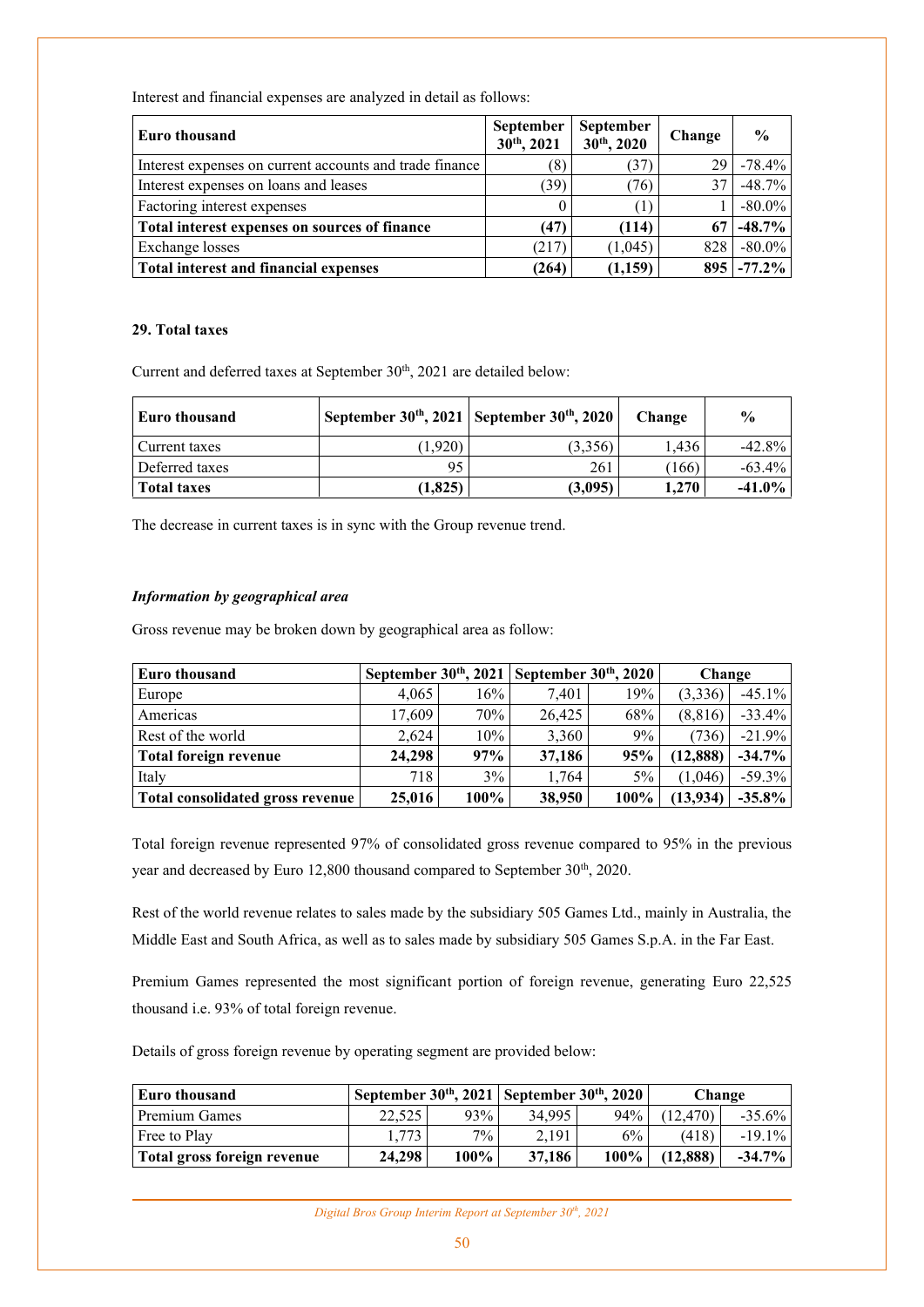# *Related parties transactions*

As at September 30<sup>th</sup>, 2021 no transaction unusual in terms of characteristic or larger than those of continuing nature has been carried out.